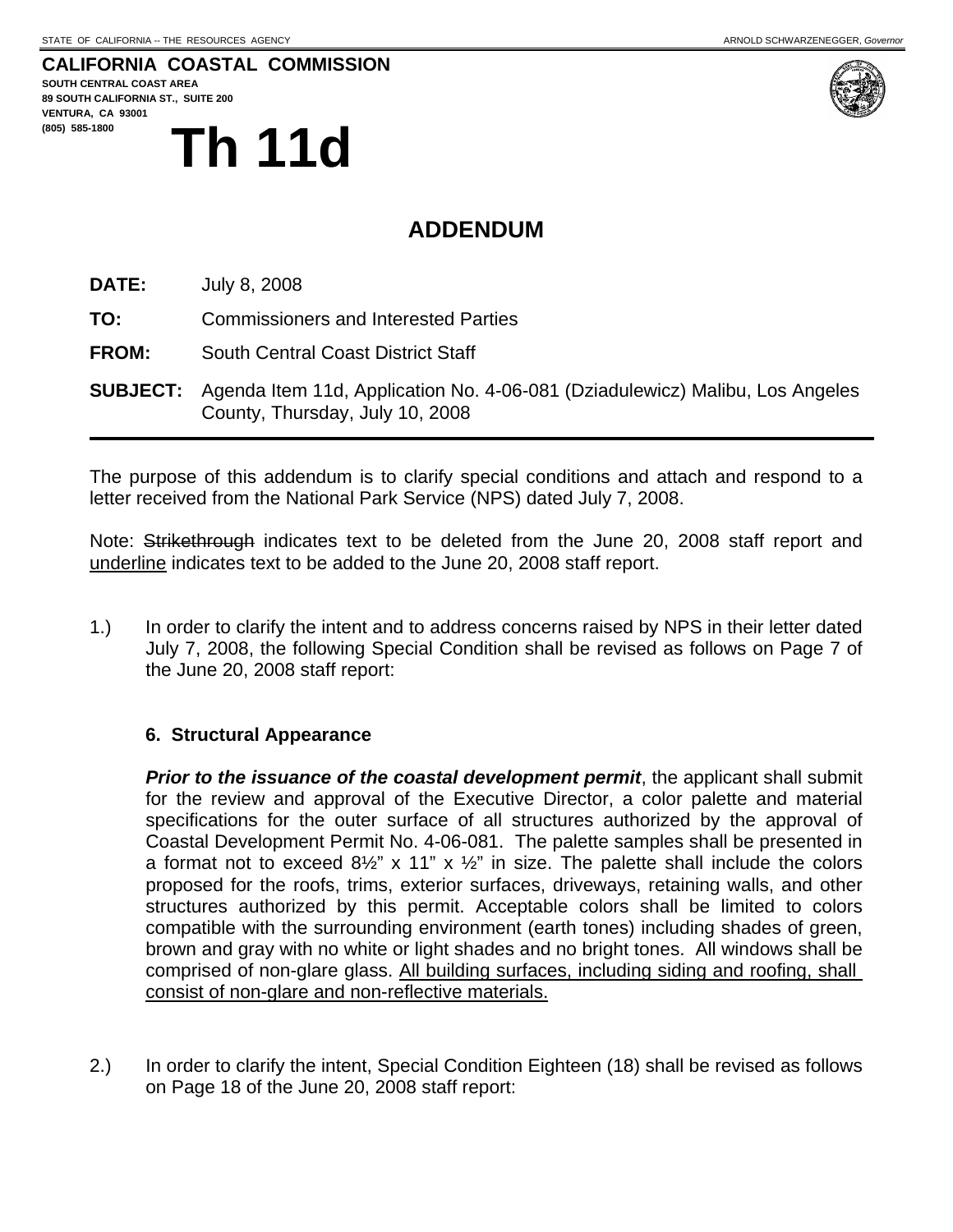#### **18. Revised Plans**

*Prior to issuance of the coastal development permit***, the applicant shall submit, for**  the review and approval of the Executive Director, two sets of revised building plans (site plan, floor plans, elevations, etc.). The house, accessory garage, water tank, and pool shall be in the location shown on June 2007 site plans; however, the revised plans must also show the proposed solar panels on the lower flat pad area, and the proposed shed., and The revised plans shall show that the previously proposed water tank to the southeast of the site has been deleted from the plans.

3.) The National Park Service (NPS) submitted a letter (attached) on July 7, 2008 commenting on the proposed project and special conditions as described in the June 20, 2008 staff report for CDP 4-06-081. NPS requests that the Commission deny the proposed accessory garage because they assert that the accessory garage is not in conformance with the easement NPS holds over the subject property. However, the Commission has no Coastal Act basis to prohibit the accessory garage within the 10,000 square foot allowable development area. Nevertheless, Special Condition Sixteen (16) requires the applicant to obtain NPS approval of their project prior to issuance of the permit. Therefore, NPS will still have the authority to deny the accessory garage and other development they deem inconsistent with the NPS conservation easement regardless of the Commission's action. Further, NPS has asked the Commission to modify Special Condition Eight (8) to require that NPS, rather than the Mountains Recreation and Conservation Authority (MRCA), receive the in-lieu fee if the applicant chooses the in-lieu fee option under Special Condition Eight (8)(C). An existing Memorandum of Understanding between the Commission and MRCA governs the transfer of these in-lieu funds specifically for the acquisition, or permanent preservation of chaparral habitat in the Santa Monica Mountains coastal zone. However, staff notes that Special Condition Eight (8) does not prohibit MRCA from transferring the in-lieu fee received for this property to NPS. Additionally, to address the concerns of NPS regarding structural appearance, Special Condition Six (6) has been revised to assure that the building surfaces are comprised of non reflective and non-glare materials.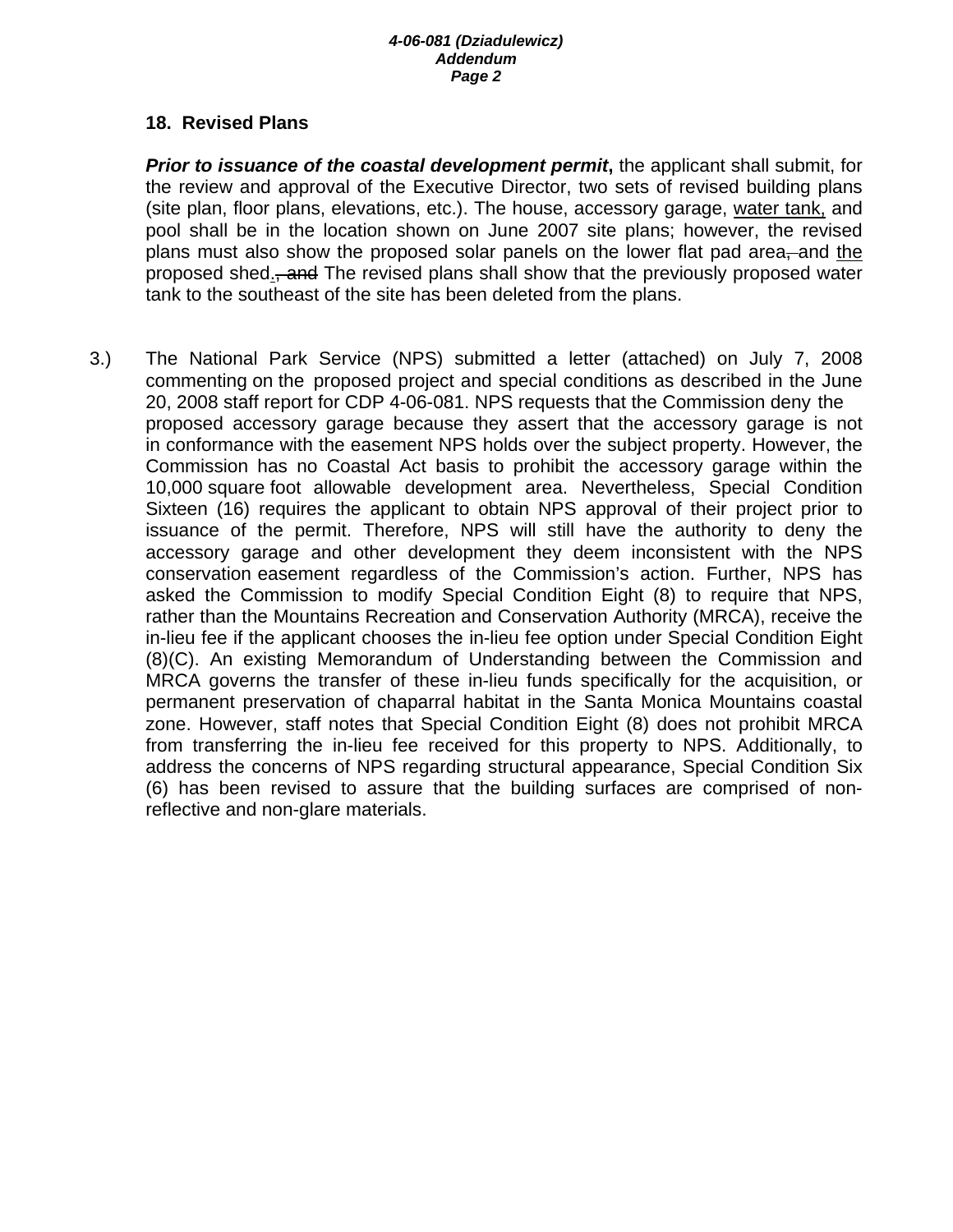

## United States Department of the Interior

NATIONAL PARK SERVICE Santa Monica Mountains National Recreation Area 401 West Hillcrest Drive Thousand Oaks, California 91360-4207

In reply refer to: L76 (SAMO/112-55)

July 7, 2008

California Coastal Commission South Central Coast Area 89 S. California St., Suite 200 Ventura, CA 93001

Dear Commissioners:

The National Park Service has reviewed the June 20, 2008, Coastal staff report for proposed Coastal Development Permit (CDP) No. 4-06-081, posted as Agenda Item 11d for the Thursday, July 10, Commission meeting. Per the staff report, the applicant requests approval for construction of a 3-story geodesic dome-style, 3,717 sq. ft. single family home, with detached accessory garage, driveway, septic system, solar panel array, retaining wall, pool, and 1,460 cu. yds. of grading. The application includes a request for after-the-fact approval for a 10,000 gallon water tank and 16 sq. ft. shed. The project site is located on a 9.68-acre parcel at 24593 Mulholland Highway (APN 4472-006-023) in the Santa Monica Mountains.

Development of the property is subject to the terms of a conservation easement purchased by the National Park Service in 1983. The conservation easement contains 17 items addressing "acts which the grantor promises to do or refrain from doing upon the land..." (Grant of Easement for NPS Tract No. 112-55, December 5, 1983). Our following comments, therefore, are regulatory in nature versus our typical advisory role for development of privately owned property within the Santa Monica Mountains National Recreation Area. The comments are organized by subject headings in the Coastal staff report.

#### **Project Description**

We recommend the Commission not approve construction of the proposed detached accessory garage. Approval would be in conflict with the terms of the NPS easement. Item No. 2 in the NPS easement allows for development of one single family residence and one accessory structure on the subject property. The project description includes several structures that may be interpreted per the easement as the additional accessory structure: the proposed detached accessory garage, solar panel array, retaining wall, and pool; and the existing 10,000-gallon water tank and 16 square-foot shed. We have determined that the 10,000-gallon water tank represents the one accessory structure, and the detached accessory garage would be a second accessory structure. While the other structures are additional facilities, we have determined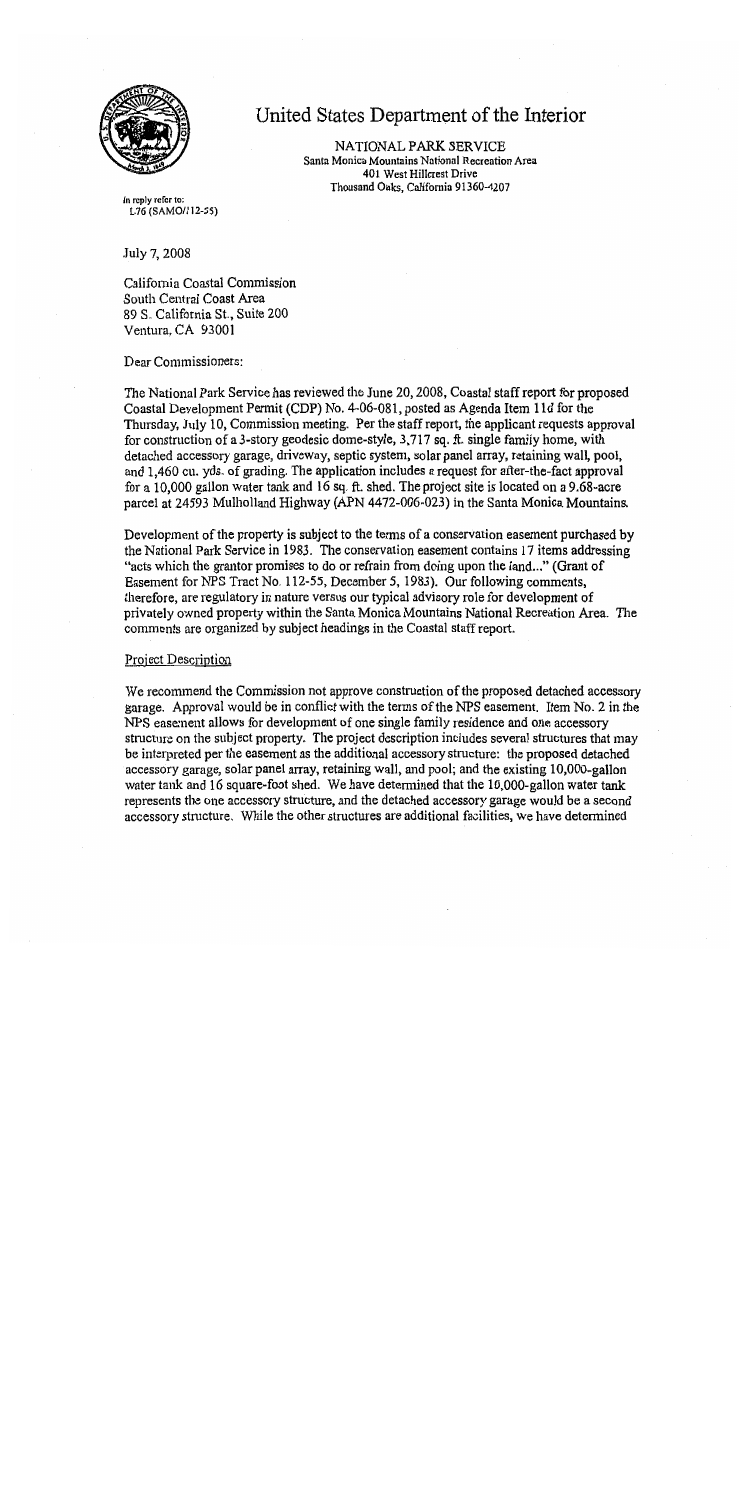#### National Park Service California Coastal Commission, CDP 4-06-081, Agenda Item 11d, July 10, 2008

Page 2 July 7, 2008

they are generally supportive of sustainable energy production, are within a 10,000 squarefoot development footprint, and are not visually intrusive.

#### Special Condition No. 6 - Structural Appearance

We request adding a statement to use non-glare/non-reflective siding and roofing materials in addition to the listed selection of colors. We would establish this requirement per Item No. 2 in the NPS easement that allows for Superintendent review and approval of proposed development.

#### Special Condition No. 8 – Habitat Impact Mitigation (In-Lieu Fees)

We find the appropriate recipient agency for the in-lieu fees is the NPS. The National Park Service regularly implements habitat restoration projects within the national recreation area that would be consistent with the terms for habitat restoration outlined in the Coastal staff report. Furthermore, federal taxpayer dollars acquired the NPS easement interest in the property, and therefore, the in-lieu fees would most appropriately be spent on restoration projects on other federal parkland within the national recreation area. We have discussed the special condition with MRCA staff, and they are supportive of conveying in-lieu fees directly to the NPS instead of MRCA.

#### Special Condition No. 11 – Open Space Conservation Easement

We find the proposed open space conservation easement in favor of the Mountains Recreation and Conservation Authority (MRCA) is appropriate. Item No. 12 of the NPS easement requires NPS written approval of any additional easements or other rights over the land. Prior to recording the easement in favor of MRCA, the applicant must submit to the Superintendent the proposed easement, complete with the legal description of the easement boundaries, allowed uses, etc., as described in the Coastal staff report. After the Superintendent's written approved, the easement may be recorded.

#### Special Condition No. 15 – Pool and Spa Drainage and Maintenance

We find the special condition appropriate. It should be noted, however, that some nonchlorinated pool sanitation systems can be equally or more impacting that chlorination. Per Item No. 2 in the NPS easement, the applicant should provide detail on the proposed pool sanitation system for Superintendent review and approval.

The subject property is within the Arroyo Sequit Significant Watershed, as noted in the staff report. A blue-line stream that drains into the Arroyo Sequit East Fork runs in a southerly direction approximately 800 feet from the proposed pool location. Arroyo Sequit creek hosts the federally listed endangered steelhead trout. It is imperative to protect the water quality of Arrovo Sequit drainage for the purposes of steelhead habitat protection.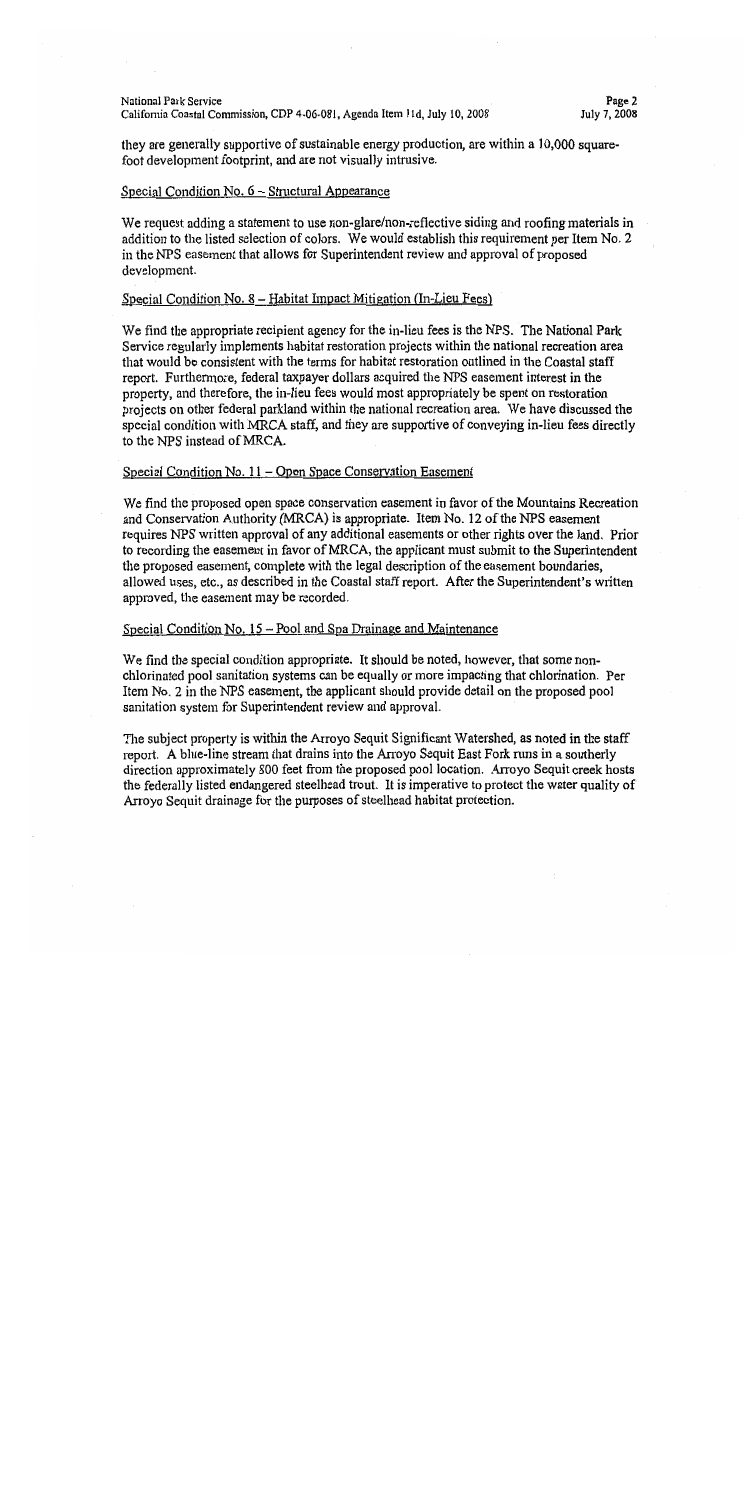#### Local Approvals Received/Special Condition No. 16 – NPS Approval

Special Condition No. 16, requiring documentation of the NPS's approval of the subject development, is appropriate per the terms of the NPS easement. Several local approvals have been received since at least 2005 for the subject project. As yet, we have not received from the applicant/landowner any verbal approach or written request for review and approval of development plans. Item No. 2 in the NPS easement requires the landowner to submit plans for development to the Superintendent for approval.

#### Special Condition No. 17 – Native Habitat Restoration/Revegetation Plan

We thank the Coastal staff for conditioning a restoration plan for the removal of vegetation in the southeast portion of the property and find the condition appropriate. Item No. 7 of the NPS easement forbids cutting, destroying, or removing of native vegetation unless authorized by the Superintendent or to meet local fire codes. The restoration of this area will correct unauthorized vegetation clearance from the past.

#### Special Condition No. 18 - Revised Plans

The revised plans should reflect the input of the NPS per Special Condition No.  $16 - NPS$ Approval, and per Item No. 2 of the NPS easement.

Thank you for the opportunity to comment. If you have questions, please call Ray Sauvajot at (805)370-2339.

Sincerely,

WoodySmew

Woody Smeck Superintendent

cc: Greg Gress, Chief, Pacific Land Resources Program Center, Pacific West Region, National Park Service

Joe Edmiston, Executive Director, Santa Monica Mountains Conservancy

Ron Schafer, Superintendent, Angeles District, State Department of Parks and Recreation

District Manager, Resource Conservation District of the Santa Monica Mountains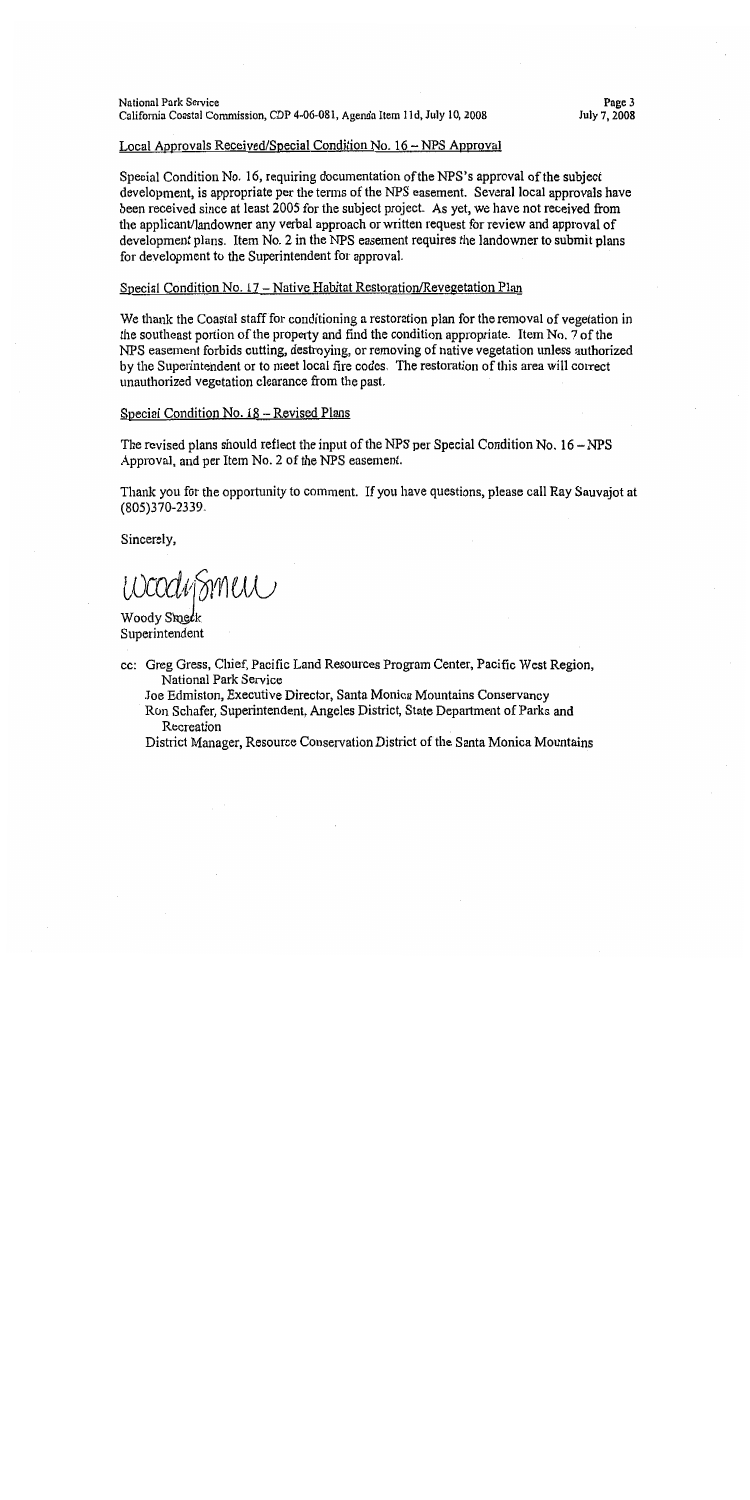CALIFORNIA COASTAL COMMISSION SOUTH CENTRAL COAST AREA 89 SOUTH CALIFORNIA ST., SUITE 200 VENTURA, CA 93001 (805) 585-1800

**Th 11d** Filed:  $^{2/1/08}_{3\textrm{taff}}$   $^{2/1/08}_{7/30/08}$   $^{2/1/08}_{5\textrm{taff}}$   $^{2/1/08}_{\textrm{Staff Report:}}$   $^{2/1/08}_{6/20/08}$ 180<sup>th</sup> Day: A. Tysor Staff Report: Hearing Date: 7/10/08



# **STAFF REPORT: REGULAR CALENDAR**

**APPLICATION NO**: 4-06-081

**APPLICANT**: Jim and Helen Dziadulewicz

**PROJECT LOCATION**: 24593 Mulholland Hwy., Malibu, Los Angeles County

**PROJECT DESCRIPTION**: Construction of a 3-story geodesic dome-style, 3,717 sq. ft. single family home, with detached accessory garage, driveway, septic system, solar panel array, retaining wall, pool, and 1,460 cu. yds. of grading. The application includes a request for after-the-fact approval for a 10,000 gallon water tank and 16 sq. ft. shed.

> **Lot area: 9.68 acres Building coverage: 2,983 sq. ft. Ht. above finished grade: 27 ft.**

#### **SUMMARY OF STAFF RECOMMENDATION**

Staff recommends **approval** of the proposed project with **eighteen (18) special conditions** relating to (1) plans conforming to geotechnical engineer's recommendations, (2) landscaping and erosion control, (3) assumption of risk, (4) drainage and polluted runoff control, (5) removal of natural vegetation, (6) structural appearance, (7) lighting restriction, (8) habitat impact mitigation, (9) future development restriction, (10) deed restriction, (11) open space conservation easement, (12) site inspection, (13) oak tree protection, monitoring, and mitigation, (14) final approved fuel modification plans, (15) pool and spa drainage and maintenance, (16) National Park Service approval, (17) native restoration/revegetation plan, and (18) revised plans. The standard of review for the project is the Chapter 3 policies of the Coastal Act. In addition, the policies of the certified Malibu–Santa Monica Mountains Land Use Plan (LUP) serve as guidance. As conditioned, the proposed project will be consistent with the applicable policies of the Coastal Act and the LUP.

**LOCAL APPROVALS RECEIVED:** Los Angeles County Environmental Review Board Approval, dated June 20, 2005; Los Angeles County Department of Regional Planning Approval-in-Concept, dated August 31, 2005; Updated Los Angeles County Department of Regional Planning Approval-in-Concept, dated August 30, 2007; Los Angeles County Department of Health Services Approval-in-Concept for septic system, dated June 15, 2006; Los Angeles County Fire Department Preliminary Fuel Modification Plan Approval, dated February 22, 2005; Los Angeles County Fire Department Access Approval-in-concept, dated April 5, 2007.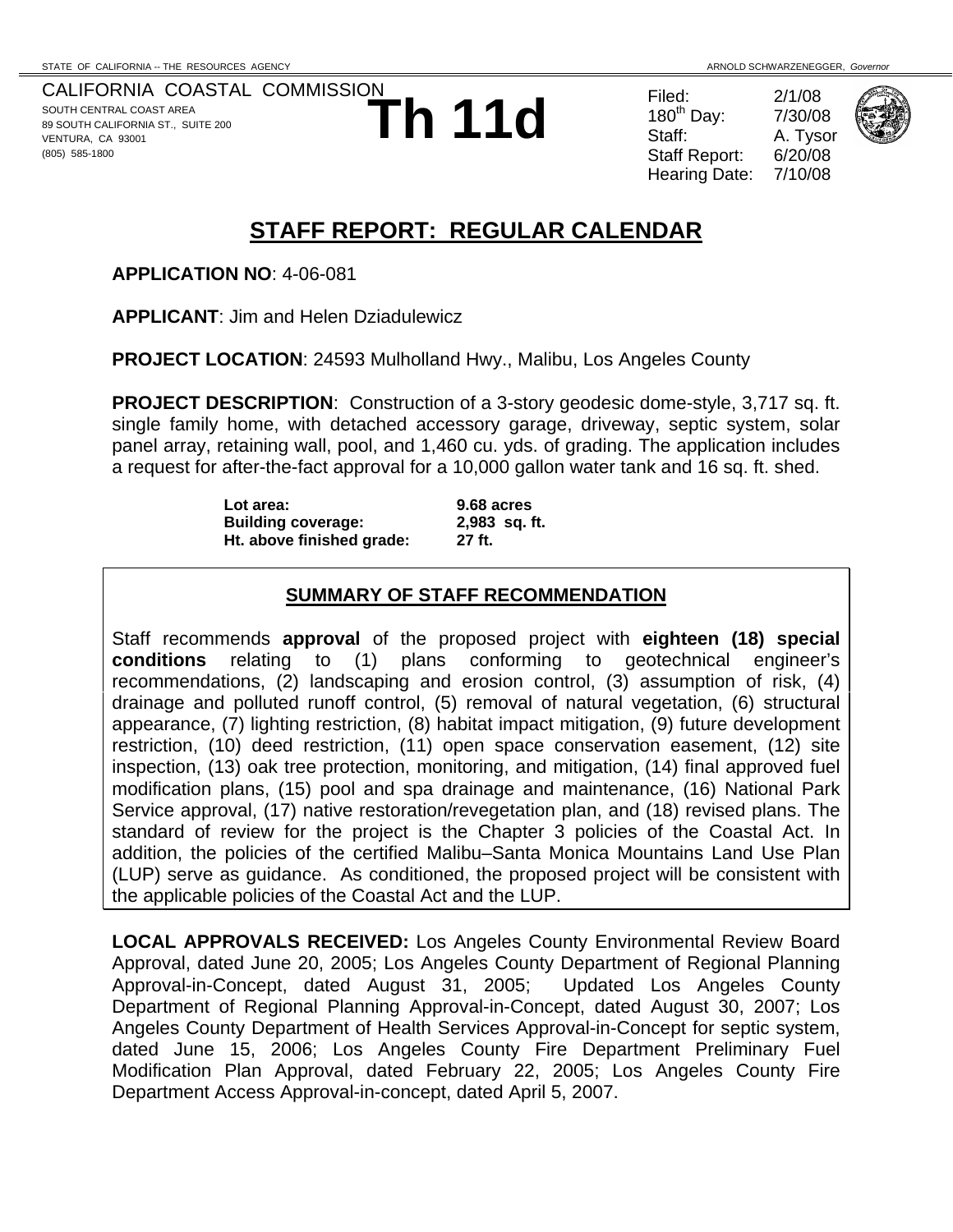**SUBSTANTIVE FILE DOCUMENTS**: "General Habitat Assessment" for 34593 Mulholland Highway prepared by Ecological Sciences, Inc., dated March 2007; "Botanical Resources Survey" for 34593 Mulholland Highway, prepared by Ecological Sciences, Inc. dated June 2007; "Geologic and Geotechnical Engineering Investigation" for proposed single-family residence 34593 Mulholland Highway, prepared by GSC GeoSoils Consultants, Inc., dated October 18, 2005.

## **I. Approval with Conditions**

### **A. STAFF RECOMMENDATION**

#### **MOTION:** *I move that the Commission approve Coastal Development Permit No 4-06-081 pursuant to the staff recommendation.*

#### **STAFF RECOMMENDATION OF APPROVAL:**

Staff recommends a **YES** vote. Passage of this motion will result in approval of the permit as conditioned and adoption of the following resolution and findings. The motion passes only by affirmative vote of a majority of the Commissioners present.

### **RESOLUTION TO APPROVE THE PERMIT:**

The Commission hereby approves a coastal development permit for the proposed development and adopts the findings set forth below on grounds that the development as conditioned will be in conformity with the policies of Chapter 3 of the Coastal Act and will not prejudice the ability of the local government having jurisdiction over the area to prepare a Local Coastal Program conforming to the provisions of Chapter 3. Approval of the permit complies with the California Environmental Quality Act because either 1) feasible mitigation measures and/or alternatives have been incorporated to substantially lessen any significant adverse effects of the development on the environment, or 2) there are no further feasible mitigation measures or alternatives that would substantially lessen any significant adverse impacts of the development on the environment.

### **II. Standard Conditions**

**1. Notice of Receipt and Acknowledgment.** The permit is not valid and development shall not commence until a copy of the permit, signed by the permittee or authorized agent, acknowledging receipt of the permit and acceptance of the terms and conditions, is returned to the Commission office.

**2. Expiration.** If development has not commenced, the permit will expire two years from the date on which the Commission voted on the application. Development shall be pursued in a diligent manner and completed in a reasonable period of time. Application for extension of the permit must be made prior to the expiration date.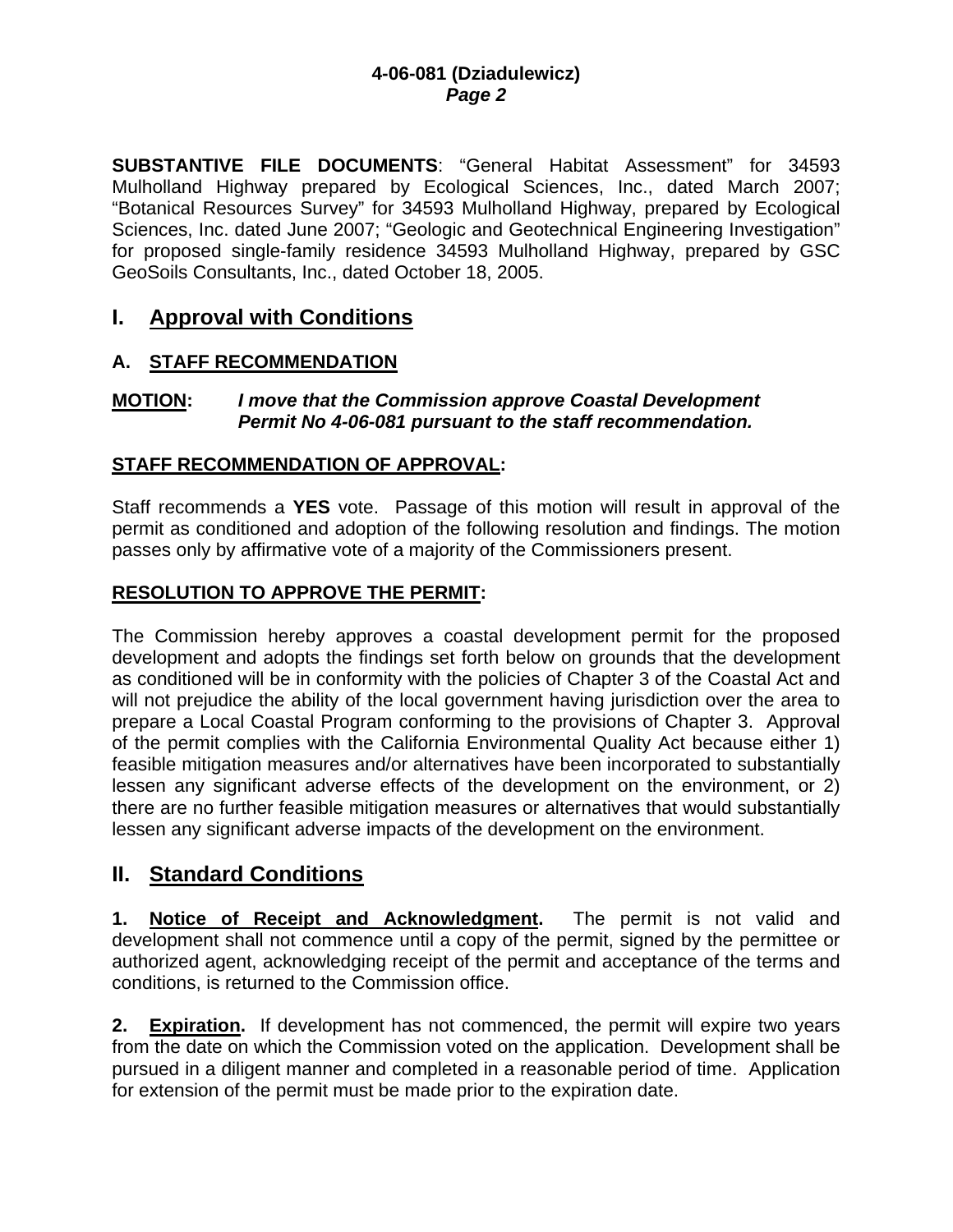**3. Interpretation.** Any questions of intent or interpretation of any condition will be resolved by the Executive Director or the Commission.

**4. Assignment.** The permit may be assigned to any qualified person, provided assignee files with the Commission an affidavit accepting all terms and conditions of the permit.

**5. Terms and Conditions Run with the Land.** These terms and conditions shall be perpetual, and it is the intention of the Commission and the permittee to bind all future owners and possessors of the subject property to the terms and conditions.

## **III. Special Conditions**

### **1. Plans Conforming to Geotechnical Engineer's Recommendations**

By acceptance of this permit, the applicant agrees to comply with the recommendations contained in the reports prepared for the site, including the "Geologic and Geotechnical Engineering Investigation" for proposed single-family residence 34593 Mulholland Highway, prepared by GSC GeoSoils Consultants, Inc., dated October 18, 2005. These recommendations shall be incorporated into all final design and construction plans, including recommendations concerning grading, foundation, retaining walls, sewage disposal, and drainage.

The final plans approved by the consultants shall be in substantial conformance with the plans approved by the Commission relative to construction, grading, and drainage. Any substantial changes in the proposed development approved by the Commission that may be required by the consultant shall require amendment(s) to the permit(s) or new Coastal Development Permit(s).

### **2. Landscaping and Erosion Control Plans**

**Prior to issuance of a coastal development permit**, the applicant shall submit final landscaping and erosion control plans, prepared by a licensed landscape architect or a qualified resource specialist, for review and approval by the Executive Director. The plans shall incorporate the criteria set forth below. All development shall conform to the approved landscaping and erosion control plans:

### **A) Landscaping Plan**

1) All graded & disturbed areas on the subject site shall be planted and maintained for erosion control purposes within (60) days of receipt of the certificate of occupancy for the residence. To minimize the need for irrigation all landscaping shall consist primarily of native/drought resistant plants, as listed by the California Native Plant Society, Santa Monica Mountains Chapter, in their document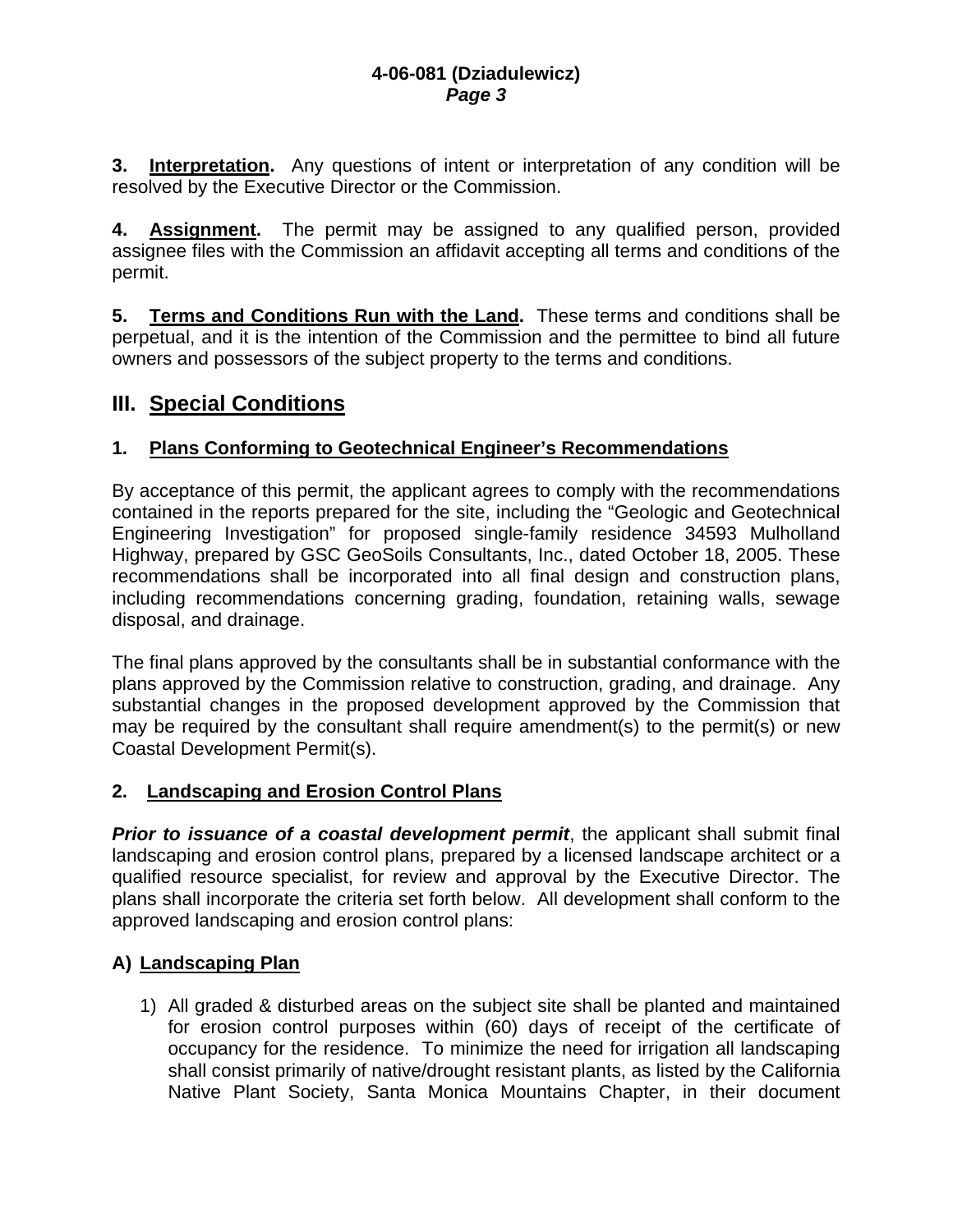entitled Recommended List of Native Plants for Landscaping in the Santa Monica Mountains, updated August 2007. All native plant species shall be of local genetic stock. No plant species listed as problematic and/or invasive by the California Native Plant Society, the California Invasive Plant Council, or by the State of California shall be employed or allowed to naturalize or persist on the site. No plant species listed as a 'noxious weed' by the State of California or the U.S. Federal Government shall be utilized or maintained within the property.

- 2) All cut and fill slopes shall be stabilized with planting at the completion of final grading. Planting shall be primarily of native plant species indigenous to the Santa Monica Mountains using accepted planting procedures, consistent with fire safety requirements. All native plant species shall be of local genetic stock. Such planting shall be adequate to provide 90 percent coverage within two (2) years, and this requirement shall apply to all disturbed soils.
- 3) Plantings will be maintained in good growing condition throughout the life of the project and, whenever necessary, shall be replaced with new plant materials to ensure continued compliance with applicable landscape requirements.
- 4) Vegetation within 20 feet of the proposed house may be removed to mineral earth. Vegetation within a 200-foot radius of the main structure may be selectively thinned in order to reduce fire hazard. However, such thinning shall only occur in accordance with the approved final approved fuel modification plan. Irrigated lawn, turf and ground cover planted within the first twenty foot radius of the proposed house shall be selected from the most drought tolerant species or subspecies, or varieties suited to the Mediterranean climate of the Santa Monica Mountains.
- 5) Rodenticides containing any anticoagulant compounds (including, but not limited to, Warfarin, Brodifacoum, Bromadiolone or Diphacinone) shall not be used.
- 6) Fencing of the entire property is prohibited. Fencing shall extend no further than Zone B shown on the final approved fuel modification plan . The fencing type and location shall be illustrated on the landscape plan. Fencing shall also be subject to the color requirements outlined in Special Condition Six (6) below.
- 7) The upper flat pad area to the northeast of the proposed residence, outside of the approved development area, shall be revegetated with native plant species (appropriate for Fuel Modification Zone C), as listed by the California Native Plant Society, Santa Monica Mountains Chapter, in their document entitled Recommended List of Native Plants for Landscaping in the Santa Monica Mountains, updated August 2007. All native plant species shall be of local genetic stock.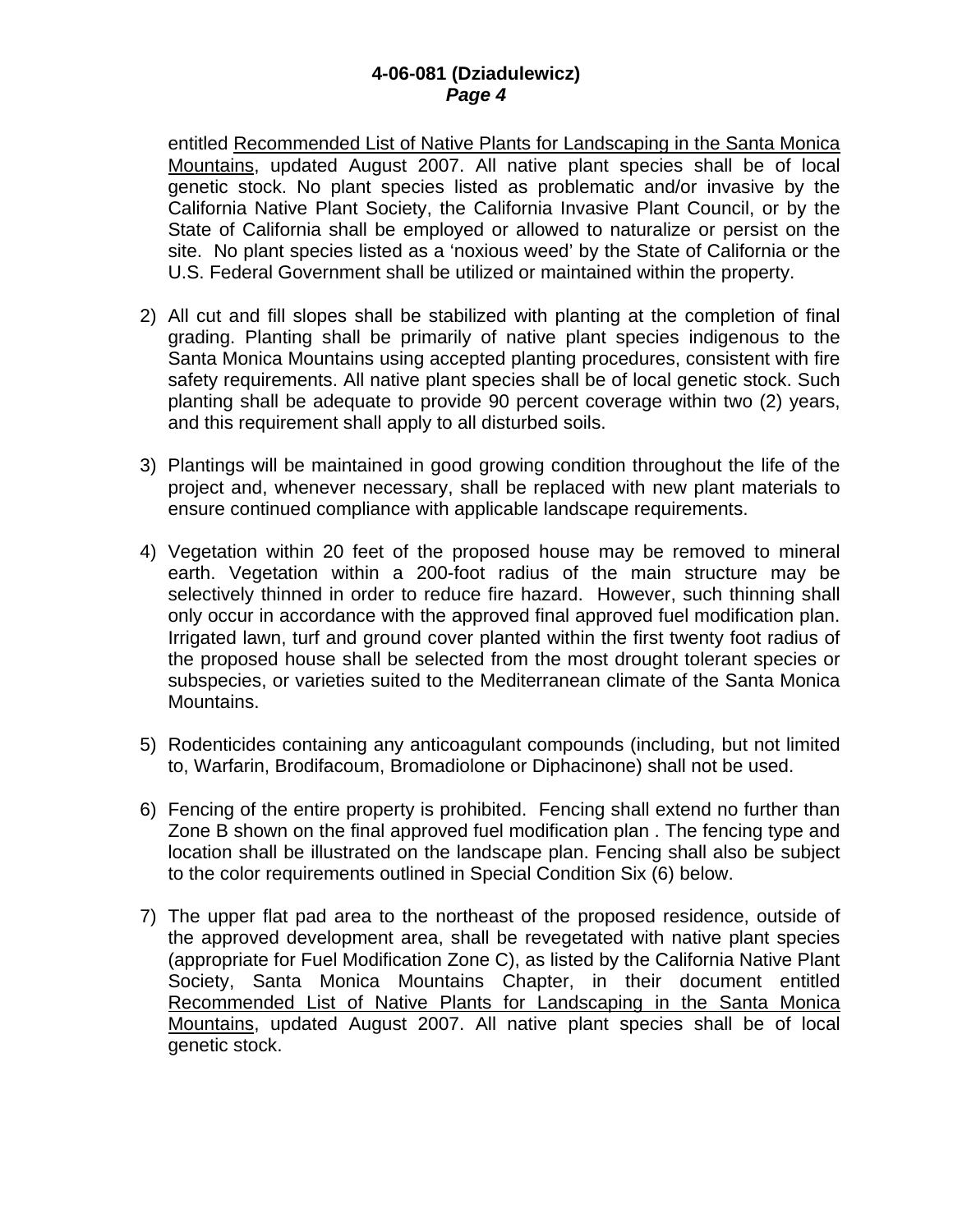The Permittee shall undertake development in accordance with the final approved plan. Any proposed changes to the approved final plan shall be reported to the Executive Director. No changes to the approved final plan shall occur without a Coastal Commission - approved amendment to the coastal development permit, unless the Executive Director determines that no amendment is required.

#### **B) Interim Erosion Control Plan**

- 1) The plan shall delineate the areas to be disturbed by grading or construction activities and shall include any temporary access roads, staging areas and stockpile areas. The natural areas on the site shall be clearly delineated on the project site with fencing or survey flags.
- 2) The plan shall specify that grading shall take place only during the dry season (April 1 – October 31). This period may be extended for a limited period of time if the situation warrants such a limited extension, if approved by the Executive Director. The applicants shall install or construct temporary sediment basins (including debris basins, desilting basins, or silt traps), temporary drains and swales, sand bag barriers, silt fencing, and shall stabilize any stockpiled fill with geofabric covers or other appropriate cover, install geotextiles or mats on all cut or fill slopes, and close and stabilize open trenches as soon as possible. These erosion control measures shall be required on the project site prior to or concurrent with the initial grading operations and maintained throughout the development process to minimize erosion and sediment from runoff waters during construction. All sediment should be retained on-site, unless removed to an appropriate, approved dumping location either outside of the coastal zone or within the coastal zone to a site permitted to receive fill.
- 3) The plan shall also include temporary erosion control measures should grading or site preparation cease for a period of more than 30 days, including but not limited to: stabilization of all stockpiled fill, access roads, disturbed soils and cut and fill slopes with geotextiles and/or mats, sand bag barriers, silt fencing; temporary drains and swales and sediment basins. The plans shall also specify that all disturbed areas shall be seeded with native grass species and include the technical specifications for seeding the disturbed areas. These temporary erosion control measures shall be monitored and maintained until grading or construction operations resume.

### **C) Monitoring**

(1) Five years from the date of the receipt of the Certificate of Occupancy for the residence the applicants shall submit for the review and approval of the Executive Director, a landscape monitoring report, prepared by a licensed Landscape Architect or qualified Resource Specialist, that certifies whether the on-site landscaping is in conformance with the landscape plan approved pursuant to this Special Condition. The monitoring report shall include photographic documentation of plant species and plant coverage.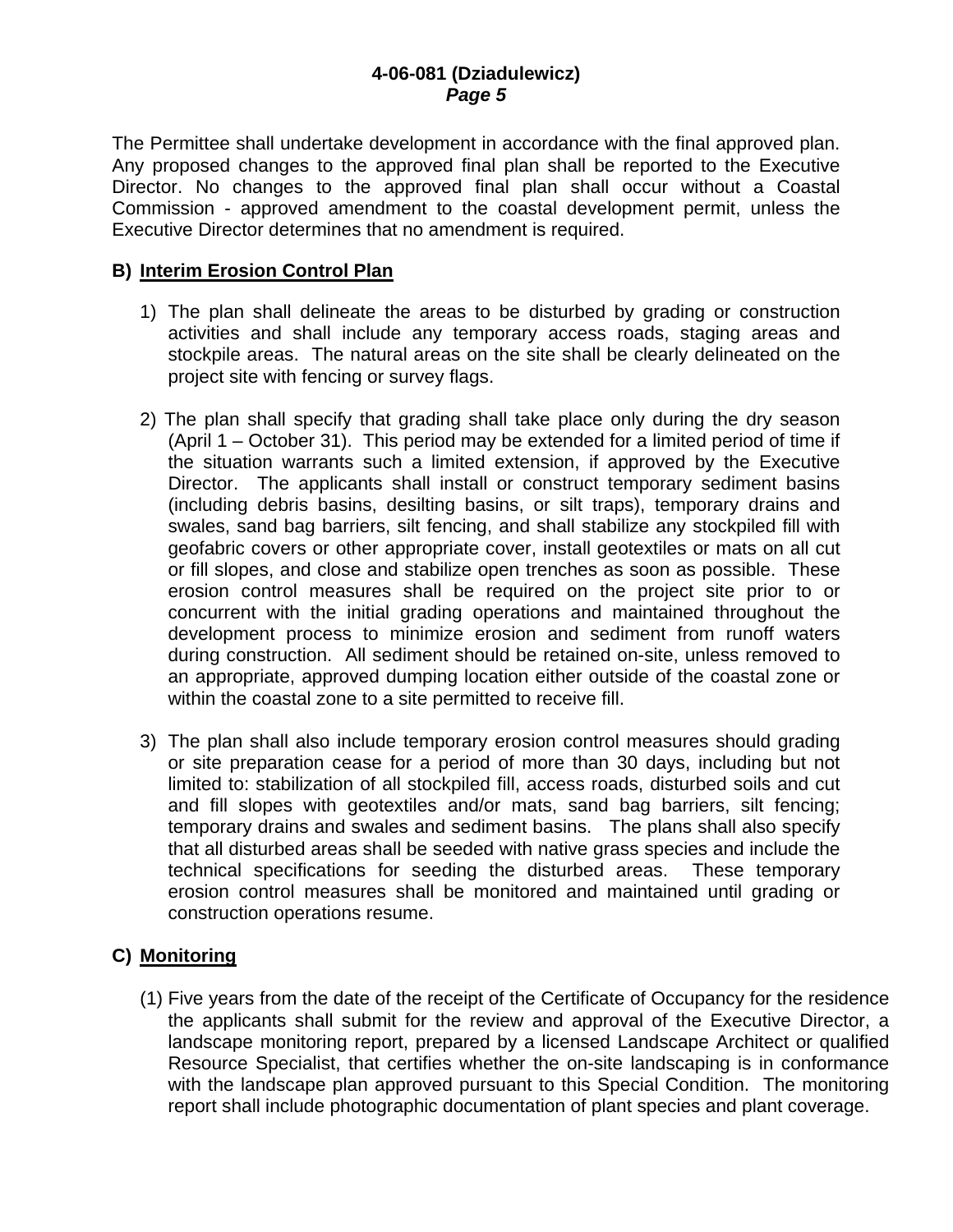(2) If the landscape monitoring report indicates the landscaping is not in conformance with or has failed to meet the performance standards specified in the landscaping plan approved pursuant to this permit, the applicants, or successors in interest, shall submit a revised or supplemental landscape plan for the review and approval of the Executive Director. The revised landscaping plan must be prepared by a licensed Landscape Architect or a qualified Resource Specialist and shall specify measures to remediate those portions of the original plan that have failed or are not in conformance with the original approved plan.

#### **3. Assumption of Risk, Waiver of Liability and Indemnity**

By acceptance of this permit, the applicant acknowledges and agrees (i) that the site may be subject to hazards from wildfire; (ii) to assume the risks to the applicant and the property that is the subject of this permit of injury and damage from such hazards in connection with this permitted development; (iii) to unconditionally waive any claim of damage or liability against the Commission, its officers, agents, and employees for injury or damage from such hazards; and (iv) to indemnify and hold harmless the Commission, its officers, agents, and employees with respect to the Commission's approval of the project against any and all liability, claims, demands, damages, costs (including costs and fees incurred in defense of such claims), expenses, and amounts paid in settlement arising from any injury or damage due to such hazards.

### **4. Drainage and Polluted Runoff Control Plan**

- **A.** *Prior to issuance of the coastal development permit*, the applicant shall submit for the review and approval of the Executive Director, final drainage and runoff control plans, including supporting calculations. The plan shall be prepared by a licensed engineer and shall incorporate structural and non-structural Best Management Practices (BMPs) designed to control the volume, velocity and pollutant load of stormwater leaving the developed site. The plan shall be reviewed and approved by the consulting engineering geologist to ensure the plan is in conformance with geologist's recommendations. In addition to the specifications above, the plan shall be in substantial conformance with the following requirements:
	- (a) Selected BMPs (or suites of BMPs) shall be designed to treat, infiltrate or filter the amount of stormwater runoff produced by all storms up to and including the 85<sup>th</sup> percentile, 24-hour runoff event for volume-based BMPs, and/or the 85th percentile, 1-hour runoff event, with an appropriate safety factor (i.e., 2 or greater), for flow-based BMPs.
	- (b) Runoff shall be conveyed off site in a non-erosive manner.
	- (c) Energy dissipating measures shall be installed at the terminus of outflow drains.
	- (d) The plan shall include provisions for maintaining the drainage system, including structural BMPs, in a functional condition throughout the life of the approved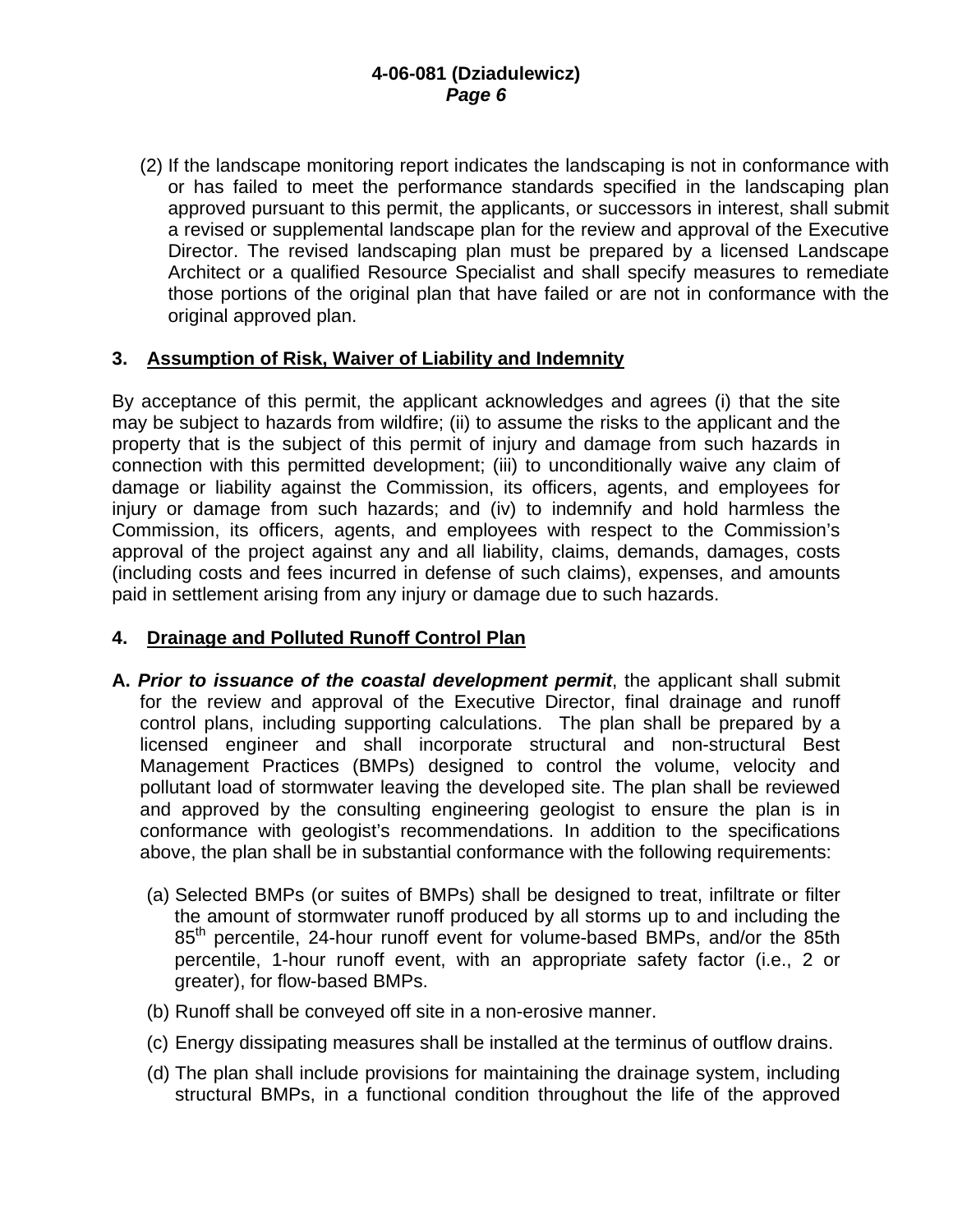development. Such maintenance shall include the following: (1) BMPs shall be inspected, cleaned and repaired when necessary prior to the onset of the storm season, no later than September  $30<sup>th</sup>$  each year and (2) should any of the project's surface or subsurface drainage/filtration structures or other BMPs fail or result in increased erosion, the applicant/landowner or successor-in-interest shall be responsible for any necessary repairs to the drainage/filtration system or BMPs and restoration of the eroded area. Should repairs or restoration become necessary, prior to the commencement of such repair or restoration work, the applicants shall submit a repair and restoration plan to the Executive Director to determine if an amendment or new coastal development permit is required to authorize such work.

**B.** The permittee shall undertake development in accordance with the approved final plans. Any proposed changes to the approved final plans shall be reported to the Executive Director. No changes to the approved final plans shall occur without a Commission amendment to this coastal development permit unless the Executive Director determines that no amendment is legally required.

#### **5. Removal of Natural Vegetation**

Removal of natural vegetation for the purpose of fuel modification within the 100 foot zone surrounding the proposed structure(s) shall not commence until the local government has issued a building or grading permit for the development approved pursuant to this permit. Vegetation thinning within the 100-200 foot fuel modification zone shall not occur until commencement of construction of the structure(s) approved pursuant to this permit.

#### **6. Structural Appearance**

*Prior to the issuance of the coastal development permit, the applicant shall submit* for the review and approval of the Executive Director, a color palette and material specifications for the outer surface of all structures authorized by the approval of Coastal Development Permit No. 4-06-081. The palette samples shall be presented in a format not to exceed  $8\frac{1}{2}$ " x 11" x  $\frac{1}{2}$ " in size. The palette shall include the colors proposed for the roofs, trims, exterior surfaces, driveways, retaining walls, and other structures authorized by this permit. Acceptable colors shall be limited to colors compatible with the surrounding environment (earth tones) including shades of green, brown and gray with no white or light shades and no bright tones. All windows shall be comprised of non-glare glass.

The approved structures shall be colored and constructed with only the colors and window materials authorized pursuant to this special condition. Alternative colors or materials for future repainting or resurfacing or new windows may only be applied to the structures authorized by Coastal Development Permit No. 4-06-081 if such changes are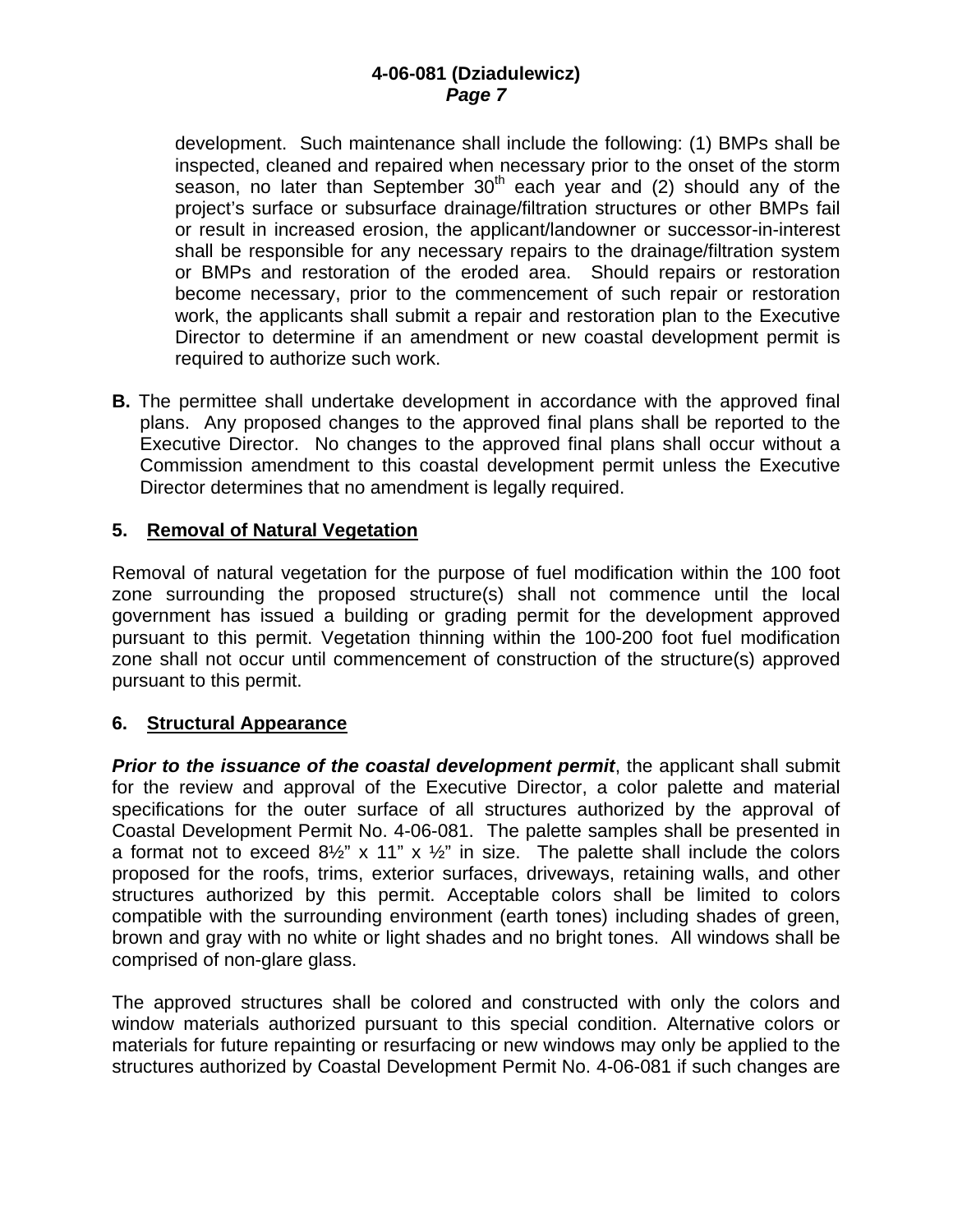specifically authorized by the Executive Director as complying with this special condition.

#### **7. Lighting Restriction**

- A. The only outdoor night lighting allowed on the subject parcel is limited to the following:
	- 1. The minimum necessary to light walkways used for entry and exit to the structures, including parking areas on the site. This lighting shall be limited to fixtures that do not exceed two feet in height above finished grade, are directed downward and generate the same or less lumens equivalent to those generated by a 60 watt incandescent bulb, unless a greater number of lumens is authorized by the Executive Director.
	- 2. Security lighting attached to the residence and garage shall be controlled by motion detectors and is limited to same or less lumens equivalent to those generated by a 60 watt incandescent bulb.
	- 3. The minimum necessary to light the entry area to the driveway with the same or less lumens equivalent to those generated by a 60 watt incandescent bulb.
- B. No lighting around the perimeter of the site and no lighting for aesthetic purposes is allowed.

#### **8. Habitat Impact Mitigation**

*Prior to issuance of the coastal development permit,* the applicant shall submit, for the review and approval of the Executive Director, a map delineating all areas of chaparral habitat (ESHA) that will be disturbed by the proposed development, including fuel modification on the project site and brush clearance requirements on adjacent property. The chaparral ESHA areas on the site and adjacent property shall be delineated on a detailed map, to scale, illustrating the subject parcel boundaries and, if the fuel modification/brush clearance zones extend onto adjacent property, adjacent parcel boundaries. The delineation map shall indicate the total acreage for all chaparral ESHA, both on and offsite that will be impacted by the proposed development, including the fuel modification/brush clearance areas. The location and acreage of on-site fuel modification shall be based on the Final Fuel Modification Plans required by Special Condition Fourteen (14). A 200-foot clearance zone from the proposed structures shall be used to determine the extent of off-site brush clearance for fire protection purposes. The delineation shall be prepared by a qualified resource specialist or biologist familiar with the ecology of the Santa Monica Mountains.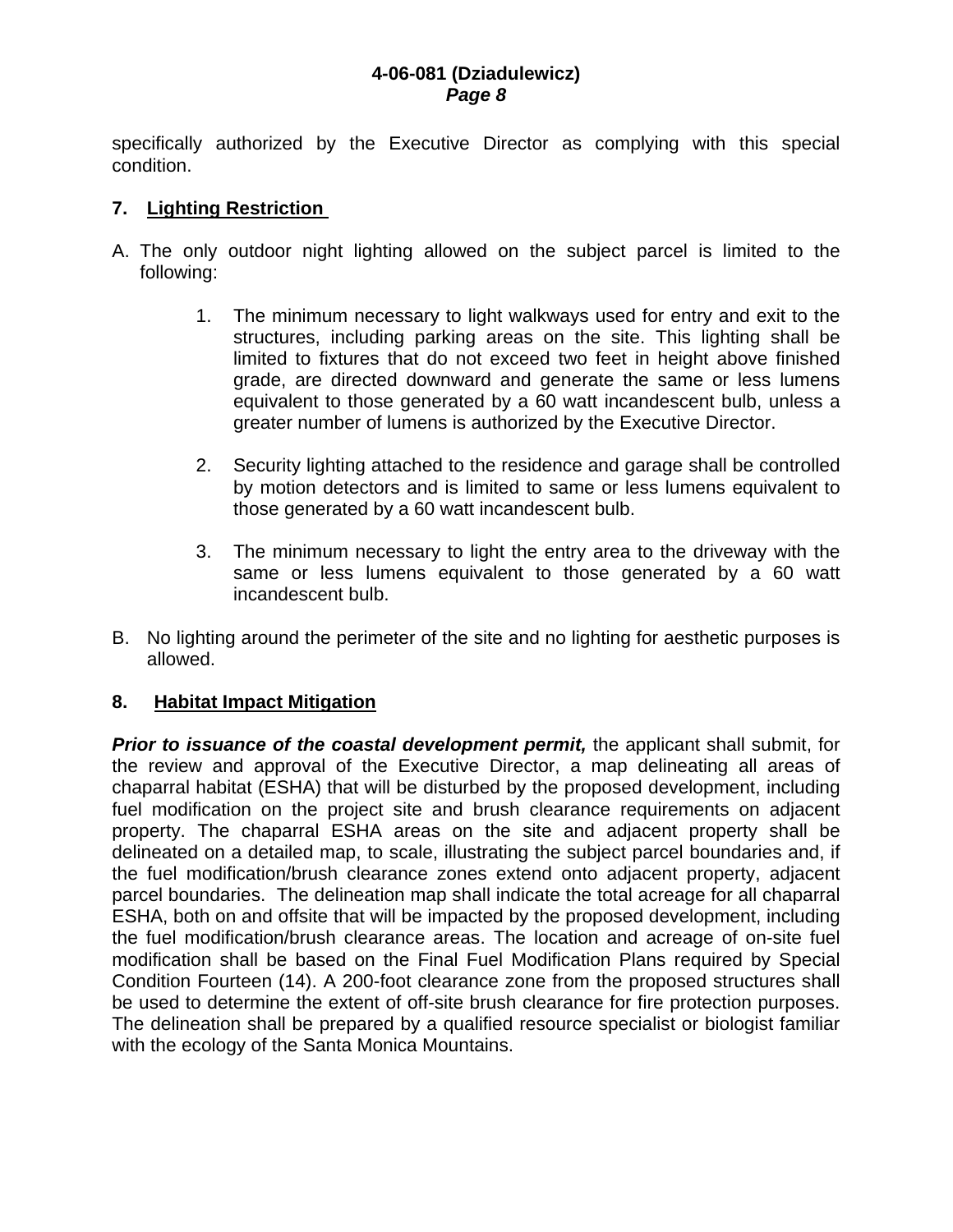Mitigation pursuant to this special condition shall be provided for impacts to the chaparral ESHA on the subject lot from the proposed development and fuel modification/brush clearance requirements by one of the three following habitat mitigation methods:

#### **A. Habitat Restoration**

1) Habitat Restoration Plan

Prior to the issuance of the coastal development permit, the applicant shall submit a habitat restoration plan, for the review and approval of the Executive Director, for an area of degraded chaparral habitat equivalent to the area of chaparral ESHA impacted by the proposed development and fuel modification/brush clearance area. The habitat restoration area may either be onsite or offsite within the coastal zone either in the City of Malibu or elsewhere in the Santa Monica Mountains. The habitat restoration area shall be delineated on a detailed site plan, to scale, that illustrates the parcel boundaries and topographic contours of the site. The habitat restoration plan shall be prepared by a qualified resource specialist or biologist familiar with the ecology of the Santa Monica Mountains and shall be designed to restore the area in question for habitat function, species diversity and vegetation cover. The restoration plan shall include a statement of goals and performance standards, revegetation and restoration methodology, and maintenance and monitoring provisions. If the restoration site is offsite, the applicants shall submit written evidence to the Executive Director that the property owner has irrevocably agreed to allow the restoration work, maintenance and monitoring required by this condition and not to disturb any native vegetation in the restoration area.

The applicant shall submit, on an annual basis for five years, a written report, for the review and approval of the Executive Director, prepared by a qualified resource specialist, evaluating compliance with the performance standards outlined in the restoration plan and describing the revegetation, maintenance and monitoring that was conducted during the prior year. The annual report shall include recommendations for mid-course corrective measures. At the end of the five-year period, a final detailed report shall be submitted for the review and approval of the Executive Director. If this report indicates that the restoration project has been, in part or in whole, unsuccessful, based on the approved goals and performance standards, the applicants shall submit a revised or supplemental restoration plan with maintenance and monitoring provisions, for the review and approval of the Executive Director, to compensate for those portions of the original restoration plan that were not successful. Should supplemental restoration be required, the applicants shall submit, on an annual basis for five years, a written report, for the review and approval of the Executive Director, prepared by a qualified resource specialist, evaluating the supplemental restoration areas. At the end of the five-year period, a final report shall be submitted evaluating whether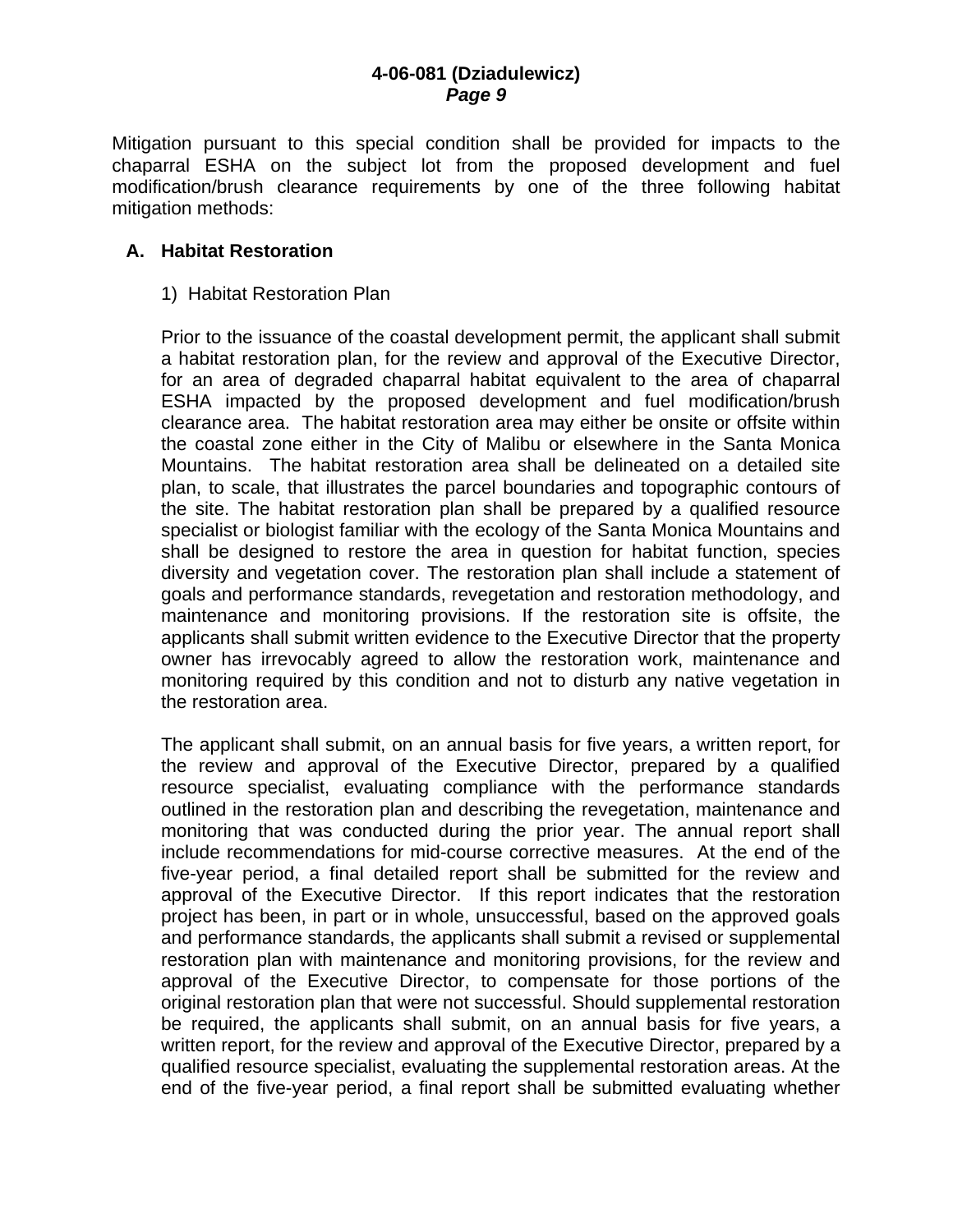the supplemental restoration plan has achieved compliance with the goals and performance standards for the restoration area. If the goals and performance standards are not met within 10 years, the applicants shall submit an application for an amendment to the coastal development permit for an alternative mitigation program and shall implement whatever alternative mitigation program the Commission approves, as approved.

The habitat restoration work approved in the restoration plan shall be carried out prior to occupancy of the residence.

2) Open Space Deed Restriction

No development, as defined in section 30106 of the Coastal Act, shall occur in the habitat restoration area, as shown on the habitat restoration site plan required pursuant to (A)(1) above.

Prior to the issuance of the coastal development permit, the applicant shall submit evidence that the applicants have executed and recorded a deed restriction (if the applicants are not the owners, then the applicants shall submit evidence that the owner has executed and recorded the deed restriction), in a form and content acceptable to the Executive Director, reflecting the above restriction on development and designating the habitat restoration area as open space. The deed restriction shall include a graphic depiction and narrative legal descriptions of both the parcel on which the restoration area lies and the open space area/habitat restoration area. The deed restriction shall run with the land, binding all successors and assigns, and shall be recorded free of prior liens that the Executive Director determines may affect the enforceability of the restriction. This deed restriction shall not be removed or changed without a Commission amendment to this coastal development permit.

3) Performance Bond

Prior to the issuance of the permit, the applicant shall post performance bonds to guarantee implementation of the restoration plan as follows: a) one equal to the value of the labor and materials; and b) one equal to the value of the maintenance and monitoring for a period of 5 years. Each performance bond shall be released upon satisfactory completion of items (a) and (b) above. If the applicants fail to either restore or maintain and monitor according to the approved plans, the Coastal Commission may collect the security and complete the work on the property.

#### **B. Habitat Conservation**

Prior to the issuance of the coastal development permit, the applicants shall (or, if the applicants are not the owner of the habitat conservation site, then the owners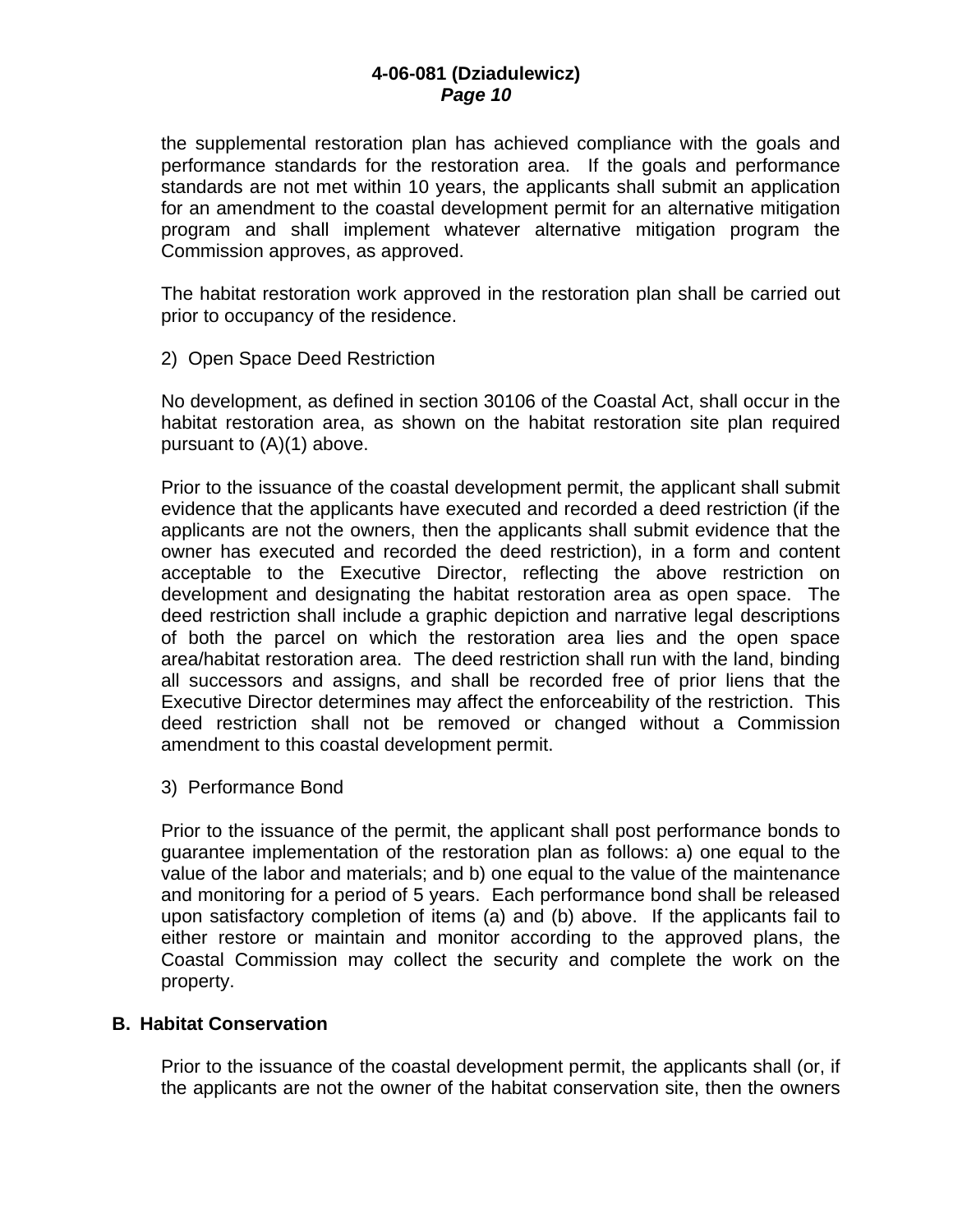of the habitat conservation site shall) execute and record an open space deed restriction in a form and content acceptable to the Executive Director, over the entirety of a legal parcel or parcels containing chaparral ESHA. The chaparral ESHA located on the mitigation parcel or parcels must be of equal or greater area than the ESHA area impacted by the proposed development, including the fuel modification/brush clearance areas. No development, as defined in section 30106 of the Coastal Act, shall occur on the mitigation parcel(s) and the parcel(s) shall be preserved as permanent open space. The deed restriction shall include a graphic depiction and narrative legal descriptions of the parcel or parcels. The deed restriction shall run with the land, binding all successors and assigns, and shall be recorded free of prior liens that the Executive Director determines may affect the enforceability of the restriction.

Prior to occupancy of the residence, the applicants shall submit evidence, for the review and approval of the Executive Director, that the recorded documents have been reflected in the Los Angeles County Tax Assessor Records.

If the mitigation parcel(s) is/are larger in size than the impacted habitat area, the excess acreage may be used to provide habitat impact mitigation for other development projects that impact like ESHA.

#### **C. Habitat Impact Mitigation Fund**

Prior to the issuance of the coastal development permit, the applicant shall submit evidence, for the review and approval of the Executive Director, that compensatory mitigation, in the form of an in-lieu fee, has been paid to the Mountains Recreation and Conservation Authority to mitigate adverse impacts to chaparral habitat ESHA. The fee shall be calculated as follows:

#### **1. Development Area, Irrigated Fuel Modification Zones, Off-site Brush Clearance**

The in-lieu fee for these areas shall be \$12,000 per acre within the development area and any required irrigated fuel modification zones. The total acreage shall be based on the map delineating these areas required by this condition.

#### **2. Non-irrigated Fuel Modification Zones**

The in-lieu fee for non-irrigated fuel modification areas shall be \$3,000 per acre. The total acreage shall be based on the map delineating these areas required by this condition.

Prior to the payment of any in-lieu fee to the Mountains Recreation and Conservation Authority, the applicant shall submit, for the review and approval of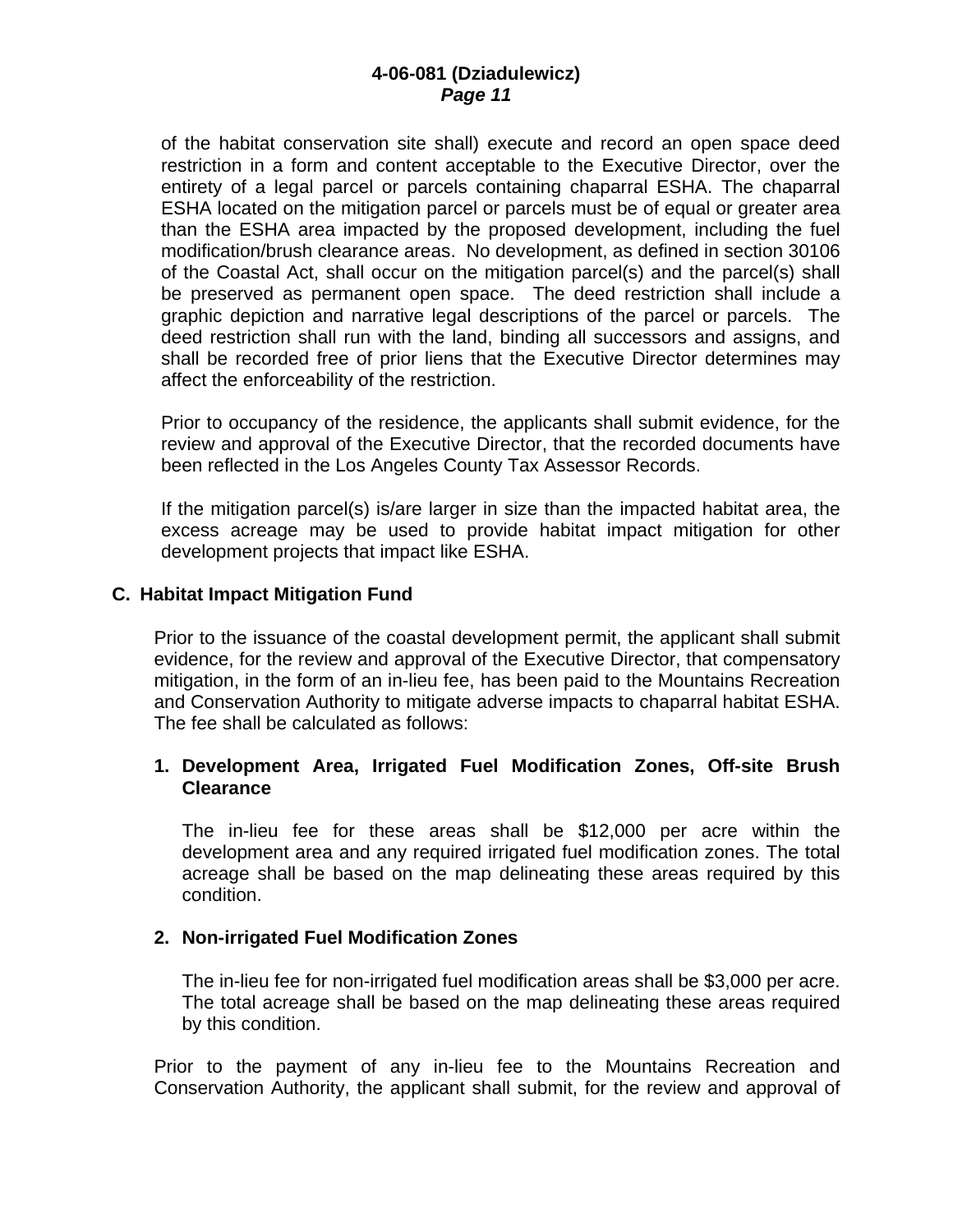the Executive Director, the calculation of the in-lieu fee required to mitigate adverse impacts to chaparral habitat ESHA, in accordance with this condition. After review and approval of the fee calculation, the fee shall be paid to the Mountains Recreation and Conservation Authority's Coastal Habitat Impact Mitigation Fund for the acquisition, or permanent preservation of chaparral habitat in the Santa Monica Mountains coastal zone.

### **9. Future Development Restriction**

This permit is only for the development described in Coastal Development Permit No. 4- 06-081. Pursuant to Title 14 California Code of Regulations Section 13250(b)(6) the exemptions otherwise provided in Public Resources Code Section 30610(a) shall not apply to any future development on any portion of the parcel. Accordingly, any future improvements to any portion of the property, including but not limited to the residence, garage, septic system, landscaping, and removal of vegetation or grading other than as provided for in the approved landscape plan prepared pursuant to Special Condition Two (2) and the fuel modification plan required by Special Condition Fourteen (14), shall require an amendment to Coastal Development Permit No. 4-06-081 from the Commission or shall require an additional coastal development permit from the Commission or from the applicable certified local government.

#### **10. Deed Restriction**

*Prior to issuance of the coastal development permit,* the applicant shall submit to the Executive Director, for review and approval, documentation demonstrating that the applicants have executed and recorded against the parcel(s) governed by this permit a deed restriction, in a form and content acceptable to the Executive Director: (1) indicating that, pursuant to this permit, the California Coastal Commission has authorized development on the subject property, subject to terms and conditions that restrict the use and enjoyment of that property; and (2) imposing the Special Conditions of this permit as covenants, conditions and restrictions on the use and enjoyment of the property. The deed restriction shall include a legal description of the entire parcel or parcels governed by this permit. The deed restriction shall also indicate that, in the event of an extinguishment or termination of the deed restriction for any reason, the terms and conditions of this permit shall continue to restrict the use and enjoyment of the subject property so long as either this permit or the development it authorizes, or any part, modification, or amendment thereof, remains in existence on or with respect to the subject property.

### **11. Open Space Conservation Easement**

A. No development, as defined in Section 30106 of the Coastal Act, grazing, or agricultural activities shall occur outside of the approved development area, within the portion of the property identified as the "open space conservation easement area", as shown in **Exhibit 8** except for: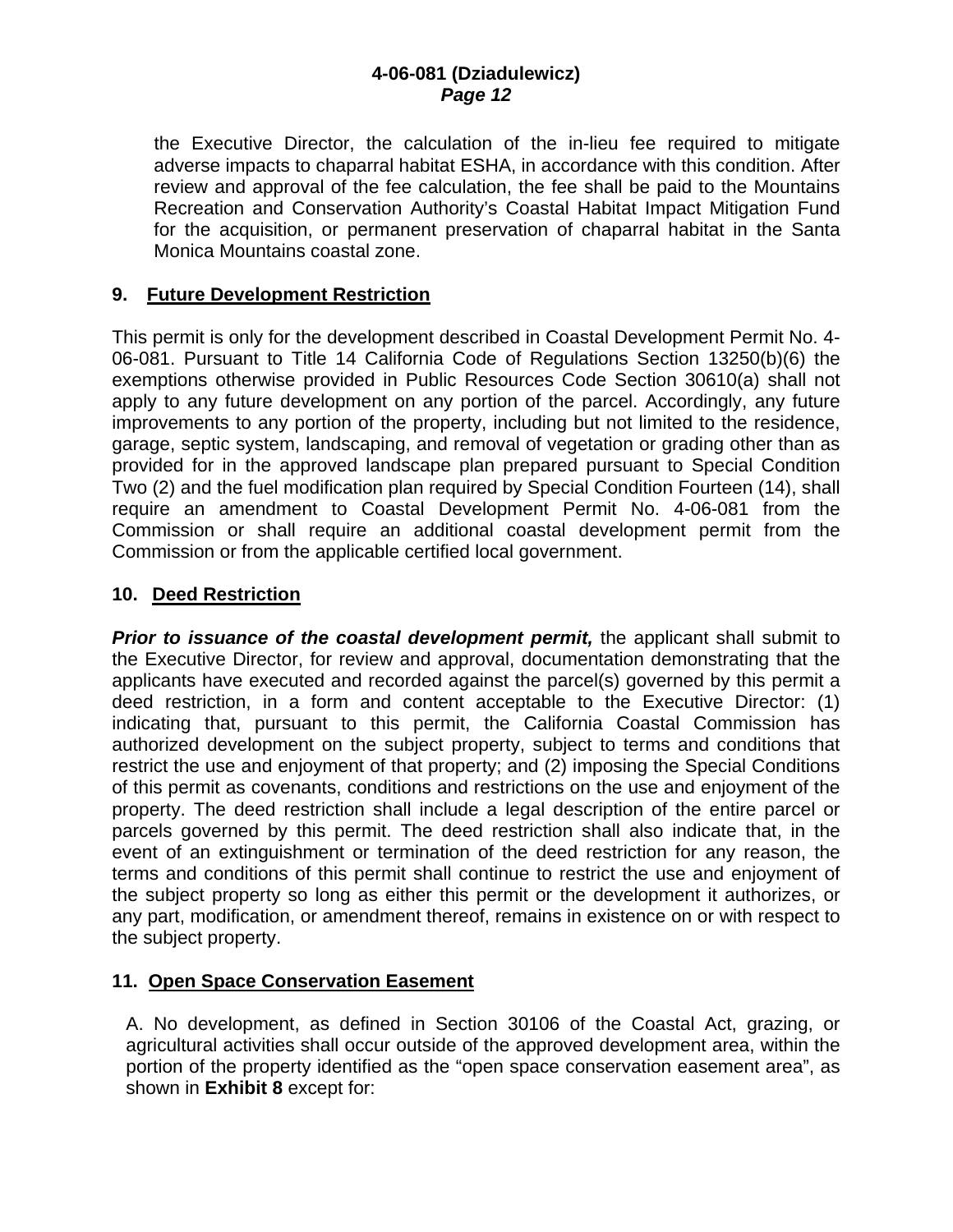1. Fuel modification required by the Los Angeles County Fire Department undertaken in accordance with the final approved fuel modification plan required by Special Condition Fourteen (14) or other fuel modification plans required and approved by the Commission pursuant to a different CDP(s) issued by the Commission;

2. Drainage and polluted runoff control activities required and approved pursuant to: a. The drainage and runoff control plans approved pursuant to Special Condition Four (4) of this permit; and

 b. The landscaping and erosion control plans approved pursuant to Special Condition Two (2);

3. If approved by the Commission as an amendment to this coastal development permit or a new coastal development permit,

a. construction and maintenance of public hiking trails, and

 b. construction and maintenance of roads, trails, and utilities consistent with existing easements.

B. Prior to issuance of the Coastal Development Permit, the applicant shall execute and record a document in a form and content acceptable to the Executive Director, granting to the Mountains Recreation and Conservation Authority ("MRCA") on behalf of the people of the State of California an open space conservation easement over the "open space conservation easement area" described above, for the purpose of habitat protection. The recorded easement document shall include a formal legal description of the entire property; and a metes and bounds legal description and graphic depiction, prepared by a licensed surveyor, of the open space conservation easement area, as generally shown on **Exhibit 8.** The recorded easement document shall reflect that no development shall occur within the open space conservation easement area except as otherwise set forth in this permit condition. The grant of easement shall be recorded free of prior liens and encumbrances (other than existing easements for roads, trails, and utilities) that the Executive Director determines may affect the interest being conveyed, and shall run with the land in favor of the MRCA on behalf of the people of the State of California, binding all successors and assigns.

#### **12. Site Inspection**

A. By acceptance of this permit, the applicant irrevocably authorizes, on behalf of himself and his successors-in-interest with respect to the subject property, Coastal Commission staff and its designated agents to enter onto the property to undertake site inspections for the purpose of monitoring compliance with the permit, including the special conditions set forth herein, and to document their findings (including, but not limited to, by taking notes, photographs, or video), subject to Commission staff providing 24 hours advanced notice to the contact person indicated pursuant to paragraph B prior to entering the property, unless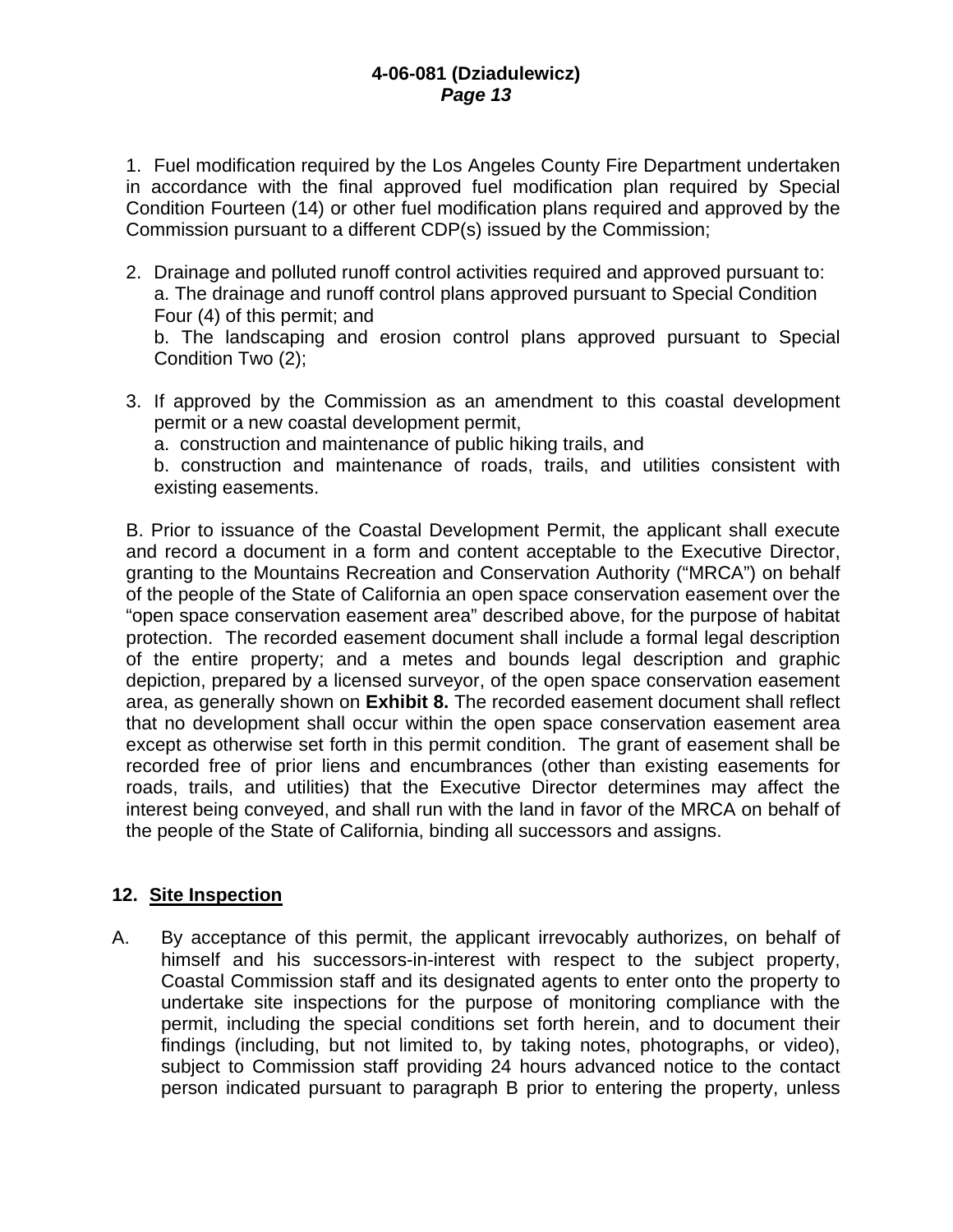there is an imminent threat to coastal resources, in which case such notice is not required. If two attempts to reach the contact person by telephone are unsuccessful, the requirement to provide 24 hour notice can be satisfied by voicemail, email, or facsimile sent 24 hours in advance or by a letter mailed three business days prior to the inspection. Consistent with this authorization, the applicant and his successors: (1) shall not interfere with such inspection/monitoring activities and (2) shall provide any documents requested by the Commission staff or its designated agents that are relevant to the determination of compliance with the terms of this permit.

B. *Prior to issuance of the coastal development permit*, the applicant shall submit to Commission staff the email address and fax number, if available, and the address and phone number of a contact person authorized to receive the Commission's notice of the site inspections allowed by this special condition. The applicant is responsible for updating this contact information, and the Commission is entitled to rely on the last contact information provided to it by the applicant.

### **13. Oak Tree Protection, Monitoring, and Mitigation**

 *Prior to issuance of the Coastal Development Permit,* the applicant shall submit, for the review and approval of the Executive Director, an oak tree replacement planting program, which specifies replacement tree locations, tree or seedling size planting specifications, and a ten-year monitoring program with specific performance standards to ensure that the replacement planting program is successful. At least thirty (30) replacement seedlings, less than one year old, grown from acorns collected in the area, shall be planted in appropriate habitat areas on the subject parcel or at an offsite location approved by the Executive Director, as mitigation for adverse impacts to three oak trees (Oak Tree #1, #4, and #5) due to grading and widening of the driveway for fire department access which may significantly impact the oak tree root zones. The applicant shall commence implementation of the approved oak tree replacement planting program concurrently with the commencement of construction on the project site. An annual monitoring report on the oak tree replacement area shall be submitted for the review and approval of the Executive Director for each of the 10 years. If monitoring indicates the oak trees are not in conformance with or has failed to meet the performance standards specified in the monitoring program approved pursuant to this permit, the applicant, or successors in interest, shall submit a revised or supplemental planting plan for the review and approval of the Executive Director. The revised planting plan shall specify measures to remediate those portions of the original plan that have failed or are not in conformance with the original approved plan.

 To ensure that all oak trees located on the subject parcel are protected during construction activities, temporary protective barrier fencing shall be installed around the protected zones (5 feet beyond dripline or 15 feet from the trunk, whichever is greater) of all oak trees and retained during all construction operations. If required construction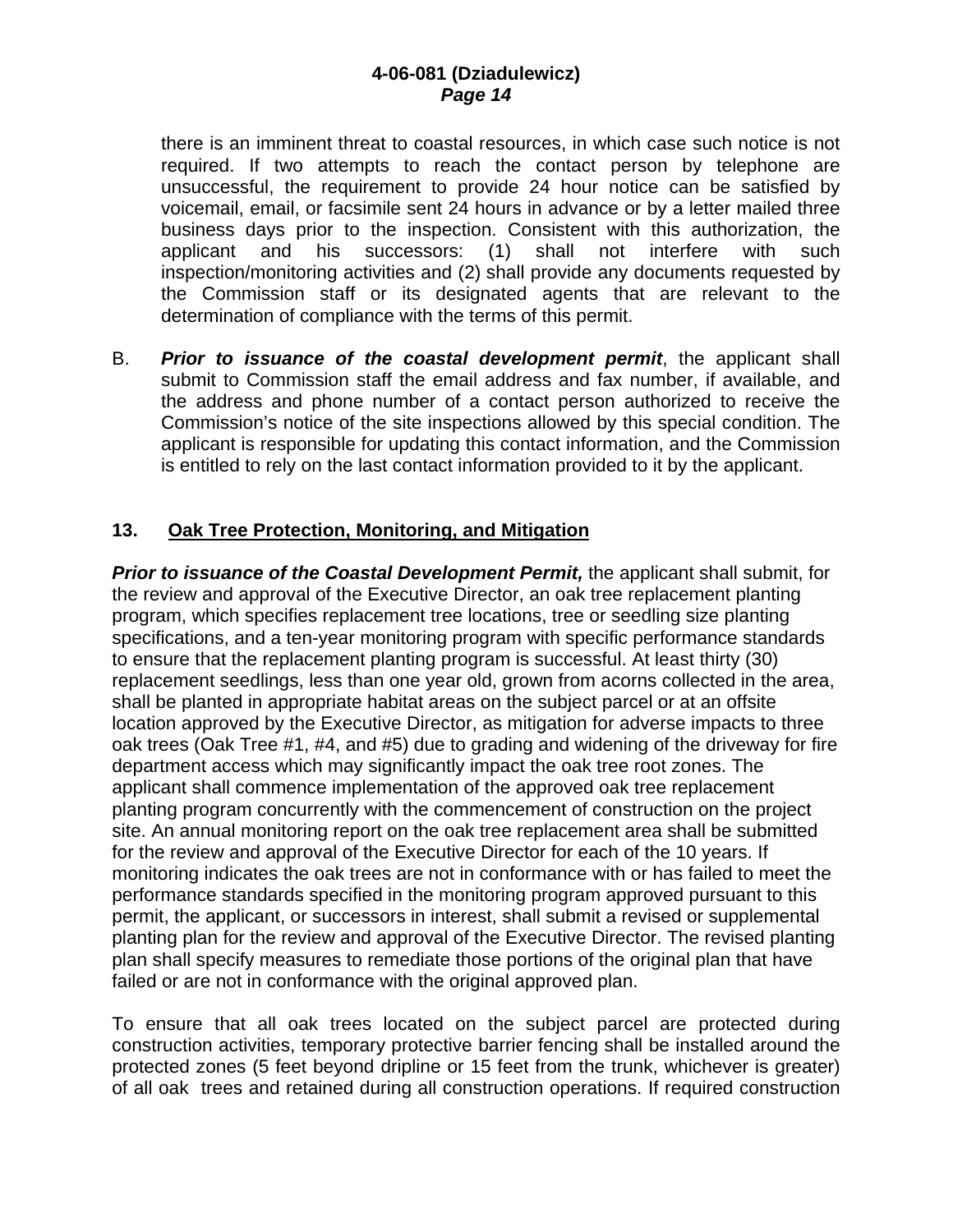operations cannot feasibly be carried out in any location with the protective barrier fencing in place, then temporary flagging shall be installed on all oak trees to ensure protection during construction. The permittee shall also follow the oak tree preservation recommendations that are enumerated in the "Botanical Resources Survey," prepared by Ecological Sciences, Inc., dated June 2007.

 A biological consultant, arborist, or other resource specialist shall be present on-site during all construction operations and shall be directed to immediately notify the Executive Director if unpermitted activities occur or if any oak trees are damaged, removed, or impacted beyond the scope of the work allowed by Coastal Development Permit 4-06-081. This monitor shall have the authority to require the applicant to cease work should any breach in permit compliance occur, or if any unforeseen sensitive habitat issues arise. Should any of the other oak trees (Oak Tree #2, #3, or #6) be damaged or removed as a result of construction activities, at least ten replacement oak seedlings, less than one year old, grown from acorns collected in the area, shall be planted in appropriate habitat areas on the subject parcel or at an off-site location as mitigation approved by the Executive Director. In that case, the applicant shall submit, for the review and approval of the Executive Director, a supplemental oak tree replacement planting program, prepared by a qualified biologist, arborist, or other qualified resource specialist, which specifies replacement tree locations, planting specifications, and a monitoring program with specific performance standards to ensure that the replacement planting program is successful. An annual monitoring report on the supplemental oak tree replacement area shall be submitted for the review and approval of the Executive Director for each of the 10 years. Upon submittal of the replacement planting program, the Executive Director shall determine if an amendment to Permit No. 4-06-081, or an additional coastal development permit, from the Commission is required.

### **14. Final Approved Fuel Modification Plans**

A. *Prior to issuance of the Coastal Development Permit*, the applicant shall submit, for the review and approval of the Executive Director, Fuel Modification Plans for the approved development that have been granted Final Approval by the Los Angeles County Fire Department.

B. The Permitee shall undertake development in accordance with the final approved site plan(s) and elevations, grading plan(s), and fuel modification plan(s). Any proposed changes to the approved final plans shall be reported to the Executive Director. No changes to the approved final plans shall occur without a Coastal Commission approved amendment to the coastal development permit, unless the Executive Director determines that no amendment is required

### **15. Pool and Spa Drainage and Maintenance**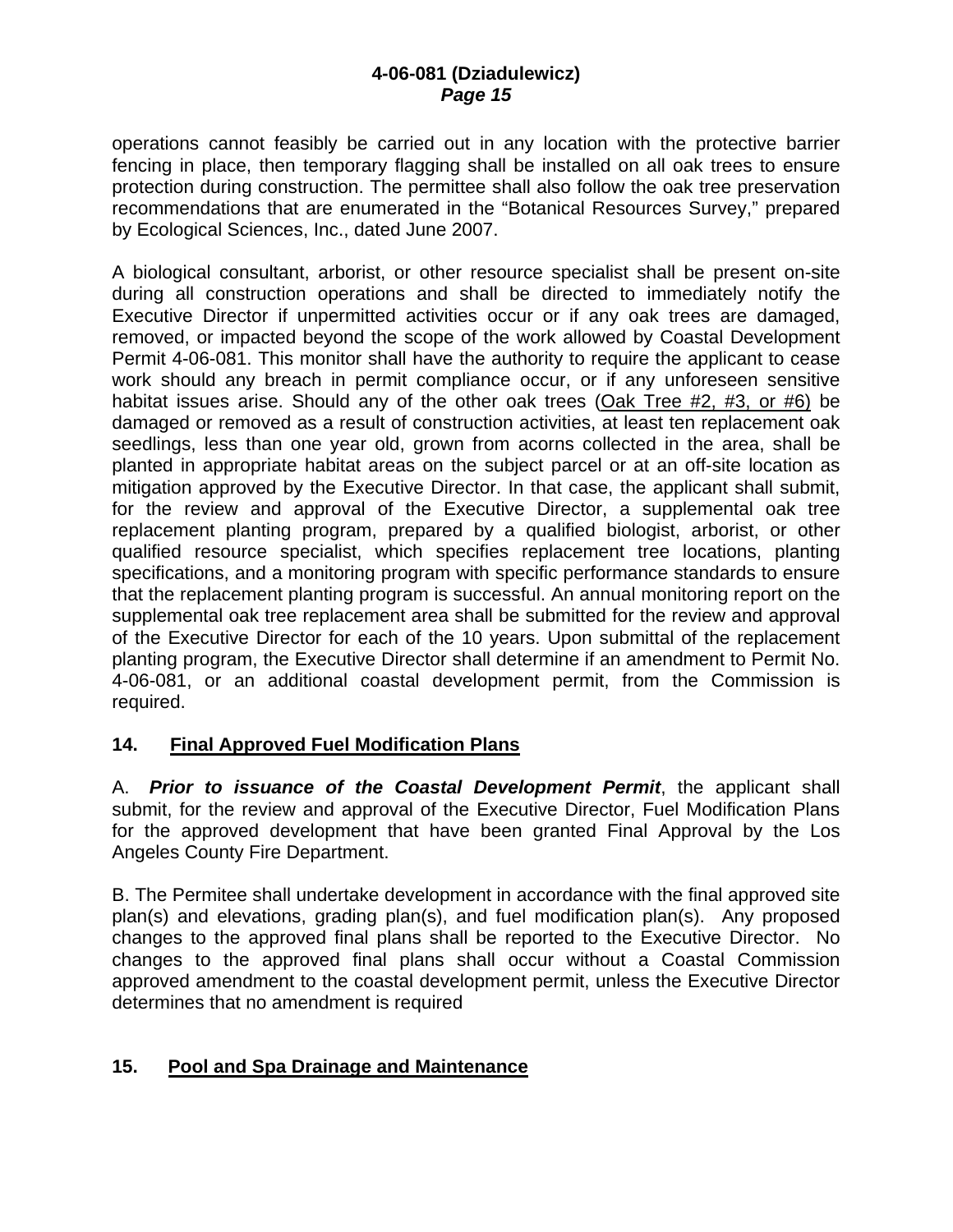By acceptance of this permit, the applicant agrees to install a no chlorine or low chlorine purification system and agrees to maintain proper pool water pH, calcium and alkalinity balance to ensure any runoff or drainage from the pool or spa will not include excessive amounts of chemicals that may adversely affect water quality or environmentally sensitive habitat areas. In addition, the applicant agrees not to discharge chlorinated or non-chlorinated pool water into a street, storm drain, creek, canyon drainage channel, or other location where it could enter receiving waters.

#### **16. National Park Service Approvals**

*Prior to issuance of the Coastal Development Permit*, the applicant shall obtain, and submit for the review and approval of the Executive Director of the Coastal Commission, evidence of all necessary approvals required by the easement held over the property by the National Park Service, document No. 83-1534392, including approval by the National Park Service Superintendent of the recordation of a open space conservation easement required by **Special Condition Eleven (11)**, above.

#### **17. Native Vegetation Restoration/ Revegetation Plan**

- **A.** *Prior to issuance of the coastal development permit*, the applicant shall submit, for the review and approval of the Executive Director, two (2) sets of restoration / revegetation plans for the cleared pathway on the southeastern portion of the property. The plan shall also include a revegetation and erosion control plan, including an irrigation plan, prepared by a qualified habitat restoration consultant. The restoration and revegetation plan shall include, but not be limited to, the following criteria:
	- (a) A revegetation program, prepared by a qualified habitat restoration consultant with credentials acceptable to the Executive Director, which utilizes only native plant species that have been obtained from local Santa Monica Mountains genetic stock, and are consistent with the surrounding native plant community. Native seeds shall be collected from areas as close to the restoration site as possible. The plan shall specify the preferable time of year to carry out the restoration and describe the supplemental watering requirements that will be necessary, including a detailed irrigation plan. The plan shall also specify performance standards to judge the success of the restoration effort. The revegetation plan shall identify the species, location, and extent of all plant materials and shall use a mixture of seeds and container plants to increase the potential for successful revegetation. The plan shall include a description of technical and performance standards to ensure the successful revegetation of the restored slope. A temporary irrigation system may be used until the plants are established, as determined by the habitat restoration consultant, but in no case shall the irrigation system be in place longer than two (2) years. The restored area shall be planted within thirty (30) days of completion of the remedial grading operations.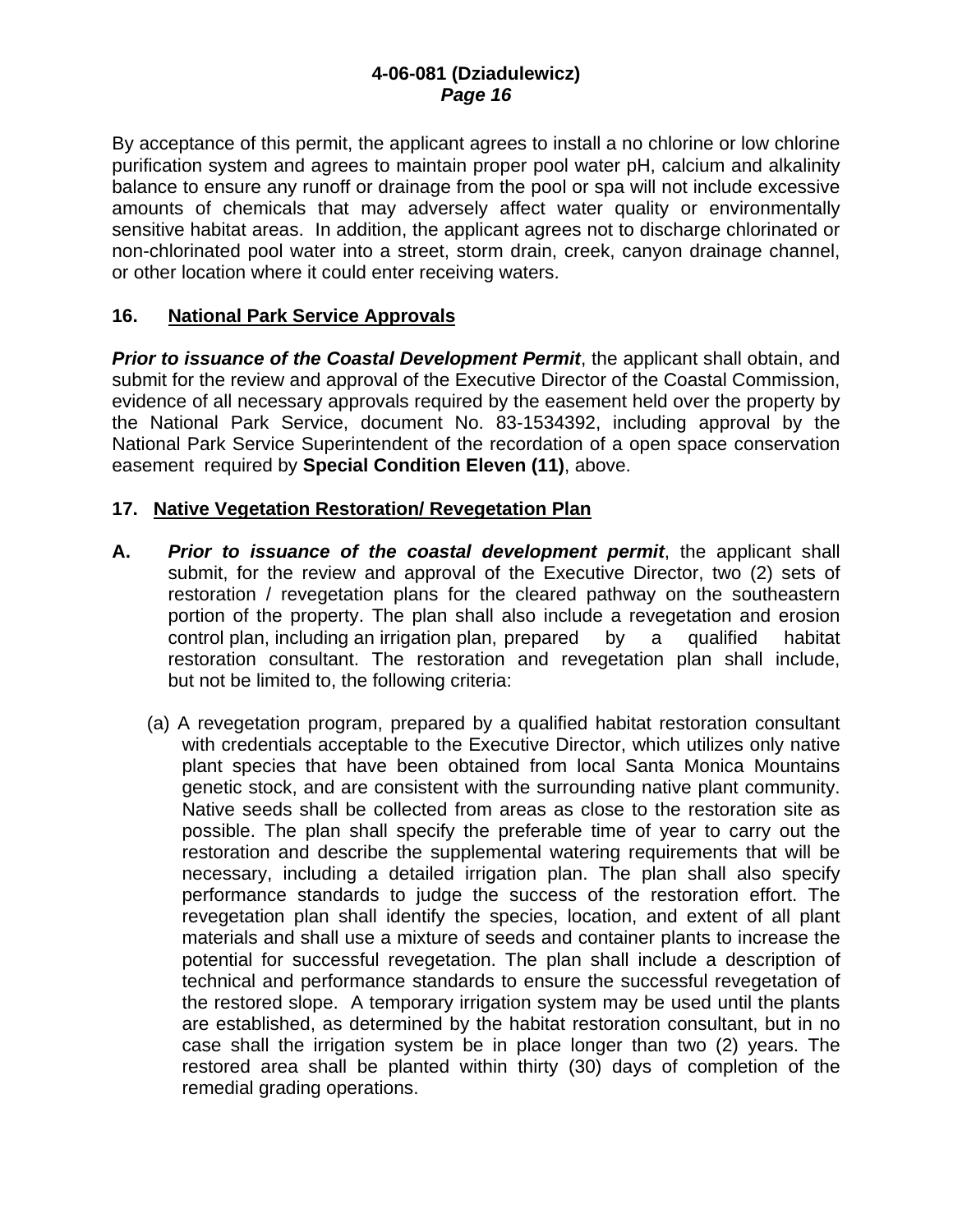- (b) Implementation of the restoration plan shall commence within ninety (90) days of the issuance of this permit. Revegetation shall provide ninety percent (90%) coverage within five (5) years and shall be repeated, if necessary, to provide such coverage. The Executive Director may extend this time period for good cause. Plantings shall be maintained in good growing condition throughout the life of the project and, whenever necessary, shall be replaced with new plant materials to ensure continued compliance with the revegetation requirements.
- (c) A monitoring program, prepared by a qualified environmental resource specialist. The monitoring program shall demonstrate how the approved revegetation and restoration performance standards prepared pursuant to section (b) above shall be implemented and evaluated for compliance with this Special Condition. The program shall require the applicant to submit, on an annual basis for a period of five years (no later than December  $31<sup>st</sup>$  each year), a written report, for the review and approval of the Executive Director, prepared by an environmental resource specialist, indicating the success or failure of the restoration project. The annual reports shall include further recommendations and requirements for additional restoration activities in order for the project to meet the criteria and performance standards listed in the restoration plan. These reports shall also include photographs taken from pre-designated locations (annotated to a copy of the site plans) indicating the progress of recovery. During the monitoring period, all artificial inputs shall be removed except for the purposes of providing mid-course corrections or maintenance to ensure the long-term survival of the plantings. If these inputs are required beyond the first two (2) years, then the monitoring program shall be extended for a sufficient length of time so that the success and sustainability of the project is ensured. Successful site restoration shall be determined if the revegetation of native plant species on-site is adequate to provide ninety percent (90%) coverage by the end of the five (5) year monitoring period, and all vegetation is able to survive without additional outside inputs, such as supplemental irrigation.
- (d) At the end of the five year period, a final detailed report shall be submitted, for the review and approval of the Executive Director, that indicates whether the onsite landscaping is in conformance with the revegetation / restoration plan approved pursuant to this Special Condition. The final report shall include photographic documentation of plant species and plant coverage. If this report indicates that the restoration project has in part, or in whole, been unsuccessful, based on the approved performance standards, the applicant shall be required to submit a revised or supplemental restoration program to compensate for those portions of the original plan that were not successful. The revised, or supplemental, restoration program shall be processed by the applicant/landowner as an amendment to this Coastal Development Permit unless the Executive Director determines that no amendment is required.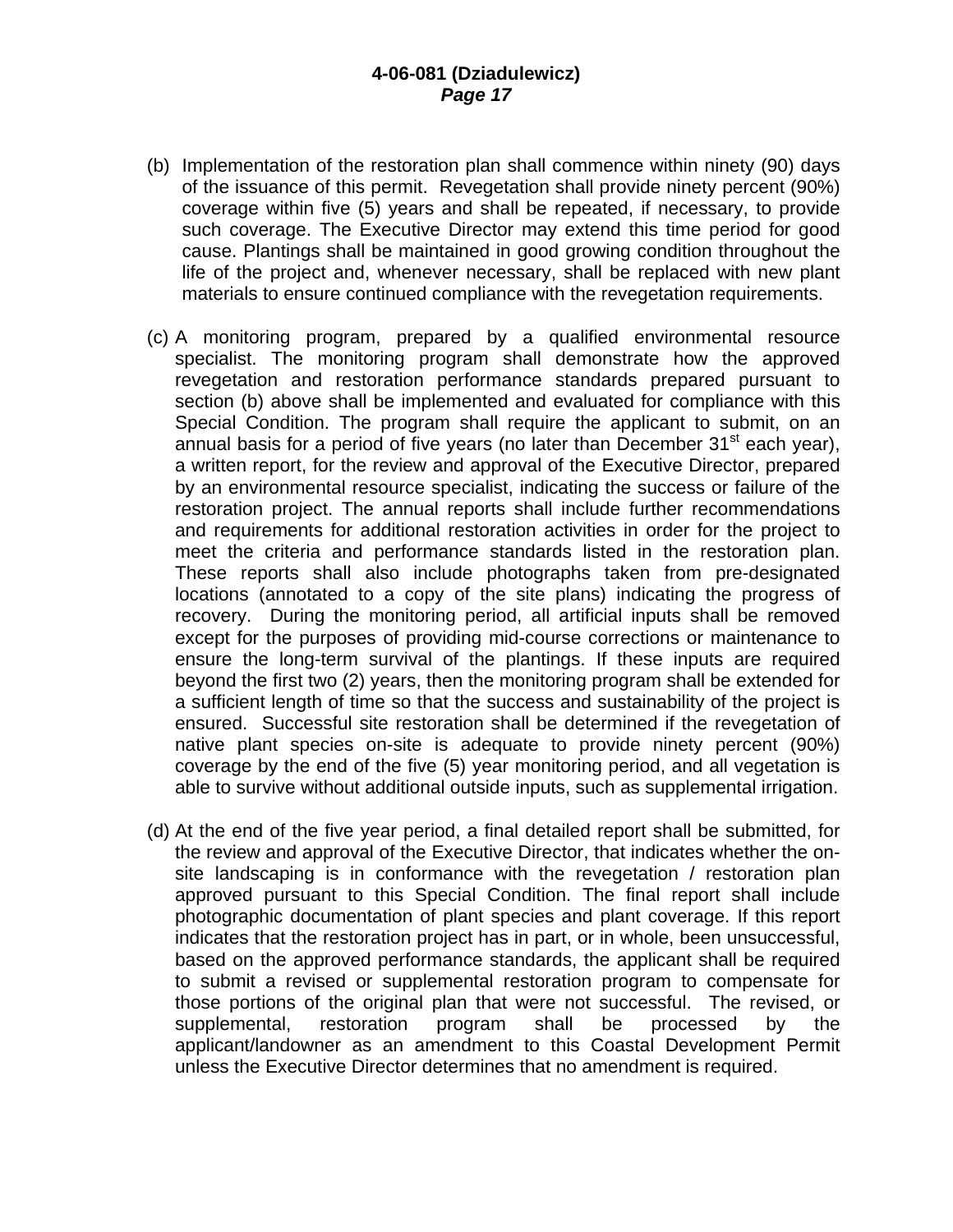**B.** The Permittee shall undertake development in accordance with the final approved plan. Any proposed changes to the approved final plan shall be reported to the Executive Director. No changes to the approved final plan shall occur without a Coastal Commission-approved amendment to the coastal development permit, unless the Executive Director determines that no amendment is required.

#### **18. Revised Plans**

**Prior to issuance of the coastal development permit, the applicant shall submit, for** the review and approval of the Executive Director, two sets of revised building plans (site plan, floor plans, elevations, etc.). The house, accessory garage, and pool shall be in the location shown on June 2007 site plans; however, the revised plans must also show the proposed solar panels on the lower flat pad area, the proposed shed, and shall show that the previously proposed water tank to the southeast of the site has been deleted from the plans.

## **IV. Findings and Declarations**

The Commission hereby finds and declares:

## **A. Project Description and Background**

#### **1. Project Description**

The applicant is proposing to construct a 3 story geodesic dome-style 3,717 sq. ft. single family home, with detached accessory garage, driveway, septic system, solar panel array, retaining wall, water tank, pool, and 1,460 cu. yds. of grading. (**Exhibits 2- 7**). The project also includes after-the-fact approval for the 10,000 gallon water tank which is currently located near the northeasterly flat pad area and a 16 sq. ft. shed located between the two flat pad areas along the ridge. The applicant also proposes to revegetate a footpath/trail that was cleared on the site extending from the flat pad area on the ridgeline to the eastern property boundary. The solar panels are proposed to be placed on the southerly flat pad area over the seepage pits. **Special Condition Eighteen (18)** requires the applicant to submit revised plans showing the proposed solar panels located on the southern pad area, the shed, and showing no water tank proposed for the southeast portion of the property. The applicant has proposed several different changes to the project and has submitted several sets of plans, but no one single set of plans shows all the presently proposed development.

The project site is a vacant 9.68 acre parcel (Assessor's Parcel Number 4472-006-023) on Mulholland Highway in the Santa Monica Mountains. (**Exhibit 1**) Elevations on the site range from 866 feet to 1,080 feet on the ridge at the northeast and southeast corners of the parcel. Most of the site comprises a southwest to northeast trending ridge with steep slopes. The site contains an approximately 1,500 ft. long dirt driveway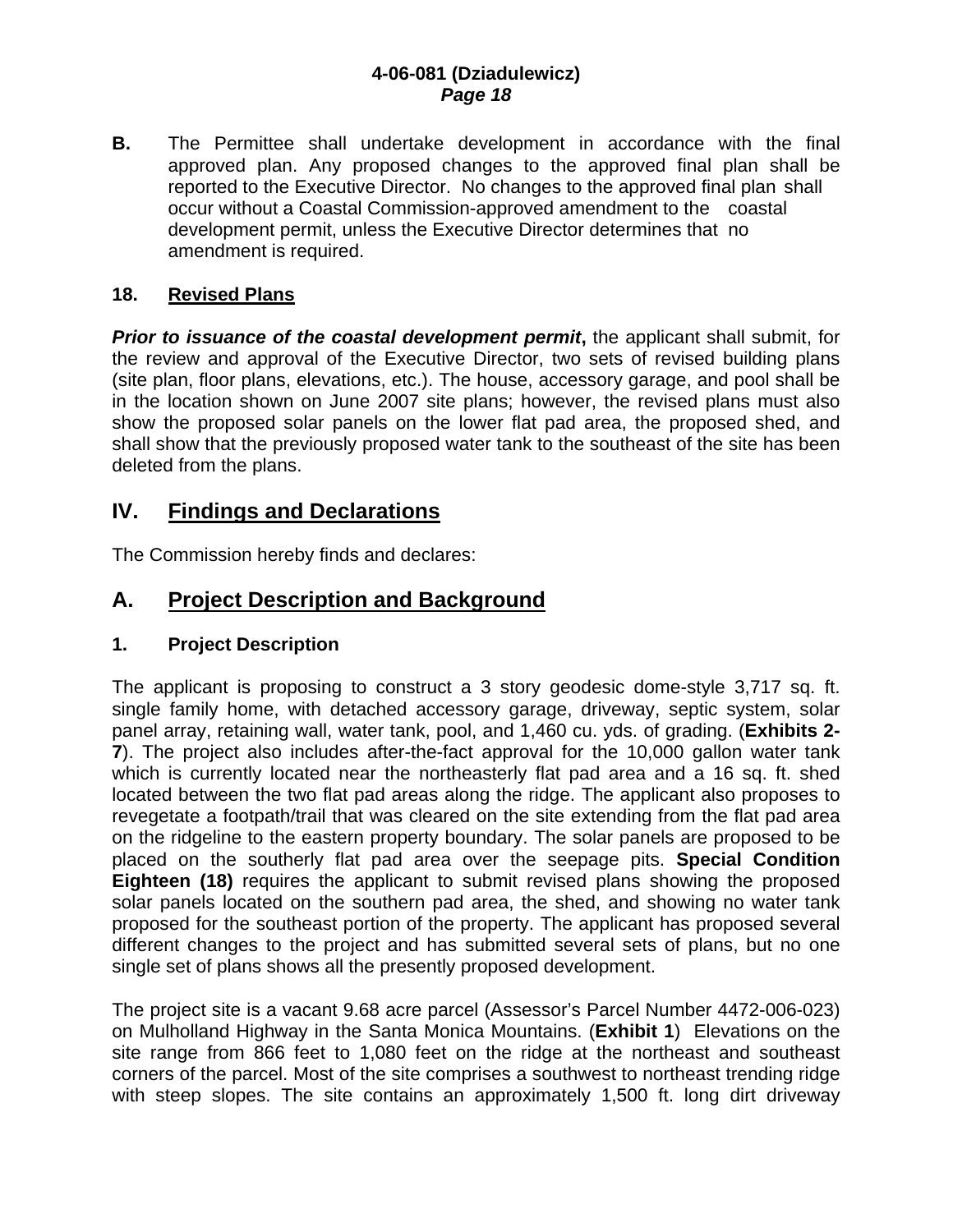accessing two flat graded pad areas along the southwest to northeast trending ridgeline roughly in the center of the property. According to an analysis of historical aerial photographs of the subject site, the driveway and flat pad areas appear to have been constructed prior to the January 1, 1977 effectiveness date of the Coastal Act. Other than the flat pad areas, and driveway, the parcel consists of steep terrain and dense vegetation. Development in the area is sparse, except scattered single-family residences to the east of the subject parcel. The site is located within the Arroyo Sequit Significant Watershed and the site is surrounded, although not immediately, to the north and west by National Park Service property.

The Commission previously approved a Coastal Development Permit for a single family residence on the parcel, CDP No. 5-87-184, but records indicate that the permit was not issued. Additionally, in 1983, the National Park Service purchased a conservation easement over the 9.68 acre parcel. (Exhibit 10). The easement restricts development on the site to one single-family residence located on one of the existing flat pad areas. The easement also allows an accessory building on one of the pads with written approval of the National Park Service Superintendent and utilities necessary for the residence. Tree removal and brush clearance is prohibited without the written approval of the National Park Service Superintendent.

## **B. Hazards and Geologic Stability**

Section 30253 of the Coastal Act states, in pertinent part, that new development shall:

- *(1) Minimize risks to life and property in areas of high geologic, flood, and fire hazard.*
- *(2) Assure stability and structural integrity, and neither create nor contribute significantly to erosion, instability, or destruction of the site or surrounding area or in any way require the construction of protective devices that would substantially alter natural landforms along bluffs and cliffs.*

The proposed development is located in the Malibu/Santa Monica Mountains area, an area historically subject to significant natural hazards including, but not limited to, landslides, erosion, flooding and wild fire. The submitted geology, geotechnical, and/or soils reports referenced as Substantive File Documents conclude that the project site is suitable for the proposed project based on the evaluation of the site's geology in relation to the proposed development. The reports contain recommendations to be incorporated into the project plans to ensure the stability and geologic safety of the proposed project, the project site, and the adjacent properties. To ensure stability and structural integrity and to protect the site and the surrounding sites, the Commission requires the applicant to comply with the recommendations contained in the applicable reports, to incorporate those recommendations into all final design and construction plans, and to obtain the geotechnical consultant's approval of those plans prior to the commencement of construction.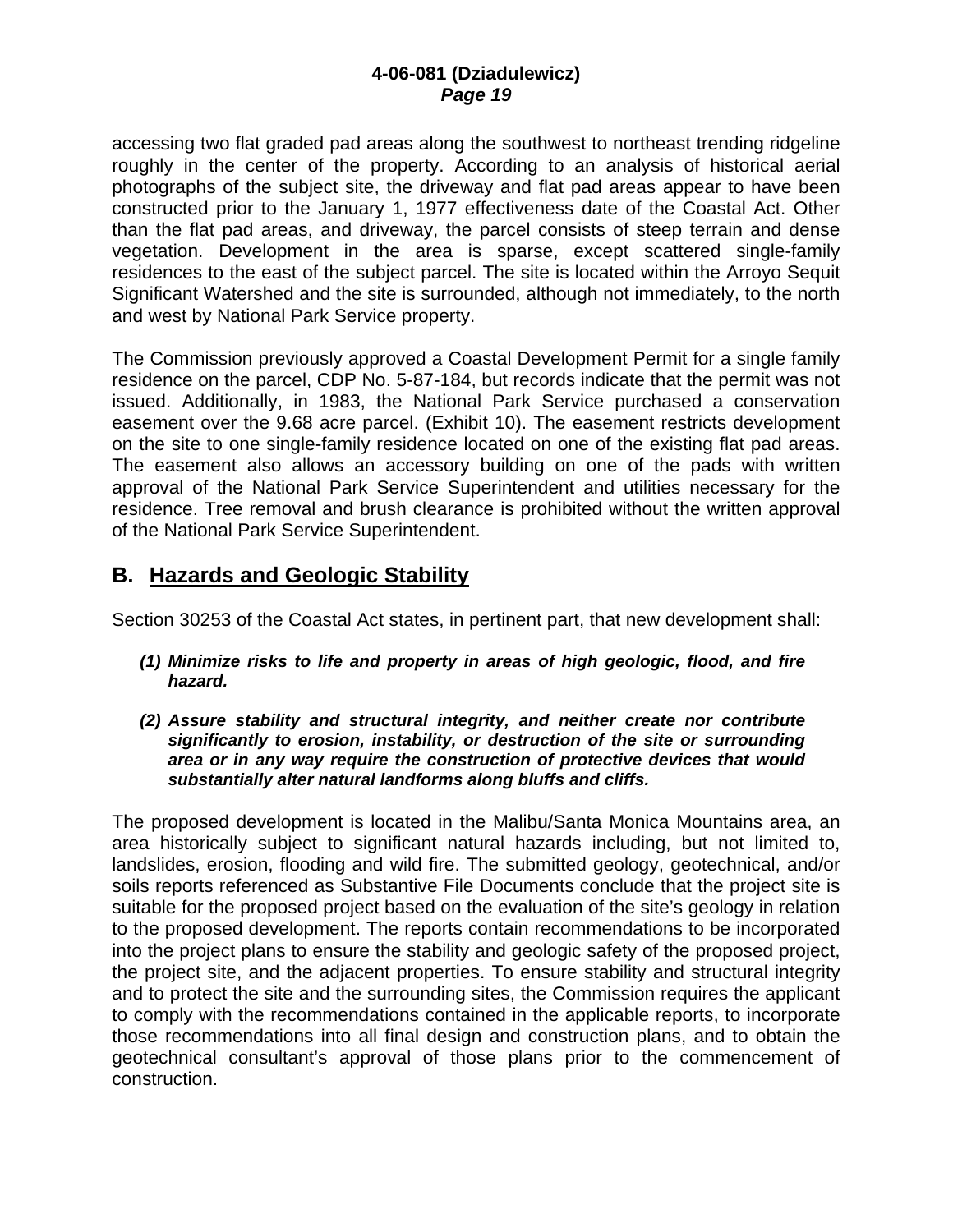Additionally, to minimize erosion and ensure stability of the project site, the project must include adequate drainage and erosion control measures. In order to achieve these goals, the Commission requires the applicant to submit drainage and interim erosion control plans certified by the geotechnical engineer.

Further, the Commission finds that, for the project to ensure stability and avoid contributing significantly to erosion, all slopes and disturbed areas of the subject site must be landscaped, primarily with native plants, to stabilize disturbed soils and reduce erosion resulting from the development.

Although the conditions described above render the project sufficiently stable to satisfy the requirements of Section 30253, no project is wholly without risks. Due to the fact that the proposed project is located in an area subject to an extraordinary potential for damage or destruction from natural hazards, including wildfire, those risks remain substantial here. If the applicant nevertheless chooses to proceed with the project, the Commission requires the applicant to assume the liability from these associated risks. Through the assumption of risk condition, the applicant acknowledges the nature of the fire and/or geologic hazard that exists on the site and that may affect the safety of the proposed development.

The following special conditions are required, as determined in the findings above, to assure the project's consistency with Section 30253 of the Coastal Act and as a response to the risks associated with the project:

- 1. Plans Conforming to Geotechnical Engineer's Recommendations
- 2. Landscaping and Erosion Control Plan
- 3. Assumption of Risk, Waiver of Liability and Indemnity
- 4. Drainage and Polluted Runoff Control Plan
- 14. Final Approved Fuel Modification Plans

For the reasons set forth above, the Commission finds that, as conditioned, the proposed project is consistent with Section 30253 of the Coastal Act.

### **C. Environmentally Sensitive Resources**

Section 30240 of the Coastal Act protects environmentally sensitive habitat areas (ESHA) by restricting development in and adjacent to ESHA. Section **30240** states:

#### *(a) Environmentally sensitive habitat areas shall be protected against any significant disruption of habitat values, and only uses dependent on such resources shall be allowed within such areas.*

 *(b) Development in areas adjacent to environmentally sensitive habitat areas and parks and recreation areas shall be sited and designed to prevent impacts which would significantly degrade such areas, and shall be compatible with the continuance of such habitat areas.*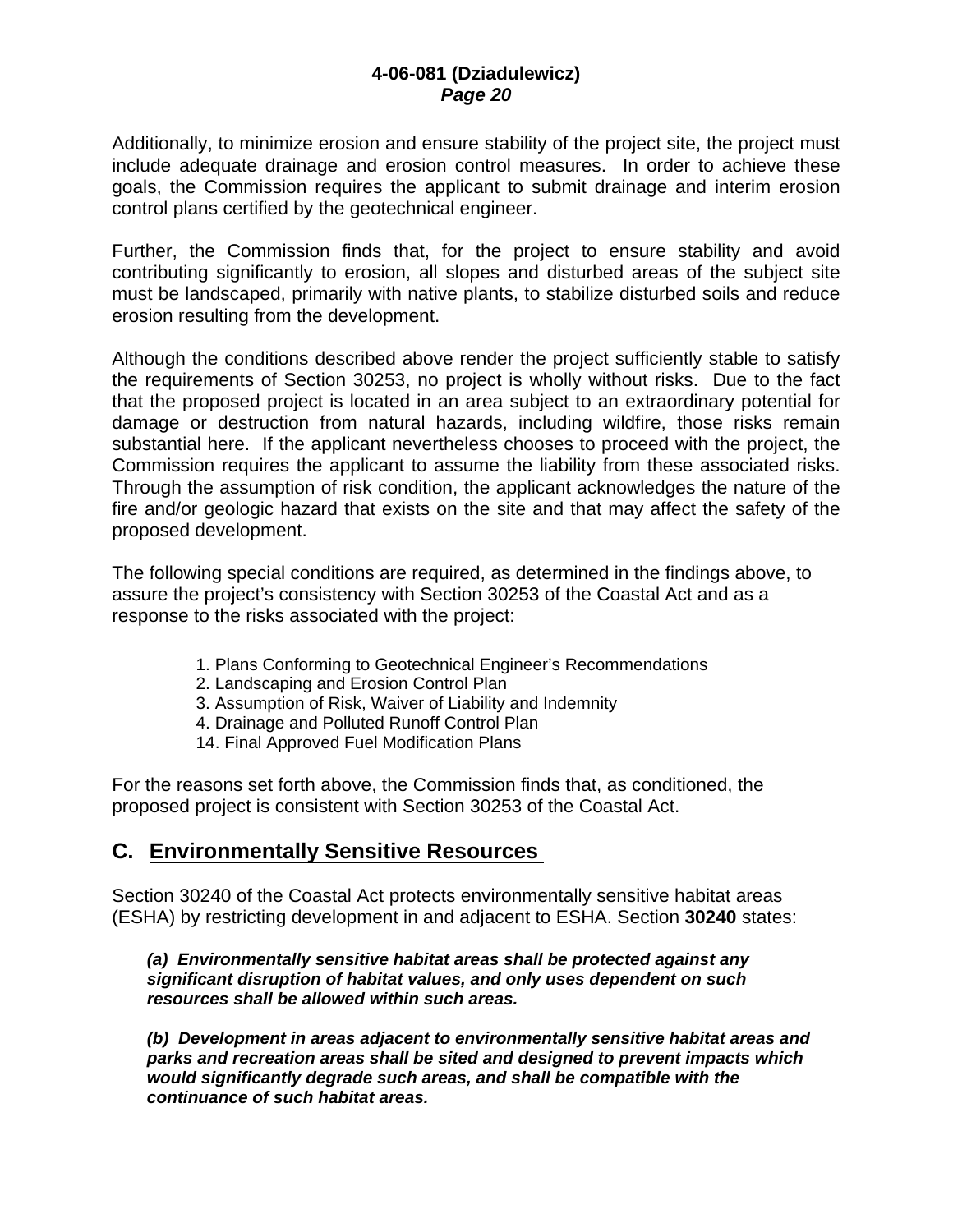Section **30107.5** of the Coastal Act, defines an environmentally sensitive area as:

*"Environmentally sensitive area" means any area in which plant or animal life or their habitats are either rare or especially valuable because of their special nature or role in an ecosystem and which could be easily disturbed or degraded by human activities and developments.* 

Section **30250(a)** of the Coastal Act states:

*New residential, commercial, or industrial development, except as otherwise provided in this division, shall be located within, contiguous with, or in close proximity to, existing developed areas able to accommodate it or, where such areas are not able to accommodate it, in other areas with adequate public services and where it will not have significant adverse effects, either individually or cumulatively, on coastal resources. In addition, land divisions, other than leases for agricultural uses, outside existing developed areas shall be permitted where 50 percent of the usable parcels in the area have been developed and the created parcels would be no smaller than the average size of the surrounding parcels.* 

In addition, the Malibu/Santa Monica Mountains LUP provides policy guidance regarding the protection of environmentally sensitive habitats. The Coastal Commission has applied the following relevant policies as guidance in the review of development proposals in the Santa Monica Mountains.

- *P57 Designate the following areas as Environmentally Sensitive Habitat Areas (ESHAs): (a) those shown on the Sensitive Environmental Resources Map (Figure 6), and (b) any undesignated areas which meet the criteria and which are identified through the biotic review process or other means, including those oak woodlands and other areas identified by the Department of Fish and Game as being appropriate for ESHA designation.*
- *P63 Uses shall be permitted in ESHAs, DSRs, Significant Watersheds, and Significant Oak Woodlands, and Wildlife Corridors in accordance with Table l and all other policies of this LCP.*
- *P68 Environmentally sensitive habitat areas (ESHAs) shall be protected against significant disruption of habitat values, and only uses dependent on such resources shall be allowed within such areas. Residential use shall not be considered a resource dependent use.*
- *P69 Development in areas adjacent to environmentally sensitive habitat areas (ESHAs) shall be subject to the review of the Environmental Review Board, shall be sited and designed to prevent impacts which would significantly degrade such areas, and shall be compatible with the continuance of such habitat areas.*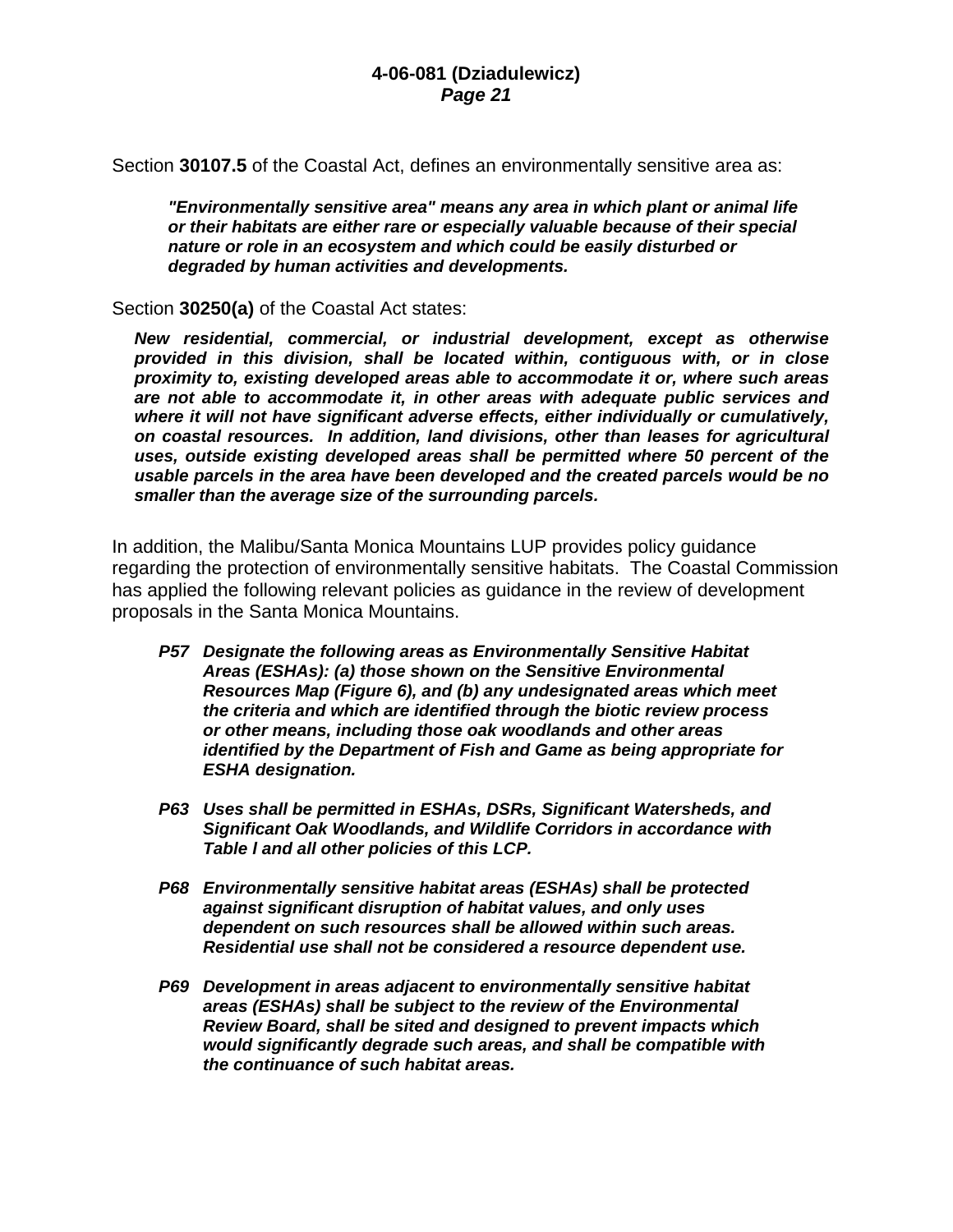- *P72 Open space or conservation easements or equivalent measures may be required in order to protect undisturbed watershed cover and riparian areas located on parcels proposed for development. Where new development is proposed adjacent to Environmentally Sensitive Habitat Areas, open space or conservation easements shall be required in order to protect resources within the ESHA.*
- *P74 New development shall be located as close as feasible to existing roadways, services, and existing development to minimize the effects on sensitive environmental resources.*
- *P82 Grading shall be minimized for all new development to ensure the potential negative effects of runoff and erosion on these resources are minimized.*
- *P84 In disturbed areas, landscape plans shall balance long-term stability and minimization of fuel load. For instance, a combination of taller, deep-rooted plants and low-growing ground covers to reduce heat output may be used. Within ESHAs and Significant Watersheds, native plant species shall be used, consistent with fire safety requirements.*

#### **1. Project Description and Site Specific Biological Resource Information**

The subject site is located on the north side of Mulholland Highway in the Santa Monica Mountains within the Arroyo Sequit Significant Watershed near National Park Service Property and Leo Carillo State Park. The National Park Service holds a conservation easement over the property, but allows for the development of a single-family residence on one of the two flat pad areas constructed prior to the effectiveness date of the Coastal Act. Other than the two flat pad areas along the ridge and the driveway, the parcel consists of steep terrain and dense vegetation. Development in the area is sparse, except scattered single-family residences to the east of the subject parcel. A vast area of National Park Service property is nearby (although not directly adjacent) to the north and west.

According to the biological assessments for the site, (listed in the Substantive File Documents) submitted by the applicant, the primary vegetation community present on the site and adjacent to the site is classified as chaparral and sage scrub. The northwest facing slopes support primarily large, dense chaparral shrubs reaching more than six feet in height. On the southeast facing slopes, the smaller shrubs dominate with an open cover of sage scrub. More specifically, according to the General Habitat Assessment report, the dominant plants present within the native chaparral and scrub communities include large shrubs including laurel sumac (*Malosma laurina*), bigpod and greenbark ceanothus (*Ceanothus megacarpus, C. spinosus*), chamise (*Adenostema fasciculate*), with sugarbush (*Rhus ovata*), and bigberry manzanita (*Arctostaphylus glauca*). Lower shrubs include buckwheat (*Eriogonum fasciculatum, E. cinerium*), black sage (*Salvia mellifera*), bush sunflower (*Encelia californica*), as well as native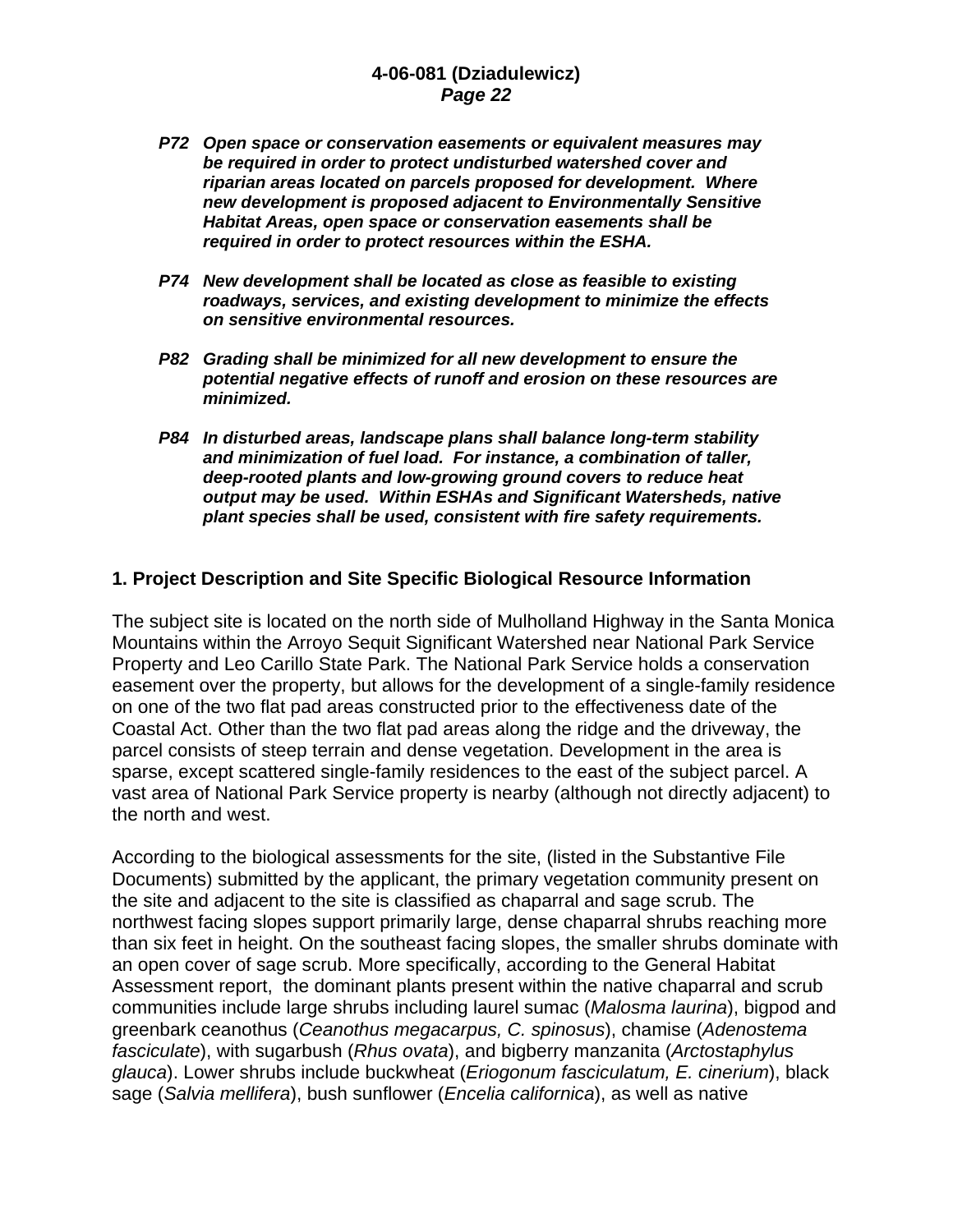needlegrasses (*Nassella spp*.), giant rye (*Leymus condensatus*) and yucca (*Yucca whipplei*). Ferns and bryophytes occur in shaded areas sheltered by rock outcrops and along the road cut near the site entrance. Additionally, six coast live oak trees (*Quers agrifolia*) are present on the site. A map of these habitats on the site was prepared by the biological consultant.

According to public information, the applicant purchased the subject parcel in 2004 for \$340,000. The parcel was designated in the Los Angeles County Land Use Plan for residential use. The land use designation that applies to the property is Mountain Land II, allowing residential development at a maximum density of 1 dwelling unit per 20 acres of land.

The project has been designed to cluster all development on the existing disturbed area near the northeast portion of the site. Any alternative location on the site would likely include the removal of more native vegetation and require more earth disturbance. Not including the area of the driveway or turnaround, the proposed development area is estimated by the applicant to measure less than 10,000 sq. ft. The applicant's fuel modification plan (preliminarily approved by the Los Angeles County Fire Department) shows the use of the standard three zones of vegetation modification. Zones "A" (setback zone) and "B" (irrigation zone) are shown extending in a radius of approximately 100 feet from the proposed structures. A "C" Zone (thinning zone) is provided for a distance of 100 feet beyond the "A" and "B" zones.

### **2. ESHA Designation on the Project Site.**

Pursuant to Section 30107.5, in order to determine whether an area constitutes an ESHA, and is therefore subject to the protections of Section 30240, the Commission must answer three questions:

1) Is there a rare species or habitat in the subject area?

2) Is there an especially valuable species or habitat in the area, which is determined based on:

a) whether any species or habitat that is present has a special nature, OR b) whether any species or habitat that is present has a special role in the ecosystem;

3) Is any habitat or species that has met either test 1 or test 2 (i.e., that is rare or especially valuable) easily disturbed or degraded by human activities and developments?

If the answers to questions one or two and question three are "yes", the area is ESHA.

The project site is located within the Mediterranean Ecosystem of the Santa Monica Mountains. The Coastal Commission has found that the Mediterranean Ecosystem in the Santa Mountains is rare, and valuable because of its relatively pristine character, physical complexity, and resultant biological diversity. Large, contiguous, relatively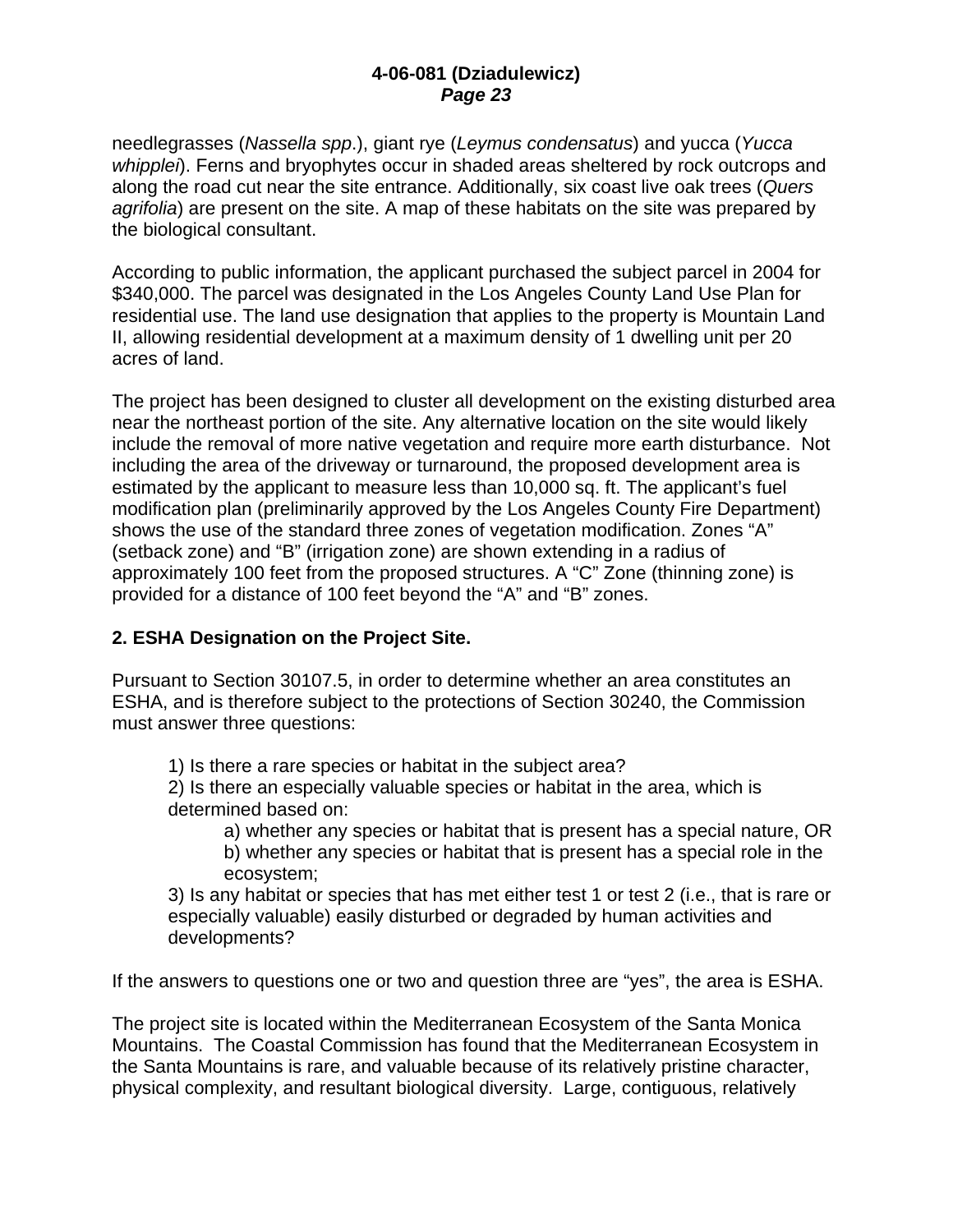pristine areas of native habitats, such as coastal sage scrub, chaparral, oak woodland, and riparian woodland have many special roles in the Mediterranean Ecosystem, including the provision of critical linkages between riparian corridors, the provision of essential habitat for species that require several habitat types during the course of their life histories, the provision of essential habitat for local endemics, the support of rare species, and the reduction of erosion, thereby protecting the water quality of coastal streams. Additional discussion of the special roles of these habitats in the Santa Monica Mountains ecosystem are discussed in the March 25, 2003 memorandum prepared by the Commission's Ecologist, Dr. John Dixon<sup>1</sup> (hereinafter "Dr. Dixon Memorandum"), which is incorporated as if set forth in full herein.

Unfortunately, coastal sage scrub, chaparral, oak woodland and riparian habitats are easily disturbed by human activities. As discussed in the Dr. Dixon Memorandum, development has many well-documented deleterious effects on natural communities of this sort. These environmental impacts may be both direct and indirect and include, but certainly are not limited to, the effects of increased fire frequency, of fuel modification, including vegetation clearance, of introduction of exotic species, and of night lighting. Increased fire frequency alters plant communities by creating conditions that select for some species over others. The removal of native vegetation for fire protection results in the direct removal or thinning of habitat area. Artificial night lighting of development affects plants, aquatic and terrestrial invertebrates, amphibians, fish, birds and mammals. Thus, large, contiguous, relatively pristine stands of coastal sage scrub, chaparral, oak woodland, and riparian habitats are especially valuable because of their special roles in the Santa Monica Mountains ecosystem and are easily disturbed by human activity. Accordingly, these habitat types meet the definition of ESHA. This is consistent with the Commission's past findings in support of its actions on many permit applications and in adopting the Malibu LCP<sup>2</sup>.

As described above, the project site contains pristine chaparral and coastal sage scrub habitat that is part of a large, contiguous block of pristine native vegetation. As discussed above and in the Dr. Dixon Memorandum, this habitat is especially valuable because of its special role in the ecosystem of the Santa Monica Mountains and it is easily disturbed by human activity. Accordingly, the Commission finds that the chaparral and coastal sage scrub habitat on the project site meets the definition of ESHA in the Coastal Act.

#### **3. Resource Dependent Use.**

 $\overline{a}$ 

 $1$  The March 25, 2003 Memorandum Regarding the Designation of ESHA in the Santa Monica Mountains, prepared by John Dixon, Ph. D, is available on the California Coastal Commission website at http://www.coastal.ca.gov/ventura/smm-esha-memo.pdf  $2$  Revised Findings for the City of Malibu Local Coastal Program (as adopted on September 13, 2002) adopted on February 6, 2003.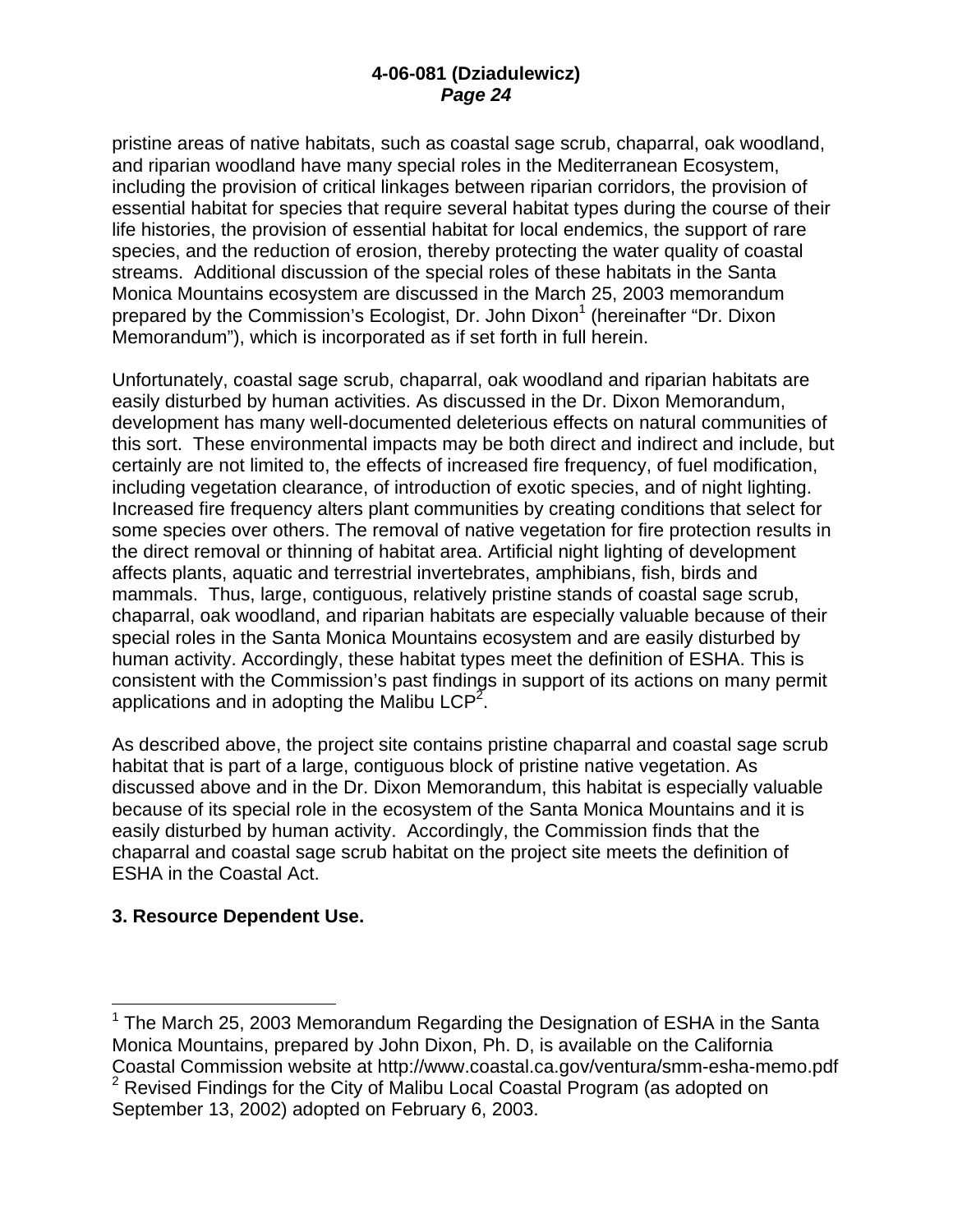The Commission finds that the project site and the surrounding area constitutes an environmentally sensitive habitat area (ESHA). Section 30240 of the Coastal Act restricts development within ESHA to only those uses that are dependent on the resource. The applicant proposes to construct a single family residence on the parcel. As single-family residences do not have to be located within ESHA to function, singlefamily residences are not a use dependent on ESHA resources. Section 30240 also requires that ESHA be protected against significant disruption of habitat values. As the construction of a residence on the site will require both the complete removal of ESHA from the home site and fuel modification for fire protection purposes around it, the proposed project would also significantly disrupt the habitat value in those locations. Application of Section 30240, by itself, would therefore require denial of the project, because the project would result in significant disruption of habitat values and is not a use dependent on those sensitive habitat resources.

However, the Commission must also consider Section 30010, and the United States Supreme Court's decision in *Lucas v. South Carolina Coastal Council* (1992) 505 U.S. 1003, 112 S.Ct. 2886. Section 30010 of the Coastal Act provides that the Coastal Act shall not be construed as authorizing the Commission to exercise its power to grant or deny a permit in a manner that will take private property for public use. Application of Section 30010 may overcome the presumption of denial in some instances. The subject of what sort of government action results in a "taking" was addressed by the Court in the *Lucas* case. In *Lucas*, the Court identified several factors that should be considered in determining whether a proposed government action would result in a taking. For instance, the Court held that where a permit applicant has demonstrated that he or she has a sufficient real property interest in the property to allow the proposed project, and that project denial would deprive his or her property of all economically viable use, then denial of the project by a regulatory agency might result in a taking of the property for public use unless the proposed project would constitute a nuisance under State law. Other Supreme Court precedent establishes that another factor that should be considered is the extent to which a project denial would interfere with reasonable investment-backed expectations.

The Commission interprets Section 30010, together with the *Lucas* decision, to mean that if Commission denial of the project would deprive an applicant's property of all reasonable economic use, the Commission may be required to allow some development even if a Coastal Act policy would otherwise prohibit it, unless the proposed project would constitute a nuisance under state law. In other words, Section 30240 of the Coastal Act cannot be read to deny all economically beneficial or productive use of land because Section 30240 cannot be interpreted to require the Commission to act in an unconstitutional manner.

As described above, the subject parcel was designated in the Los Angeles County Land Use Plan for residential use. Residential development has previously been approved by the Commission on sites in the immediate area. At the time the applicant purchased the parcel, the County's certified Land Use Plan did not designate the vegetation on the site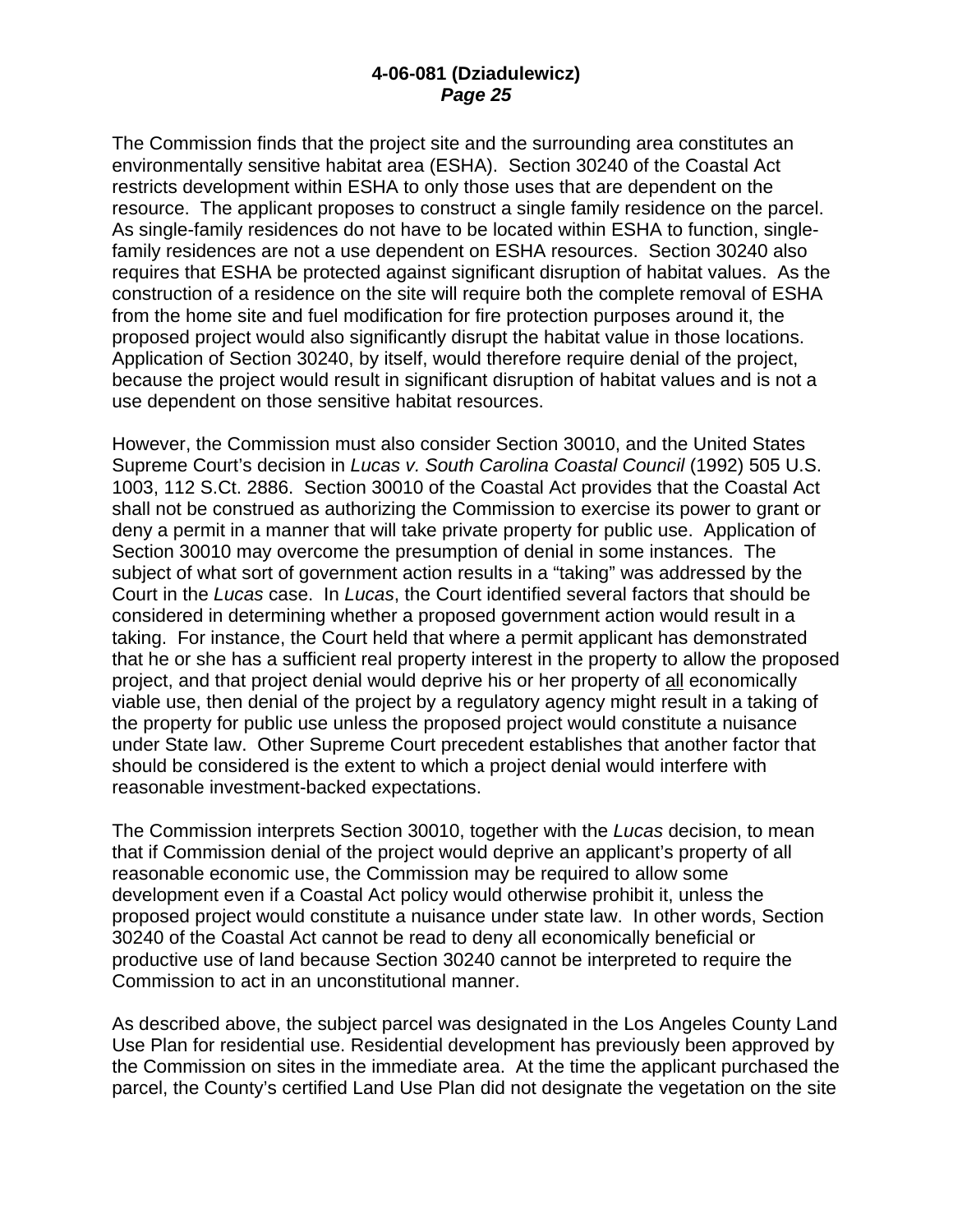as ESHA. Based on these facts, along with the presence of existing and approved residential development in the area, the applicant had reason to believe that it had purchased a parcel on which it would be possible to build a residence.

The Commission finds that in this particular case, other allowable uses for the subject site, such as a recreational park or a nature preserve, are not feasible and would not provide the owner an economic return on the investment. There is currently no offer to purchase the property from any public park agency. The Commission thus concludes that in this particular case there is no viable alternative use for the site other than residential development. The Commission finds, therefore, that outright denial of all residential use on the project site would interfere with reasonable investment-backed expectations and deprive the property of all reasonable economic use.

Next the Commission turns to the question of nuisance. There is no evidence that construction of a residence on the project site would create a nuisance under California law. Other houses have been constructed in similar situations in similar habitat areas in Los Angeles County, apparently without the creation of nuisances. The County's Health Department has not reported evidence of septic system failures. In addition, the County has reviewed and approved the applicant's proposed septic system, ensuring that the system will not create public health problems. Furthermore, the use that is proposed is residential, rather than, for example, industrial, which might create noise or odors or otherwise create a public nuisance.

In conclusion, the Commission finds that, notwithstanding Section 30240, a residential project on the subject property must be allowed to permit the applicant a reasonable economic use of their property consistent with Section 30010 of the Coastal Act.

#### **4. Siting and Design Alternatives to Minimize Significant Disruption of Habitat Values**

While the applicant is entitled under Section 30010 to an assurance that the Commission will not act in such a way as to "take" the property, this section does not authorize the Commission to avoid application of the policies of the Coastal Act, including Section 30240, altogether. Instead, the Commission is only directed to avoid construing these policies in a way that would take property. Aside from this instruction, the Commission is still otherwise directed to enforce the requirements of the Act. Therefore, in this situation, the Commission must still assure compliance with Section 30240 by avoiding impacts that would significantly disrupt and/or degrade environmentally sensitive habitat, to the extent this can be done without taking the property.

Obviously, the construction of residential development, including vegetation removal for both the development area as well as required fuel modification, grading, construction of a residence and accessory structures, and the use of the development by residents will result in unavoidable loss of ESHA. The development can be sited and designed to minimize ESHA impacts by measures that include but are not limited to: limiting the size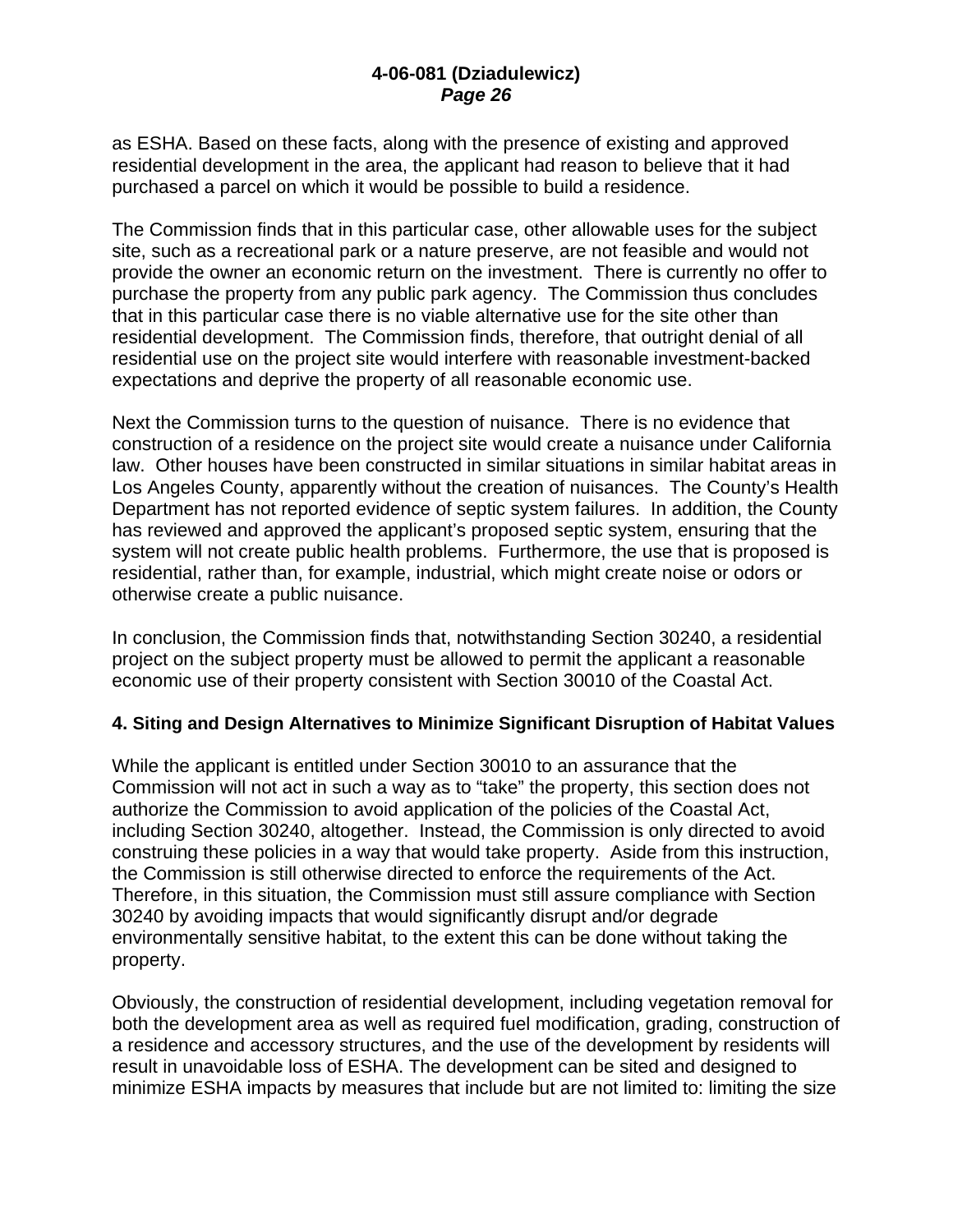of structures, limiting the number of accessory structures and uses, clustering structures, siting development in any existing disturbed habitat areas rather than undisturbed habitat areas, locating development as close to existing roads and public services as feasible, and locating structures near other residences in order to minimize additional fuel modification.

In this case, siting and design alternatives have been considered in order to identify the alternative that can avoid and minimize impacts to ESHA to the greatest extent feasible. In past permit actions, the Commission has allowed up to 10,000 sq. ft. of development area for a residence on a parcel zoned for residential development in this area of the Santa Monica Mountains to avoid a taking of property. As detailed above, the proposed development area conforms to the maximum development area of 10,000 sq. ft. All proposed structures are located within this development area. Although a smaller development area would reduce the ESHA loss somewhat, the reduction would not be significant. Nor are there other resources such as streams, riparian areas, or visual resources that would be protected by a smaller development area. As such, the Commission concludes that the proposed siting and design of the project will minimize impacts to ESHA to the extent feasible. The Commission also finds that the proposed development area provides a reasonable economic use.

Further, **Special Condition Two (2)** requires revegetation of the northeast flat pad that was constructed prior to the effectiveness date of the Coastal Act. Although no structures are proposed for that area, revegetation is necessary to assure that development does not expand beyond the approved development area (which extends to the pool) to minimize impacts to ESHA to the greatest extent feasible. **Special Condition Two (2),** requires the applicant to revegetate the upper flat pad area to the northeast of the proposed residence, outside of the approved development area, with native plant species (appropriate for Fuel Modification Zone C), as listed by the California Native Plant Society, Santa Monica Mountains Chapter, in their document entitled Recommended List of Native Plants for Landscaping in the Santa Monica Mountains, updated August 2007.

#### **5. Open Space Conservation.**

This project is inconsistent with Section 30240 of the Coastal Act, and is only being allowed to avoid a taking of private property for public use. The Commission finds that for the project to be consistent with Section 30240 to the maximum extent feasible, while providing a reasonable economic use, this project must constitute the maximum amount of ESHA destruction on the site and the remaining ESHA on the property must be preserved in perpetuity.

The Commission finds that the most effective way to assure ESHA preservation on the site is the granting of an open space conservation easement to the Mountains Recreation and Conservation Authority (a joint powers authority) that prohibits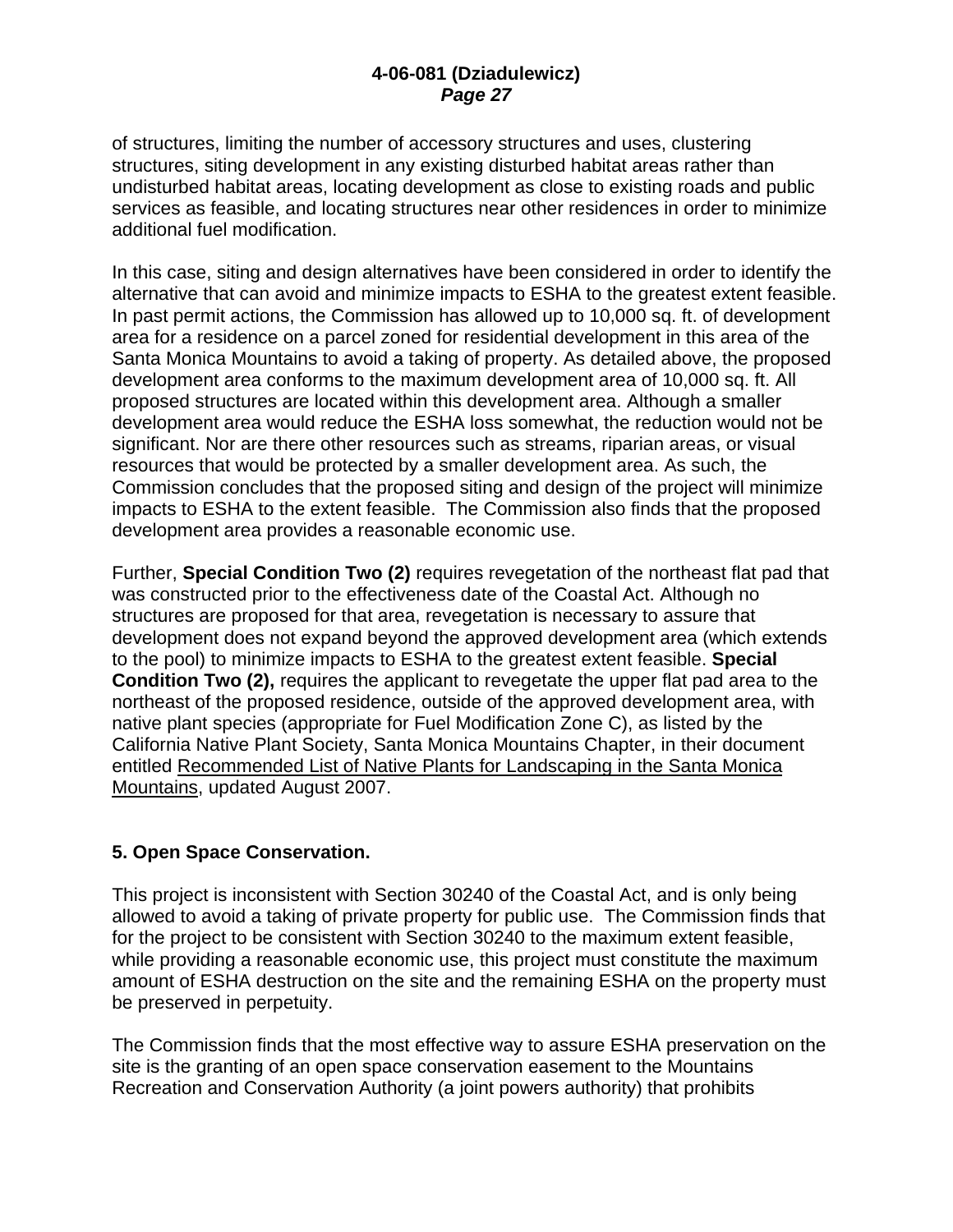development on the remainder of the site now and in the future. The Mountains Recreation and Conservation Authority (MRCA) is a public agency that represents a partnership between the Santa Monica Mountains Conservancy, the Conejo Recreation and Park District, and the Rancho Simi Recreation and Park District. The MRCA is dedicated to the preservation and management of open space, parkland, watershed lands, trails, and wildlife habitat. The MRCA manages and provides ranger services for almost 50,000 acres of public lands and parks that it owns or that are owned by the Santa Monica Mountains Conservancy. In the course of its normal duties, the MRCA park rangers and other staff are better able to monitor open space areas to ensure that the restrictions are followed than Commission staff. Further, an easement will be recorded against the title to the property and thus provide notice to future owners of the limitations that apply to the open space conservation area, reducing the risk of a future irreparable violation of the restriction. The governing board of the MRCA has agreed to accept all open space easements required by the Commission for properties within the Santa Monica Mountains National Recreation Area.

It is important that the property owner grant an easement to MRCA rather than simply record an open space deed restriction. Although a deed restriction should notify future owners of the restriction in the same manner that a recorded easement would, it would not be as effective in preserving the remaining ESHA for the following two reasons. First, a deed restriction is not as reliable because a property owner can record another document purporting to rescind the deed restriction. Although any attempt to rescind a deed restriction required by a coastal development permit ("CDP") without an amendment to that CDP authorizing such a rescission would constitute a violation of the CDP and the Coastal Act, the County Recorder's office is likely to allow recordation of a rescission without the required Coastal Commission authorization. Indeed, the Commission has experienced the phenomenon of property owners recording documents purporting to modify deed restrictions recorded pursuant to CDP requirements. *See*, *e.g.*, Commission findings for CDP Amendment F7453-A2 (Stephenson), approved March 2005, and Violation File V-6-04-010 (Del Mar Estates). On the other hand, because an easement necessarily involves more than one person, the County Recorder would not likely record a document purporting to rescind an easement unless the easement holder was also to sign the document. Thus, a condition requiring a deed restriction is much easier to violate, and therefore much less protective, than a condition requiring an easement.

Second, the Legislature has recently adopted new provisions to the Government Code specifically sanctioning the use of conservation easements for this purpose and changing procedures to ensure that they are prominent in searching title to property. In 2001, the Legislature adopted a new requirement that County Recorders keep a separate and "comprehensive index of conservation easements." *See* Cal. Gov't Code § 27255(a). As such, the Commission finds that the requirement of an open space and conservation easement is the most effective method of ensuring that the remaining ESHA on the project site will be conserved in the future. Finally, the Commission concludes that an open space easement that allows only the easement holder and no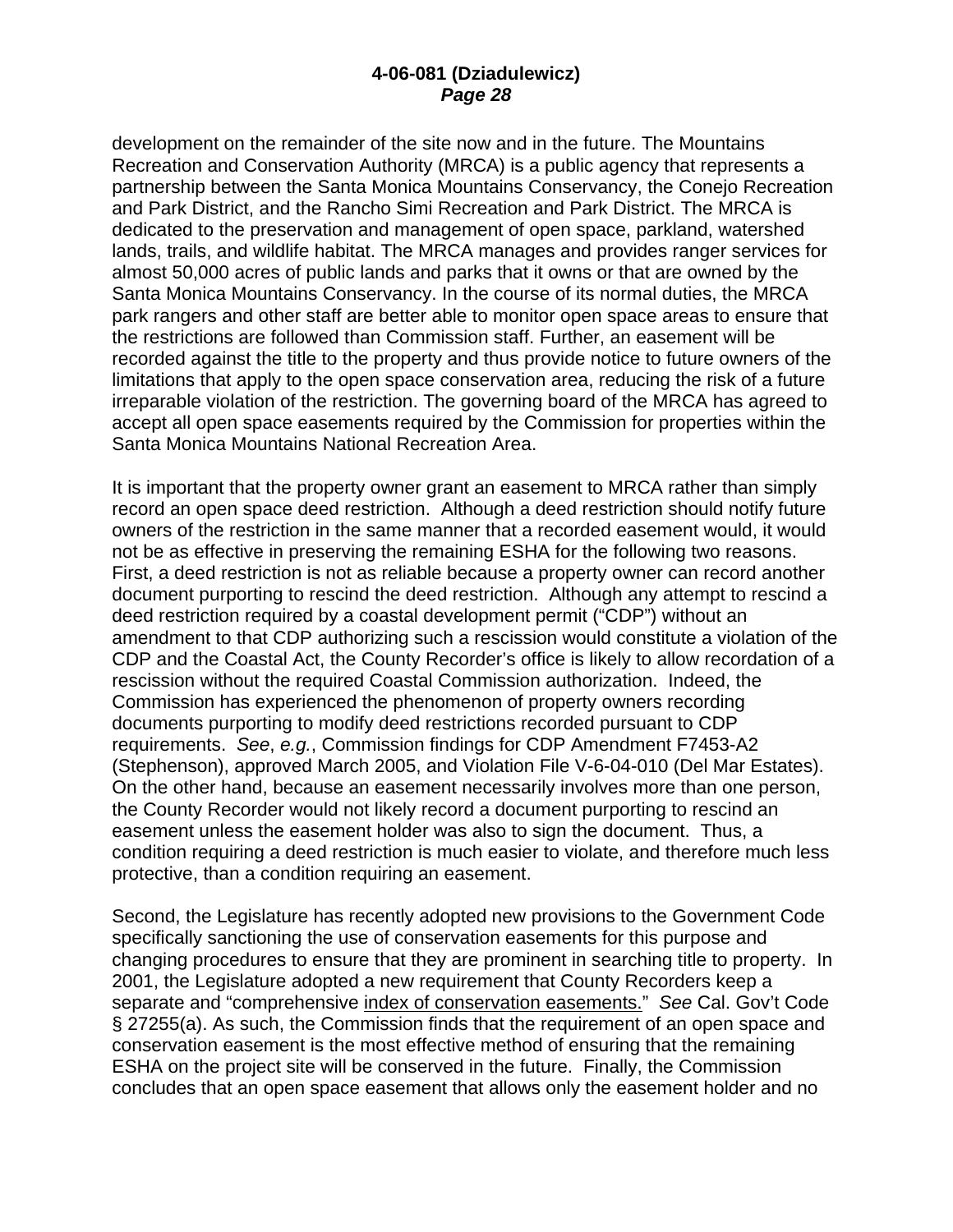other entity to enter the property for inspection purposes does not interfere with the fee title owner's right to exclude the general public. It therefore does not constitute a significant invasion of the fee title owner's property interest.

In conclusion, the Commission finds that it is necessary to require the applicant to grant an open space easement to the MRCA over the open space area on the project site in order to insure that the remaining ESHA will be preserved, as detailed in **Special Condition Eleven (11)**. Only as conditioned will the proposed project minimize impacts to ESHA, pursuant to Section 30240 of the Coastal Act.

#### **6. Habitat Impact Mitigation**

1

While impacts resulting from development within ESHA can be reduced through siting and design alternatives for new development and by ensuring that the remaining ESHA on the site is permanently protected, they cannot be completely avoided, given the location of ESHA on and around the project site, the high fire risk in the Santa Monica Mountains, and the need to modify fuel sources to protect life and property from wildfire.

Fuel modification is the removal or modification of combustible native or ornamental vegetation. It may include replacement with drought tolerant, fire resistant plants. The amount and location of required fuel modification will vary according to the fire history of the area, the amount and type of plant species on the site, topography, weather patterns, construction design, and siting of structures. There are typically three fuel modification zones applied by the Los Angeles County Fire Department, which include a setback zone immediately adjacent to the structure (Zone A) where all native vegetation must be removed, an irrigated zone adjacent to Zone A (Zone B) where most native vegetation must be removed or widely spaced, and a thinning zone (Zone C) where native vegetation may be retained if thinned or widely spaced although particular highfuel plant species must be removed. The combined required fuel modification area around structures can extend up to a maximum of 200 feet. If there is not adequate area on the project site to provide the required fuel modification for structures, then brush clearance may also be required on adjacent parcels. In this way, for a large area around any permitted structures, native vegetation will be cleared, selectively removed to provide wider spacing, and thinned. The Commission has found in past permit actions, that a new residential development (with a 10,000 sq. ft. development area) within ESHA with a full 200 foot fuel modification radius will result in impact (either complete removal, irrigation, or thinning) to ESHA habitat of four to five acres.

Obviously, native vegetation that is cleared and replaced with ornamental species or substantially removed and widely spaced will be lost as habitat and watershed cover. As discussed in the Dr. Dixon Memorandum<sup>3</sup>, the cumulative loss of habitat cover also

 $3$  The March 25, 2003 Memorandum Regarding the Designation of ESHA in the Santa Monica Mountains, prepared by John Dixon, Ph. D, is available on the California Coastal Commission website at http://www.coastal.ca.gov/ventura/smm-esha-memo.pdf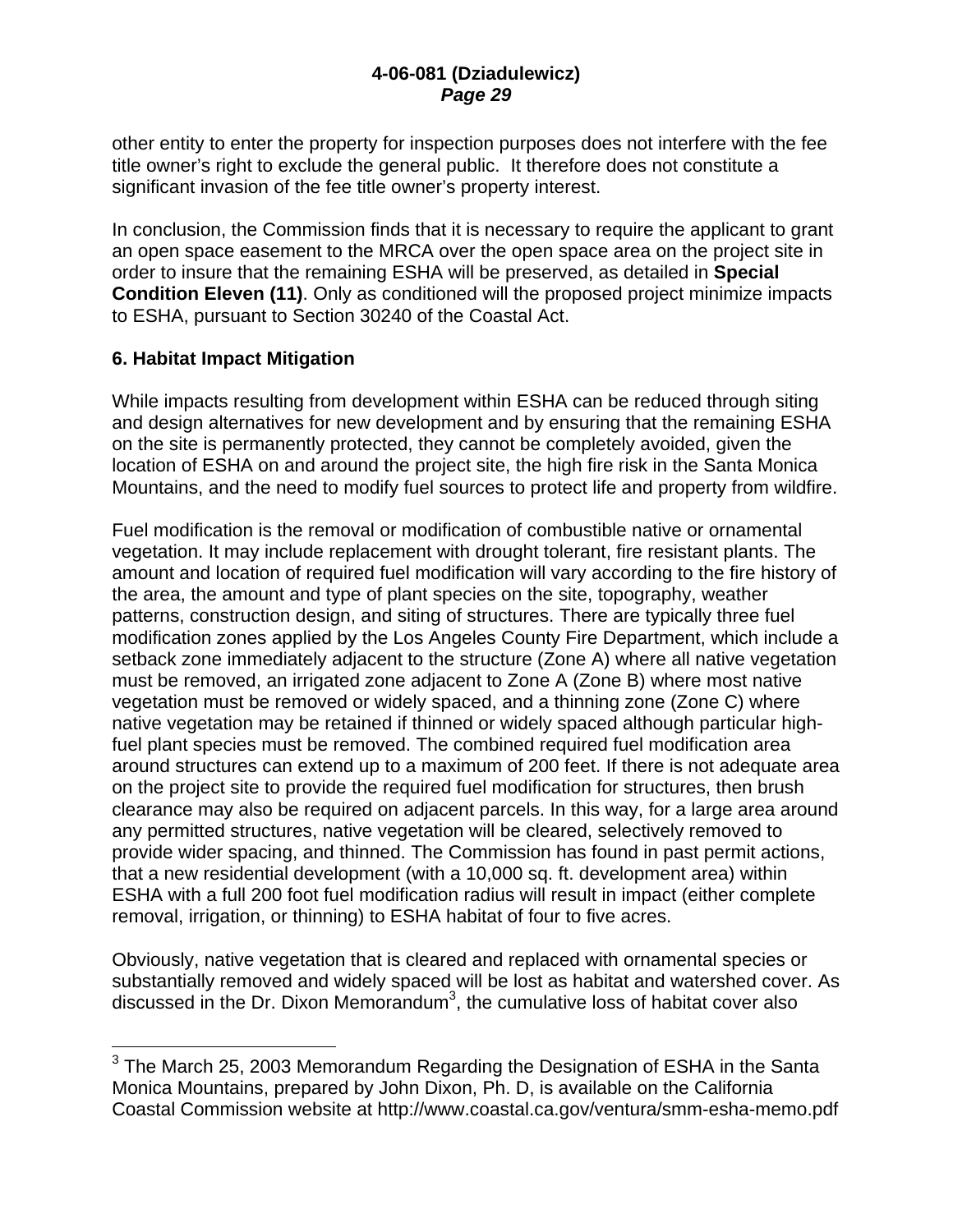reduces the value of the sensitive resource areas as a refuge for birds and animals, for example by making them—or their nests and burrows—more readily apparent to predators. Further, fuel modification can result in changes to the composition of native plant and wildlife communities, thereby reducing their habitat value. Although the impacts from habitat removal cannot be avoided, the Commission finds that the loss of ESHA resulting from the removal, conversion, or modification of natural habitat for new development including the building site area, and fuel modification can be mitigated in order to ensure that ESHA impacts are minimized to the extent feasible.

The Commission has identified three appropriate methods for providing mitigation for the unavoidable loss of ESHA resulting from development; namely, habitat restoration, habitat conservation, and the payment of an in-lieu fee for habitat conservation. The Commission finds that any of these measures is appropriate in this case to mitigate the loss of ESHA on the project site. The first method is to provide mitigation through the restoration of an area of degraded habitat (either on the project site, or at an off-site location) that is equivalent in size to the area of habitat impacted by the development. A restoration plan must be prepared by a biologist or qualified resource specialist and must provide performance standards, and provisions for maintenance and monitoring. The restored habitat must be permanently preserved through the recordation of an open space easement.

The second habitat impact mitigation method is habitat conservation. This includes the conservation of an area of intact habitat of a similar type as that impacted equivalent to the area of the impacted habitat. The parcel containing the habitat conservation area must be restricted from future development and permanently preserved. If the mitigation parcel is larger in size than the impacted habitat area, the excess acreage could be used to provide habitat impact mitigation for other development projects that impact ESHA.

The third habitat impact mitigation option is the payment of an in-lieu fee for habitat conservation. The fee is based on the habitat types in question, the cost per acre to restore or create comparable habitat types, and the acreage of habitat affected by the project. The Commission has, in past permit decisions, determined the appropriate fee for the restoration or creation of chaparral and coastal sage scrub habitat, based on research carried out by the Commission's biologist. A range of cost estimates was obtained that reflected differences in restoration site characteristics including topography (steeper is harder), proximity to the coast (minimal or no irrigation required at coastal sites), types of plants (some plants are rare or difficult to cultivate), density of planting, severity of weed problem, condition of soil, etc.

The Commission has determined that the appropriate mitigation for loss of coastal sage scrub or chaparral ESHA should be based on the actual installation of replacement plantings on a disturbed site, including the cost of acquiring the plants (seed mix and container stock) and installing them on the site (hydroseeding and planting). The in-lieu fee found by the Commission to be appropriate to provide mitigation for the habitat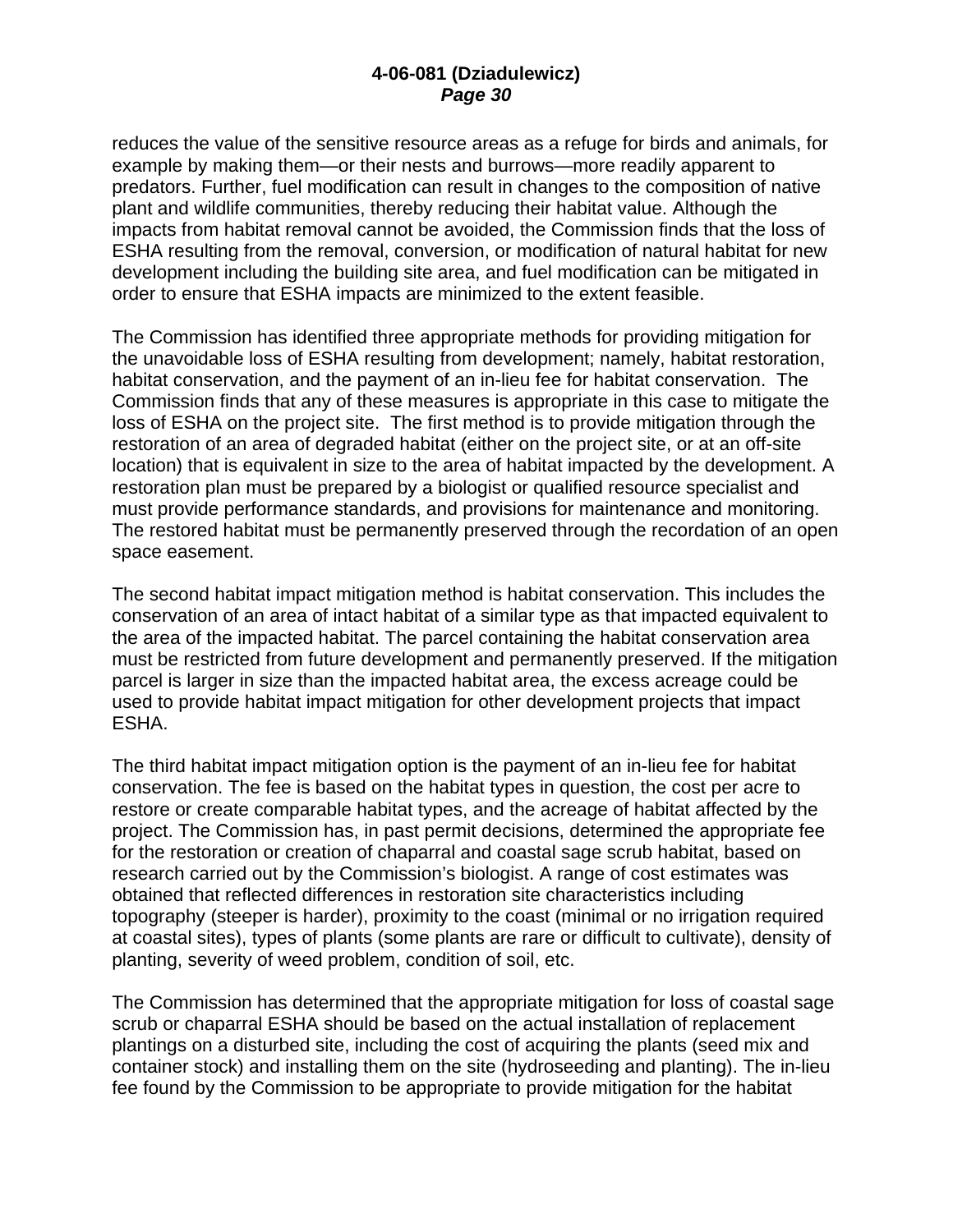impacts to ESHA areas where all native vegetation will be removed (building site, the "A" zone required for fuel modification, and off-site brush clearance areas), and where vegetation will be significantly removed and any remaining vegetation will be subjected to supplemental irrigation (the "B" zone or any other irrigated zone required for fuel modification) is \$12,000 per acre. Further, the Commission has required a fee of \$3,000 per acre for areas where the vegetation will be thinned, but not irrigated ("C" zone or other non-irrigated fuel modification zone).

The acreage of ESHA that is impacted must be determined based on the size of the development area, required fuel modification (as identified on the final fuel modification plan approved by the Los Angeles County Fire Department) on the site, and required brush clearance off-site. The Commission finds that it is necessary to require the applicant to delineate the total acreage of ESHA on the site (and offsite brush clearance areas, if applicable) that will be impacted by the proposed development, and provide mitigation to compensate for this loss of habitat, through one of the three methods described above, and required by **Special Condition Eight (8)**. Only as conditioned will the proposed project minimize impacts to ESHA, pursuant to Section 30240 of the Coastal Act.

#### **7. Additional Mitigation Measures to Address Additional ESHA Impacts**

The Commission finds that the use of non-native and/or invasive plant species for residential landscaping results in both direct and indirect adverse effects to native plants species indigenous to the Malibu/Santa Monica Mountains area. Direct adverse effects from such landscaping result from the direct occupation or displacement of native plant communities by new development and associated non-native landscaping, and mitigation for that effect was discussed in the previous section. Indirect adverse effects include offsite migration and colonization of native plant habitat by non-native/invasive plant species (which tend to outcompete native species) adjacent to new development. The Commission notes that the use of exotic plant species for residential landscaping has already resulted in significant adverse effects to native plant communities in the Malibu/Santa Monica Mountains area. This sort of impact was not addressed in the prior section. Therefore, in order to minimize adverse effects to the indigenous plant communities of the Malibu/Santa Monica Mountains area that are not directly and immediately affected by the proposed development, **Special Condition 2** requires that all landscaping consist primarily of native plant species and that invasive plant species shall not be used.

In addition, the Commission has found that night lighting of ESHA areas in the Malibu/Santa Monica Mountains may alter or disrupt feeding, nesting, and roosting activities of native wildlife species. Therefore, **Special Condition 7**, Lighting Restriction, limits night lighting of the site in general; limits lighting to the developed area of the site; and requires that lighting be shielded downward. Limiting security lighting to low intensity security lighting will assist in minimizing the disruption of wildlife that is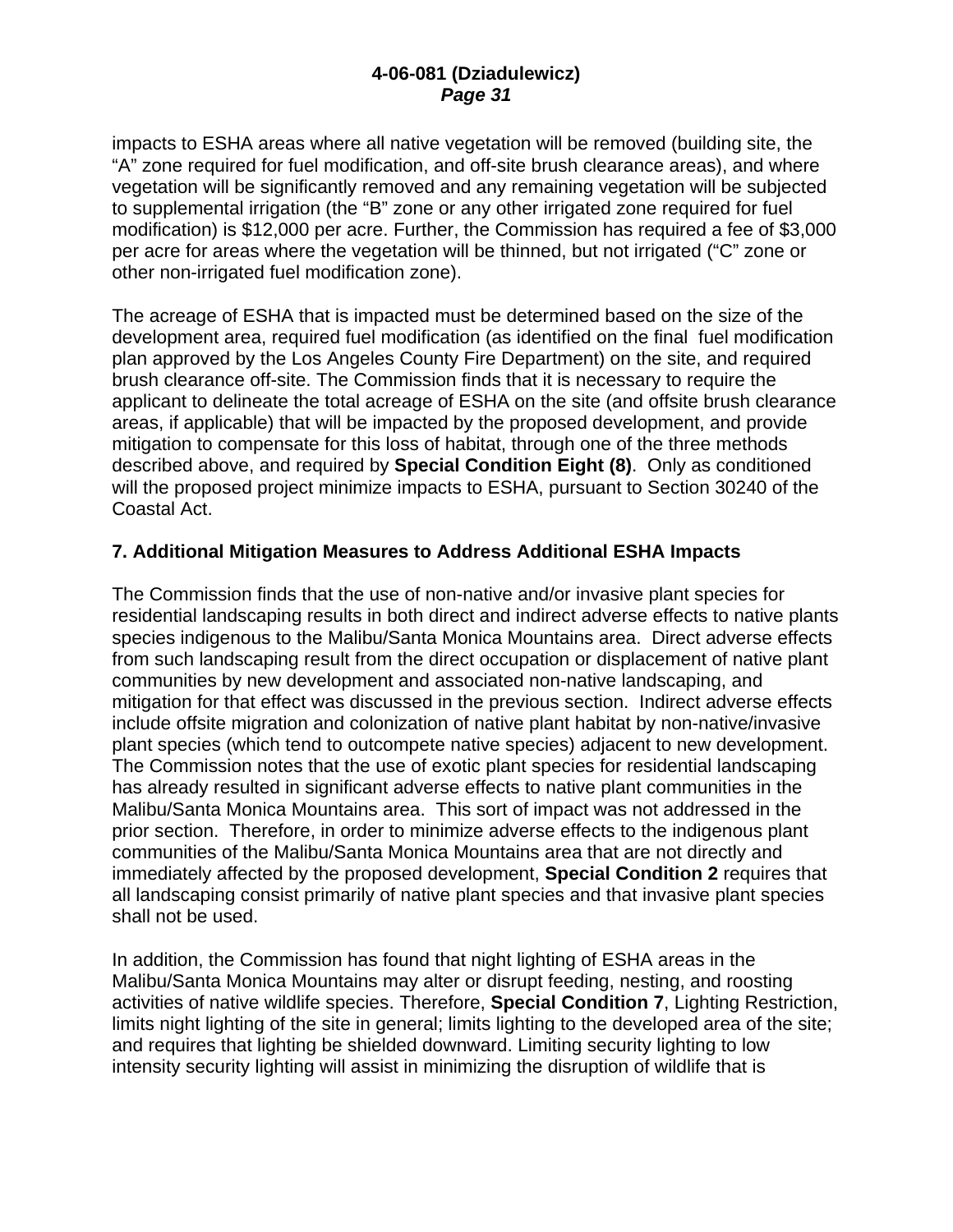commonly found in this rural and relatively undisturbed area and that traverses the area at night.

Furthermore, fencing of the property would adversely impact the movement of wildlife through the ESHA and wildlife migration corridor on this parcel. Therefore, the Commission finds it is necessary to limit fencing to this perimeter of the development area (building pad), turnaround, and driveway. This is required to be shown on the landscaping plan, required in **Special Condition 2**.

Additionally, the Commission finds that the amount and location of any new development that could be built in the future on the subject site consistent with the resource protection policies of the Coastal Act is significantly limited by the unique nature of the site and the environmental constraints discussed above. Therefore, the permitting exemptions that apply by default under the Coastal Act for, among other things, improvements to existing single family homes and repair and maintenance activities may be inappropriate here. In recognition of that fact, and to ensure that any future structures, additions, change in landscaping or intensity of use at the project site that may otherwise be exempt from coastal permit requirements are reviewed by the Commission for consistency with the resource protection policies of the Coastal Act, **Special Condition 9** the future development restriction, has been required.

Further, **Special Condition 10** requires the applicant to record a deed restriction that imposes the terms and conditions of this permit as restrictions on use and enjoyment of the property and thereby provides any prospective purchaser of the site with recorded notice that the restrictions are imposed on the subject property.

Lastly, unpermitted development occurred on the subject parcel prior to submission of this permit application, including vegetation clearance for a pathway extending from the southeastern portion of the pad upslope onto the adjacent property. Analysis of historical 1977 infrared aerial photographs of the site does not show this development existing on the site. Additionally, this development was not permitted after-the-fact by the previous approval in 1987. To ensure that previously disturbed ESHA is restored to maintain habitat value consistent with resource protection policies of the Coastal Act, **Special Condition Seventeen (17)** requires the applicant to restore the disturbed pathway back to natural conditions and requires the applicant to submit final restoration/ revegetation plans for the area (area shown in Exhibit 9), for review by the Executive Director. These plans shall include use of native drought resistant plants and monitoring for a period of no less than five years. **Special Condition Twelve (12)**, site inspection, is necessary to ensure compliance with **Special Condition Seventeen (17)**, restoration of the area subject to unpermitted vegetation and removal.

### **8. Oak Tree Impacts**

Six coast live oak trees (*Quercus agrifolia*) are present on the property along the driveway and near Mulholland Highway. The biological report identified three trees that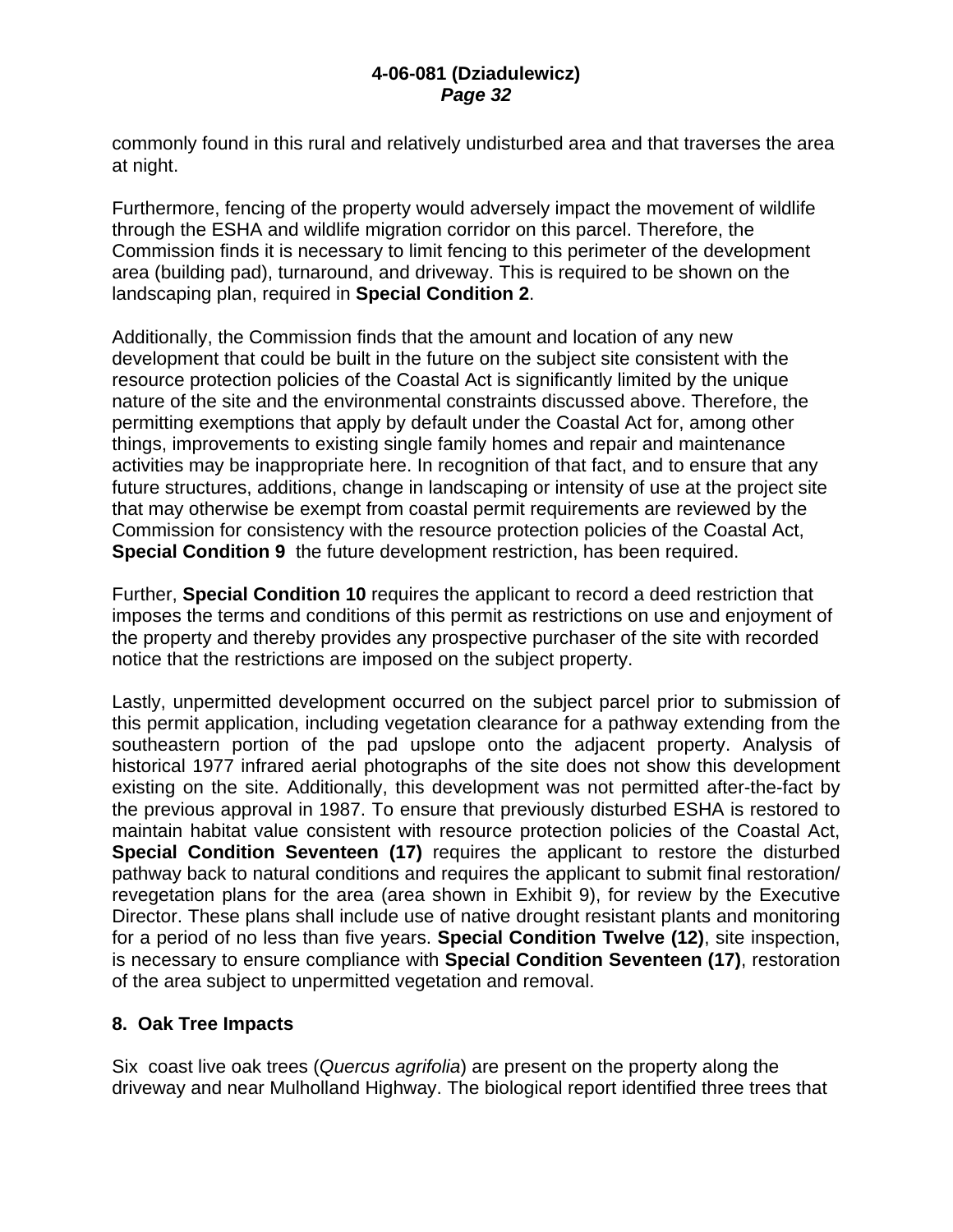will likely be impacted by driveway widening for fire access requirements, including Oak Tree #1, Oak Tree #5, and Oak Tree #4. (Exhibit 9) Oak Tree #1 is located along the switchback of the access road in the north-central portion of the site and has seven trunks and is nearly 20 ft. tall. This oak tree may be impacted by driveway widening for fire requirements, according to the oak tree report. Oak Tree #5 hangs on the edge of the road cut for Mulholland Highway at the entrance to the property. The main trunk measures nearly 10.5 inches in diameter and is three feet from grade with low branches. Despite that an estimated 40 percent of roots were intact within the shallow soil upslope of the trunk, the report states that the tree appears healthy with a moderately dense crown and that this tree may be impacted by road development for the project and will continue to lose anchorage as the road cut erodes. Oak Tree #4 is located just northeast of Tree#1 along the driveway and may also be impacted by additional road expansion for fire access requirements. The biologist indicated that if mitigation is required, the low-lying area northeast of Oak Tree #6 could accommodate the planting of several oak trees.

Through past permit actions on residential development in the Santa Monica Mountains the Commission has found that native oak trees are an important coastal resource. As required by Section 30250 of the Coastal Act, the proposed new development can be approved only where it will not have impacts on coastal resources. Additionally, oak trees are an important component of the visual character of the area and must be protected in order to ensure that the proposed development is visually compatible with this character, as required by Section 30251 of the Coastal Act. Native trees prevent the erosion of hillsides and stream banks, moderate water temperatures in streams through shading, provide food and habitat, including nesting, roosting, and burrowing to a wide variety of wildlife. Areas near the subject site are considered to be ESHA as they contain large tracts of contiguous, relatively undisturbed oak woodland and chaparral habitat. Furthermore, individual oak trees such as those on the subject site do provide habitat for a wide variety of wildlife species and are considered to be an important part of the character and scenic quality of the area.

Oak trees are a part of the California native plant community and need special attention to maintain and protect their health. Oak trees in residentially landscaped areas often suffer decline and early death due to conditions that are preventable. Damage can often take years to become evident and by the time the tree shows obvious signs of disease it is usually too late to restore the health of the tree. Oak trees provide important habitat and shading for other animal species, such as deer and bees. Oak trees are very long lived, some up to 250 years old, relatively slow growing becoming large trees between 30 to 70 feet high, and are sensitive to surrounding land uses, grading or excavation at or near the roots and irrigation of the root area particularly during the summer dormancy. Improper watering, especially during the hot summer months when the tree is dormant and disturbance to root areas are the most common causes of tree loss.

The article entitled "Oak Trees: Care and Maintenance" prepared by the Forestry Department of the County of Los Angeles states: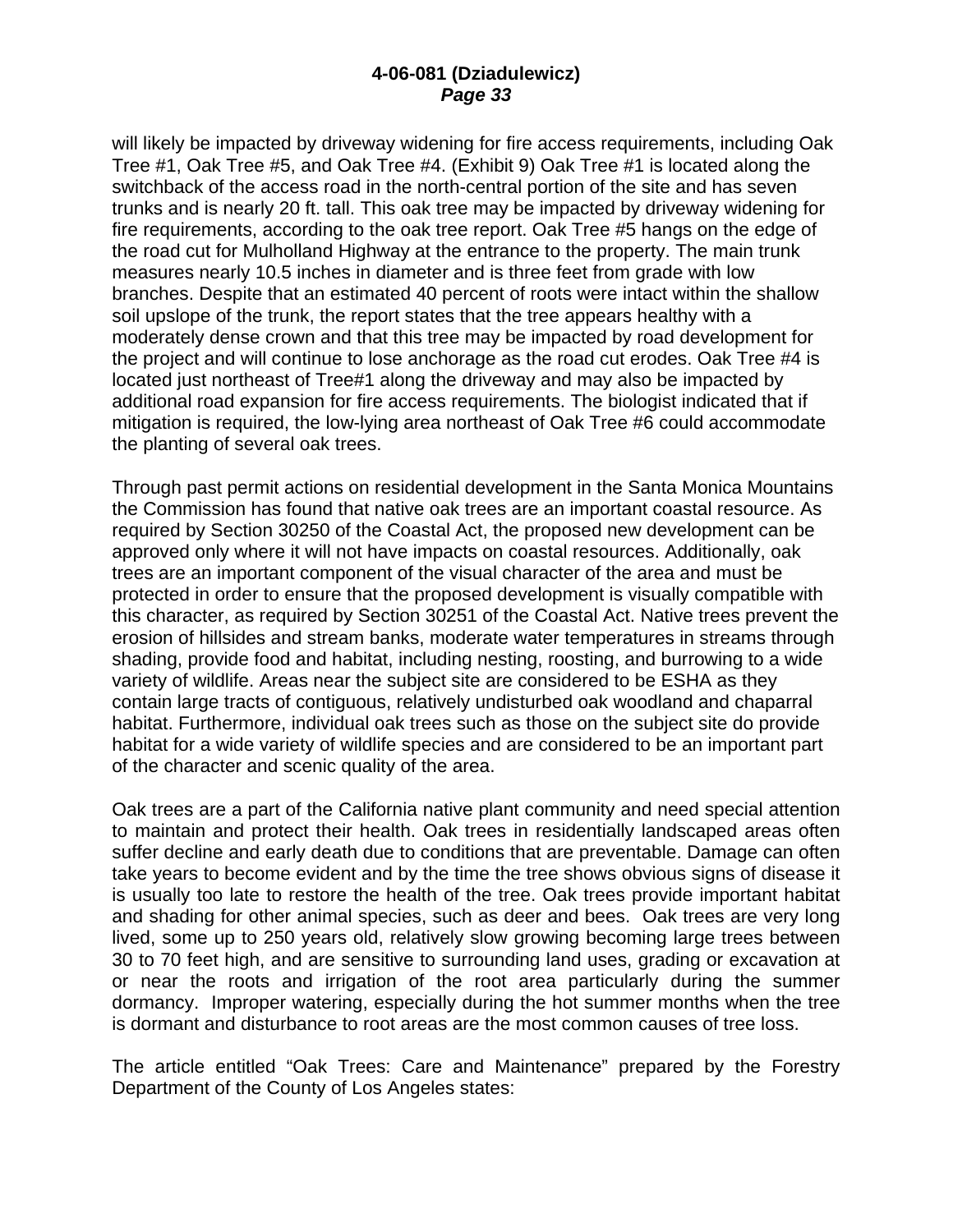*Oaks are easily damaged and very sensitive to disturbances that occur to the tree or in the surrounding environment. The root system is extensive but surprisingly shallow, radiating out as much as 50 feet beyond the spread of the tree leaves, or canopy. The ground area at the outside edge of the canopy, referred to as the dripline, is especially important: the tree obtains most of its surface water and nutrients here, as well as conducts an important exchange of air and other gases.* 

This publication goes on to state:

*Any change in the level of soil around an oak tree can have a negative impact. The most critical area lies within 6' to 10' of the trunk: no soil should be added or scraped away. . . . Construction activities outside the protected zone can have damaging impacts on existing trees. . . . Digging of trenches in the root zone should be avoided. Roots may be cut or severely damaged, and the tree can be killed. . . . Any roots exposed during this work should be covered with wet burlap and kept moist until the soil can be replaced. The roots depend on an important exchange of both water and air through the soil within the protected zone. Any kind of activity which compacts the soil in this area blocks this exchange and can*  have serious long term negative effects on the trees. If paving material *must be used, some recommended surfaces include brick paving with sand joints, or ground coverings such as wood chips . . .* 

As stated above, the site contains 6 coast live oak trees. In past permit actions, the Commission has required that the removal of native trees, particularly oak trees, or encroachment of structures into the root zone be avoided unless there is no feasible alternative for the siting of development. The applicant has explored other alternative designs to reduce impacts to oak trees, but due to the fact that oak trees already exist along the previously disturbed and graded access road and the need for road improvements for fire department access, the applicant was not able to design the project to avoid encroachment into the protected zones of three oak trees.

**Special Condition Thirteen (13)** requires the planting of thirty (30) oak trees as mitigation for impacts to Oak Tree #1, #4, and #5 adjacent to the driveway because root zones will be impacted due to widening for fire department access. There are no other alternatives that can be employed to avoid or reduce impacts to oak trees because the location of the existing driveway was constructed prior to the effective date of the Coastal Act (January 1, 1977) and other alternative locations for the driveway would require removal of ESHA and would require more earthwork. Additionally, **Special Condition Thirteen (13)** provides for oak tree protection, monitoring, and mitigation. To ensure that all oak trees located on the subject parcel are protected during construction activities, **Special Condition Thirteen (13)** requires that temporary protective barrier fencing shall be installed around the protected zones (5 feet beyond dripline or 15 feet from the trunk, whichever is greater) of all oak trees and retained during all construction operations. If required construction operations cannot feasibly be carried out in any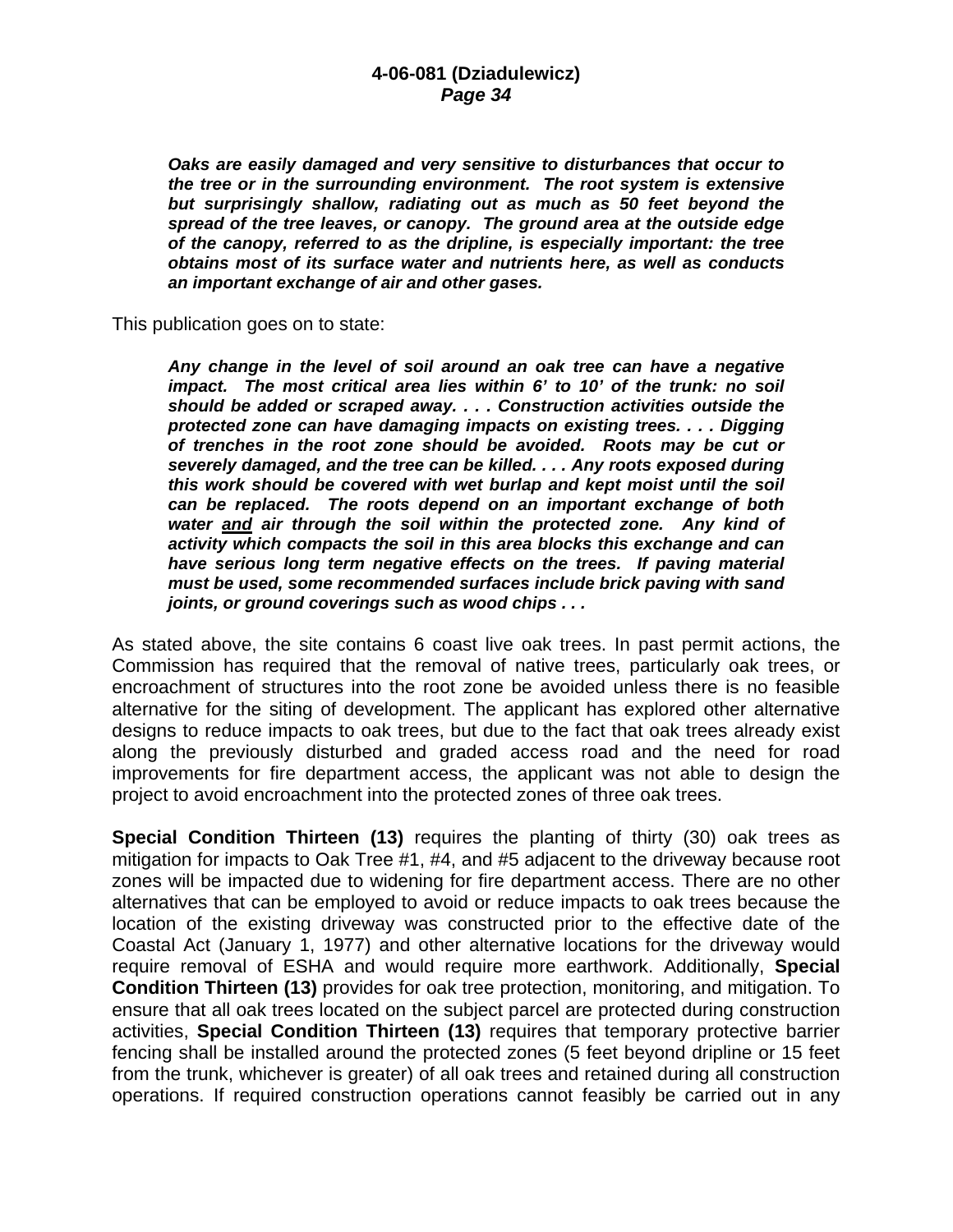location with the protective barrier fencing in place, then temporary flagging must be installed on all oak trees to ensure protection during construction. Additionally, **Special Condition Thirteen (13)** requires that a biological consultant, arborist, or other resource specialist shall be present on-site during all construction operations on site that are in proximity to any of the six oak trees and shall be directed to immediately notify the Executive Director if unpermitted activities occur or if any oak trees are damaged, removed, or impacted beyond the scope of the work allowed by Coastal Development Permit 4-06-081. This monitor will have the authority to require the applicant to cease work should any breach in permit compliance occur, or if any unforeseen sensitive habitat issues arise.

Further, if any of Oak Trees #2, #3, or #4 are damaged or removed as a result of construction activities, **Special Condition Thirteen (13)** requires at least ten replacement plants to be planted on the project site or another location, approved by the Executive Director, as mitigation. In that case, the applicant shall submit, for the review and approval of the Executive Director, a supplemental oak tree replacement planting program, prepared by a qualified biologist, arborist, or other qualified resource specialist, which specifies replacement tree locations, planting specifications, and a monitoring program to ensure that the replacement planting program is successful. An annual monitoring report on the supplemental oak tree replacement area shall be submitted for the review and approval of the Executive Director for each of the 10 years.

For the reasons set forth above, the Commission finds that the proposed project, as conditioned, is consistent with Section 30240 of the Coastal Act.

## **D. Water Quality**

Section 30231 of the Coastal Act states:

*The biological productivity and the quality of coastal waters, streams, wetlands, estuaries, and lakes appropriate to maintain optimum populations of marine organisms and for the protection of human health shall be maintained and, where feasible, restored through, among other means, minimizing adverse effects of waste water discharges and entrainment, controlling runoff, preventing depletion of ground water supplies and substantial interference with surface water flow, encouraging waste water reclamation, maintaining natural vegetation buffer areas that protect riparian habitats, and minimizing alteration of natural streams.* 

The Commission recognizes that new development in the Santa Monica Mountains has the potential to adversely impact coastal water quality because changes such as the removal of native vegetation, the increase in impervious surfaces, and the introduction of new residential uses cause increases in runoff, erosion, and sedimentation and the introduction of pollutants such as petroleum, cleaning products, pesticides, and other pollutants, as well as effluent from septic systems.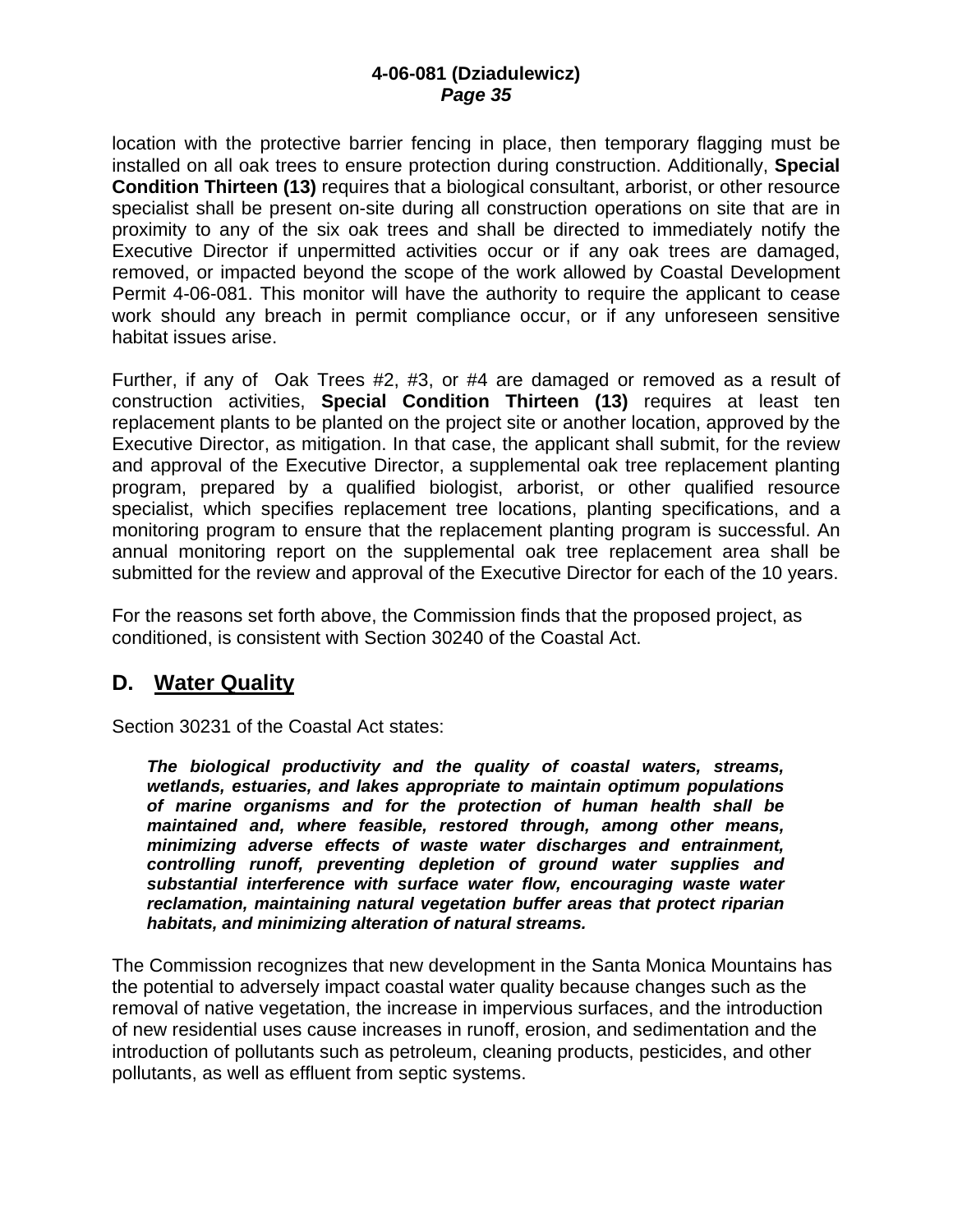The proposed development will result in an increase in impervious surfaces, which leads to an increase in the volume and velocity of stormwater runoff that can be expected to leave the site and eventually be discharged to coastal waters, including streams, wetlands, and estuaries. The pollutants commonly found in runoff associated with residential use can reduce the biological productivity and the quality of such waters and thereby reduce optimum populations of marine organisms and have adverse impacts on human health.

Therefore, in order to minimize the potential for such adverse impacts to water quality resulting from drainage runoff both during construction and in the post-development stage, the Commission requires the incorporation of Best Management Practices designed to control the volume, velocity and pollutant load of stormwater leaving the developed site, including: 1) sizing post-construction structural BMPs to accommodate (infiltrate, filter, or otherwise treat) the runoff from all storms up to and including the  $85<sup>th</sup>$ percentile storm runoff event; 2) implementing erosion control measures during construction and post construction; and 3) revegetating all graded and disturbed areas with primarily native landscaping.

Additionally, the applicant's geologic consultants have concluded that the site is suitable for the proposed septic system and that there would be no adverse impact to the site or surrounding areas from the use of a septic system. The County of Los Angeles Environmental Health Department has given in-concept approval of the proposed septic system, indicating that it meets the plumbing code requirements. The Commission has found that conformance with the provisions of the plumbing code is protective of water resources.

The following special conditions are required, as determined in the findings above, to assure the project's consistency with Section 30231 of the Coastal Act:

- 2. Landscaping and Erosion Control Plan
- 4. Drainage and Polluted Runoff Control Plan
- 14. Final Approved Fuel Modification Plans

Therefore, the Commission finds that the proposed project, as conditioned, is consistent with Section 30231 of the Coastal Act.

### **E. Visual Resources**

Section 30251 of the Coastal Act states:

*The scenic and visual qualities of coastal areas shall be considered and protected as a resource of public importance. Permitted development shall be sited and designed to protect views to and along the ocean and scenic coastal areas, to minimize the alteration of natural land forms, to be visually compatible with the character of surrounding areas, and, where*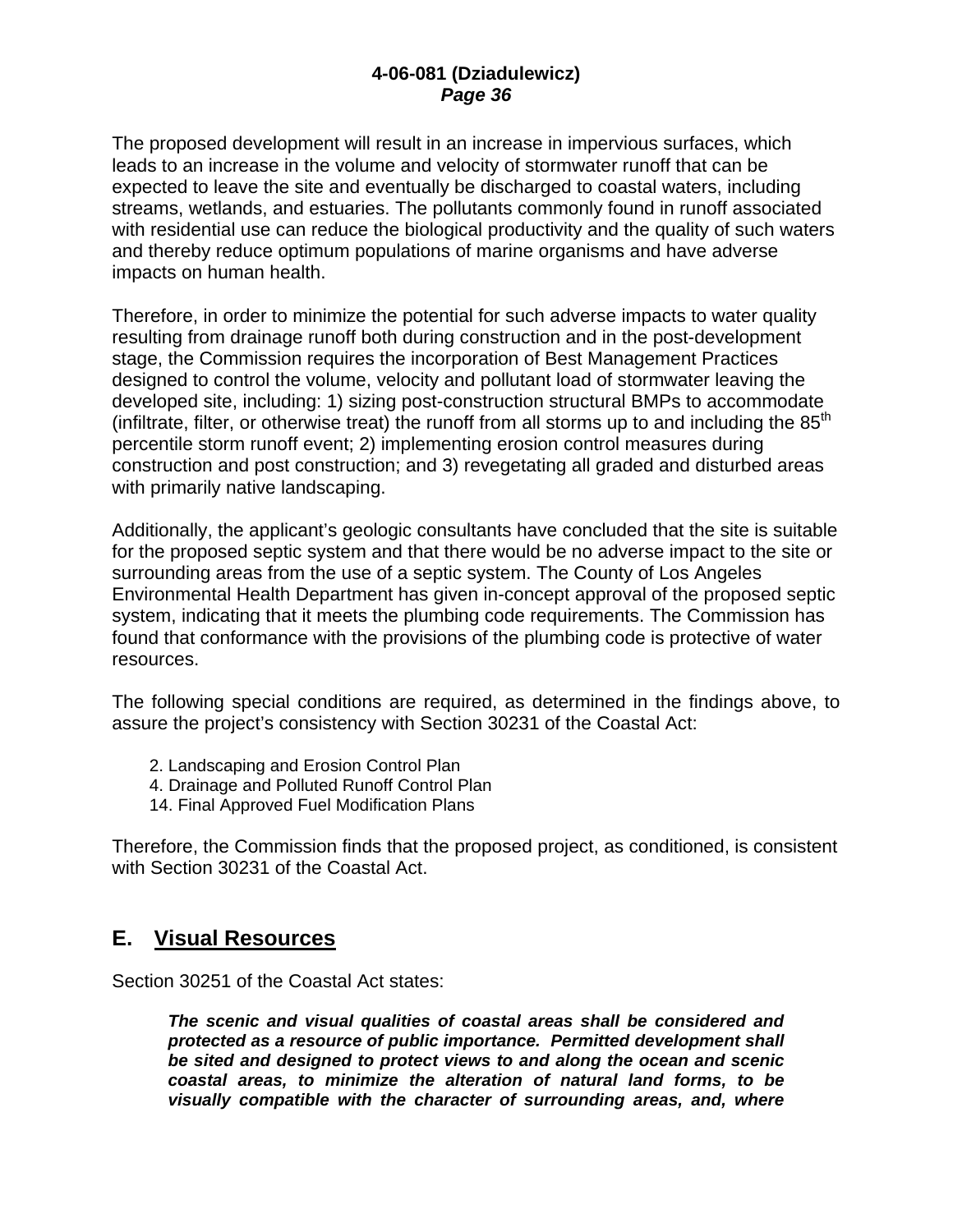*feasible, to restore and enhance visual quality in visually degraded areas. New development in highly scenic areas such as those designated in the California Coastline reservation and Recreation Plan prepared by the Department of Parks and Recreation and by local government shall be subordinate to the character of its setting.* 

In addition, the Malibu/Santa Monica Mountains LUP provides policy guidance regarding the protection of visual resources. The Coastal Commission, as guidance in the review of development proposals in the Santa Monica Mountains, has applied these policies.

- *P91 All new development shall be designed to minimize impacts and alterations of physical features, such as ravines and hillsides, and processes of the site (i.e., geological, soils, hydrological, water percolation and runoff) to the maximum extent feasible.*
- *P125 New development shall be sited and designed to protect public views from LCP- designated highways to and along the shoreline and to scenic coastal areas, including public parklands. Where physically and economically feasible, development on a sloped terrain should be set below road grade.*
- *P129 Structures should be designed and located so as to create an attractive appearance and harmonious relationship with the surrounding environment.*
- *P130 In highly scenic areas and along scenic highways, new development (including buildings, fences, paved areas, signs, and landscaping) shall:* 
	- *Be sited and designed to protect views to and along the ocean and to and along other scenic features, as defined and identified in the Malibu LUP.*
	- *Minimize the alteration of natural landforms*
	- *Be landscaped to conceal raw cut slopes*
	- *Be visually compatible with and subordinate to the character of its setting.*
	- *Be sited so as to not significantly intrude into the skyline as seen from public viewing places.*
- *P131 Where feasible, prohibit placement of structures that will break the ridgeline views, as seen from public places*
- *P134 Structures shall be sited to conform to the natural topography, as feasible. Massive grading and reconfiguration of the site shall be discouraged.*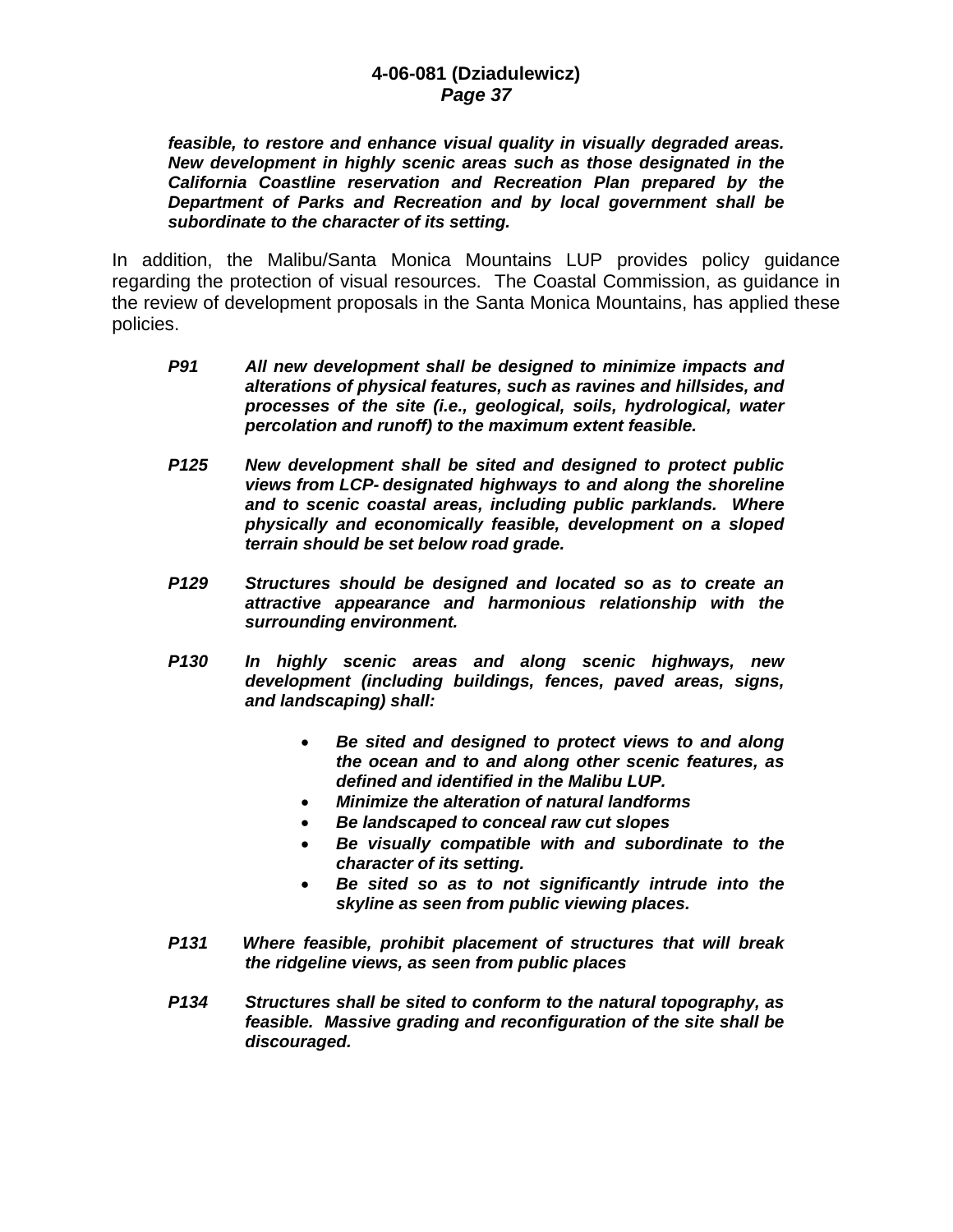#### *P142 New development along scenic roadways shall be set below the road grade on the down hill side wherever feasible, to protect designated scenic canyon and ocean views.*

Section 30251 of the Coastal Act requires scenic and visual qualities to be considered and preserved. In the review of this project, Commission staff analyzed the publicly accessible locations where the proposed development is visible to assess potential visual impacts to the public. Staff examined the building site, the size of the proposed structure, and alternatives to the size, bulk and scale of the structure. The development of the residence raises the issue of whether or not views from public viewing areas will be adversely affected.

The applicant is proposing to construct a 3 story geodesic dome-style, 3,717 sq. ft. single family home, with detached accessory garage, driveway, septic system, solar panel array, retaining wall, water tank, pool, and 1,460 cu. yds. of grading. The project also includes after-the-fact approval for the 10,000 gallon water tank which is currently located near the northeasterly flat pad area and a 16 sq. ft. shed located between the two flat pad areas along the ridge. The applicant also proposes to revegetate a footpath/trail that was cleared on the site extending from the flat pad area on the ridgeline to the eastern property boundary. The solar panels are proposed to be placed on the southerly flat pad area over the seepage pits. Elevations on the site range from 866 feet to 1,080 feet on the ridge at the northeast and southeast corners of the parcel. Most of the site comprises a southwest to northeast trending ridge with steep slopes. The site contains an approximately 1,500 ft. long dirt driveway accessing two flat graded pad areas along the southwest to northeast trending ridgeline roughly in the center of the property. Other than the flat pad areas, and driveway, the parcel consists of steep terrain and dense vegetation. National Park Service Property is located to the north and west of the site and only scattered residential development is located to the east of the site.

The applicant has provided a visual analysis of the property showing photographs taken from the Backbone Trail north of Mulholland Highway looking towards the subject site. The subject site will be visible from portions of the Backbone Trail. The applicant also provided visual simulations of the proposed residence from various points along Mulholland Highway. The simulations show that the dome structures (residence and accessory garage) will be partially visible from points along Mulholland Highway, but views of the structure will be reduced at points due to intervening terrain and due to the mountainous topography of the area. Additionally, the structure has been clustered on one existing pad area (graded prior to the effective date of the Coastal Act), with a development area of less than 10,000 sq. ft. in size, and designed to reduce landform alteration and removal of native vegetation that is considered environmentally sensitive habitat. The applicant explored alternative locations on the property to site the house, including locating the residence on an area directly adjacent to Mulholland Highway on a lower elevation and locating the residence on the existing southwesterly pad. However, these alternative locations would require more landform alteration and additional removal of environmentally sensitive habitat area, and would not reduce view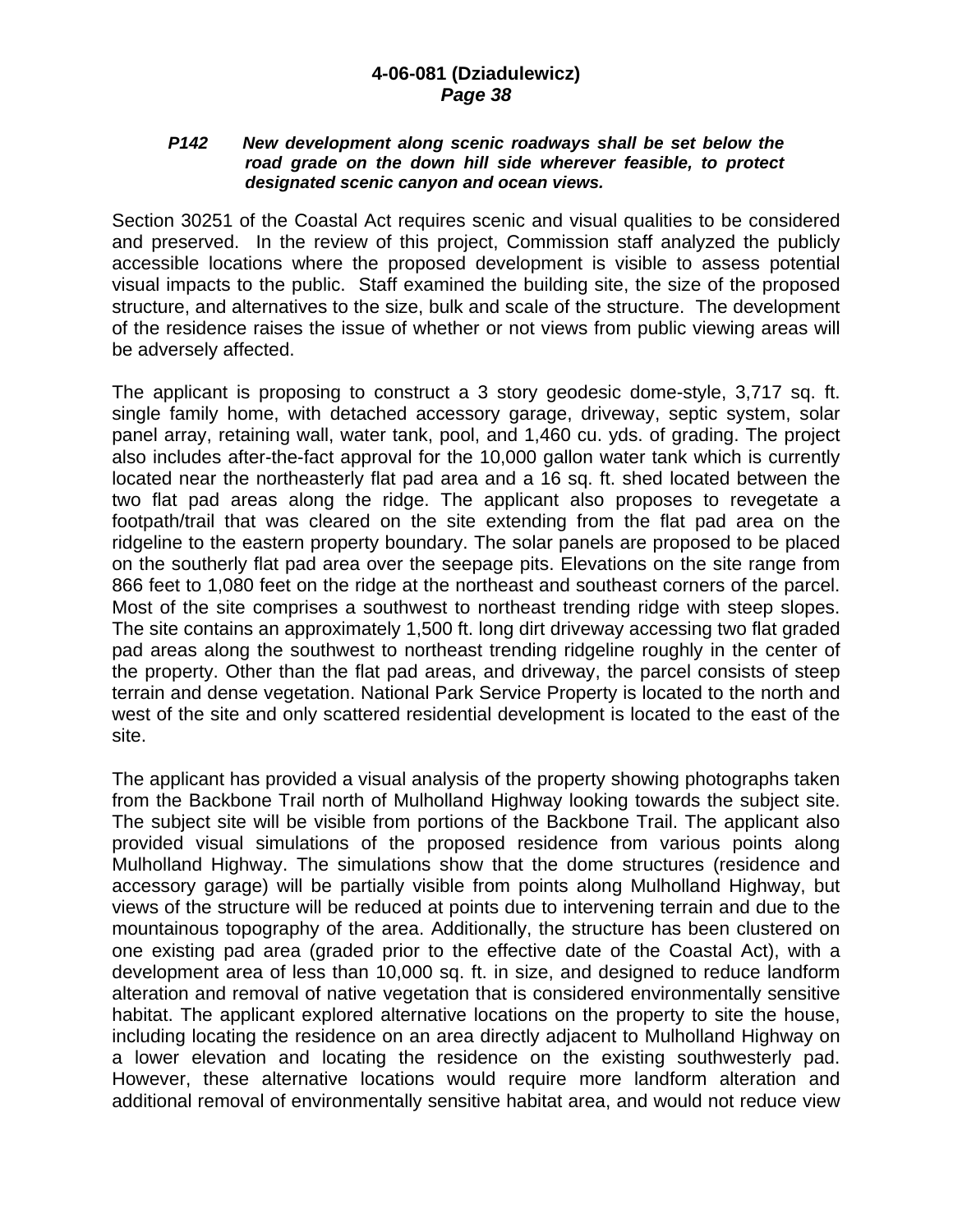impacts. As such, the proposed structures will be sited and designed to minimize impacts to visual resources to the extent feasible.

Since the project site will be unavoidably visible from public viewing areas, mitigation to address potential visual impacts is needed for the proposed residence. The visual impact of the proposed structures can be minimized by requiring these structures to be finished in a color consistent with the surrounding natural landscape and, further, by requiring that windows on the proposed residence be made of non-reflective glass. To ensure visual impacts associated with the colors of the structures and the potential glare of the window glass are minimized, the Commission requires the applicants to use colors compatible with the surrounding environment and non-glare glass, as detailed in **Special Condition Six (6)**.

Visual impacts can be further reduced by the use of appropriate and adequate landscaping. Therefore, **Special Condition Two (2)** requires the applicants to ensure that the vegetation on site remains visually compatible with the native flora of surrounding areas. Implementation of Special Condition 2 will soften the visual impact of the development from public view areas. To ensure that the final approved landscaping plans are successfully implemented, Special Condition 2 also requires the applicants to revegetate all disturbed areas in a timely manner and includes a monitoring component to ensure the successful establishment of all newly planted and landscaped areas over time.

In addition, the Commission has found that night lighting of areas in the Malibu/Santa Monica Mountains area creates a visual impact to nearby scenic roads and trails. In addition, night lighting may alter or disrupt feeding, nesting, and roosting activities of native wildlife species. The subject site contains environmentally sensitive habitat. Therefore, **Special Condition Seven (7)** limits night lighting of the site in general, limits lighting to the developed area of the site, and specifies that lighting be shielded downward. The restriction on night lighting is necessary to protect the nighttime rural character of this portion of the Santa Monica Mountains consistent with the scenic and visual qualities of this coastal area.

Finally, regarding future developments or improvements, certain types of development on the property, normally associated with a single-family residence, which might otherwise be exempt, have the potential to impact scenic and visual resources in this area. It is necessary to ensure that any future development or improvements normally associated with the entire property, which might otherwise be exempt, is reviewed by the Commission for compliance with the visual resource policies contained in Section 30251 of the Coastal Act. **Special Condition Nine (9)**, the Future Development Restriction, will ensure that the Commission will have the opportunity to review future projects for compliance with the Coastal Act. Further, **Special Condition Ten (10)** requires the applicants to record a deed restriction that imposes the terms and conditions of this permit as restrictions on use and enjoyment of the subject property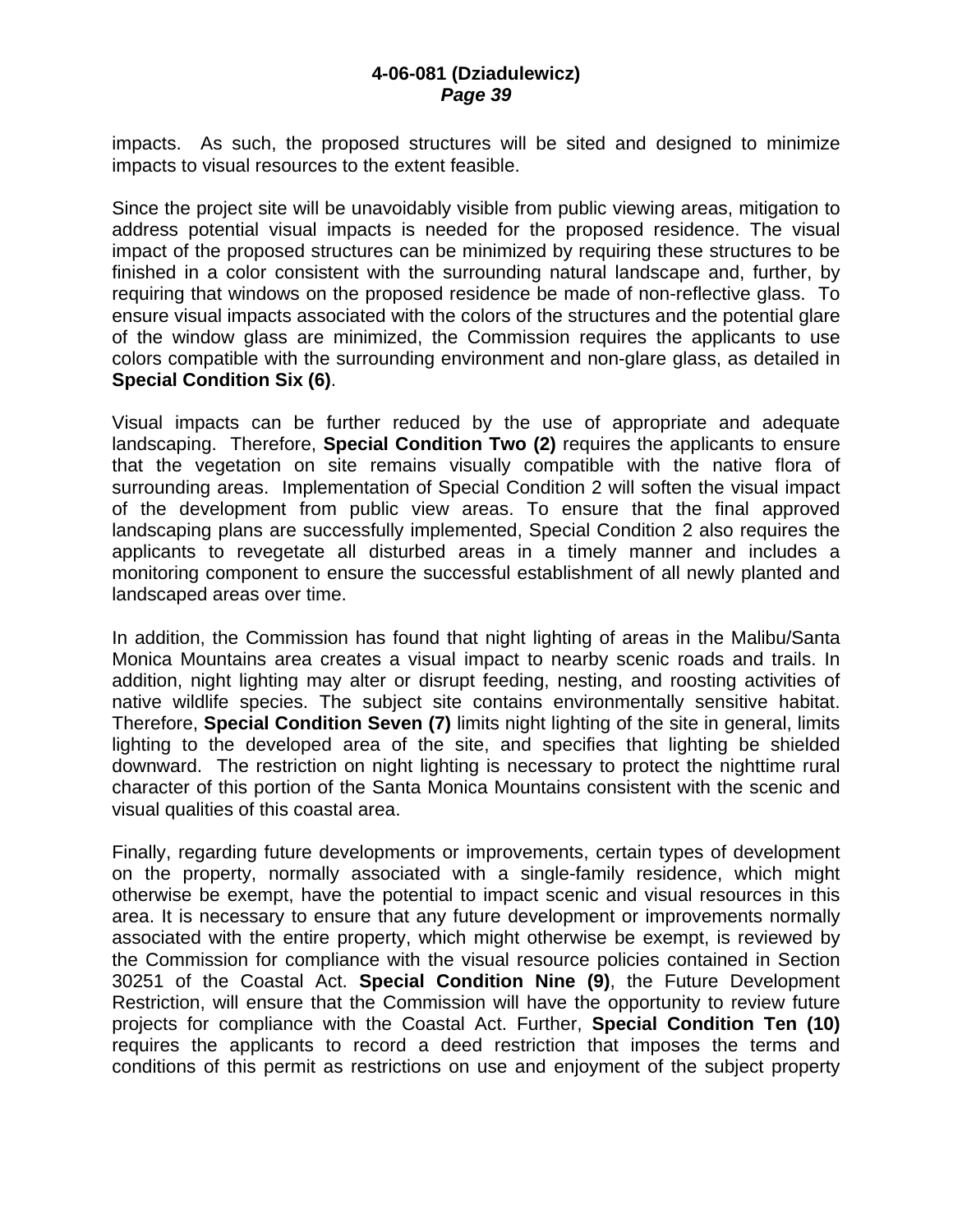and provides any prospective purchaser with recorded notice that the restrictions are imposed on the property.

Therefore, the Commission finds that the project, as conditioned, minimizes adverse effects to public views to and along the coast and minimizes the alteration of natural landforms. Therefore, the Commission finds that the proposed project, as conditioned, is consistent with Section 30251 of the Coastal Act.

## **F. Unpermitted Development**

Unpermitted development occurred on the subject parcel prior to submission of this permit application including vegetation clearance for a pathway extending from the southeastern portion of the pad upslope onto the adjacent property. A 10,000 gallon water tank and a 16 sq. ft. wooden pump house/shed existing on the flat pad areas are also unpermitted. The applicant is now requesting after-the-fact approval to authorize the water tank and the pump house structure. Analysis of historical 1977 infrared aerial photographs of the site does not show this development existing on the site. Additionally, this development was not permitted after-the-fact by the previous approval in 1987. **Special Condition Seventeen (17)** requires the applicant to restore the disturbed pathway back to natural conditions and requires the applicant to submit final restoration/ revegetation plans as shown in Exhibit 9, for review by the Executive Director. These plans shall include use of native drought resistant plants and monitoring for a period of no less than five years. **Special Condition Twelve (12)**, site inspection, is necessary to ensure compliance with **Special Condition Seventeen (17)**, restoration of the area subject to unpermitted vegetation and removal.

Consideration of this application by the Commission has been based solely upon the Chapter 3 policies of the Coastal Act. Review of this permit does not constitute a waiver of any legal action with regard to the alleged violation nor does it constitute an admission as to the legality of any development undertaken on the subject site without a coastal permit.

### **G. Local Coastal Program**

Section 30604 of the Coastal Act states:

*a) Prior to certification of the local coastal program, a coastal development permit shall be issued if the issuing agency, or the commission on appeal, finds that the proposed development is in conformity with the provisions of Chapter 3 (commencing with Section 30200) of this division and that the permitted development will not prejudice the ability of the local government to prepare a local program that is in conformity with the provisions of Chapter 3 (commencing with Section 30200).*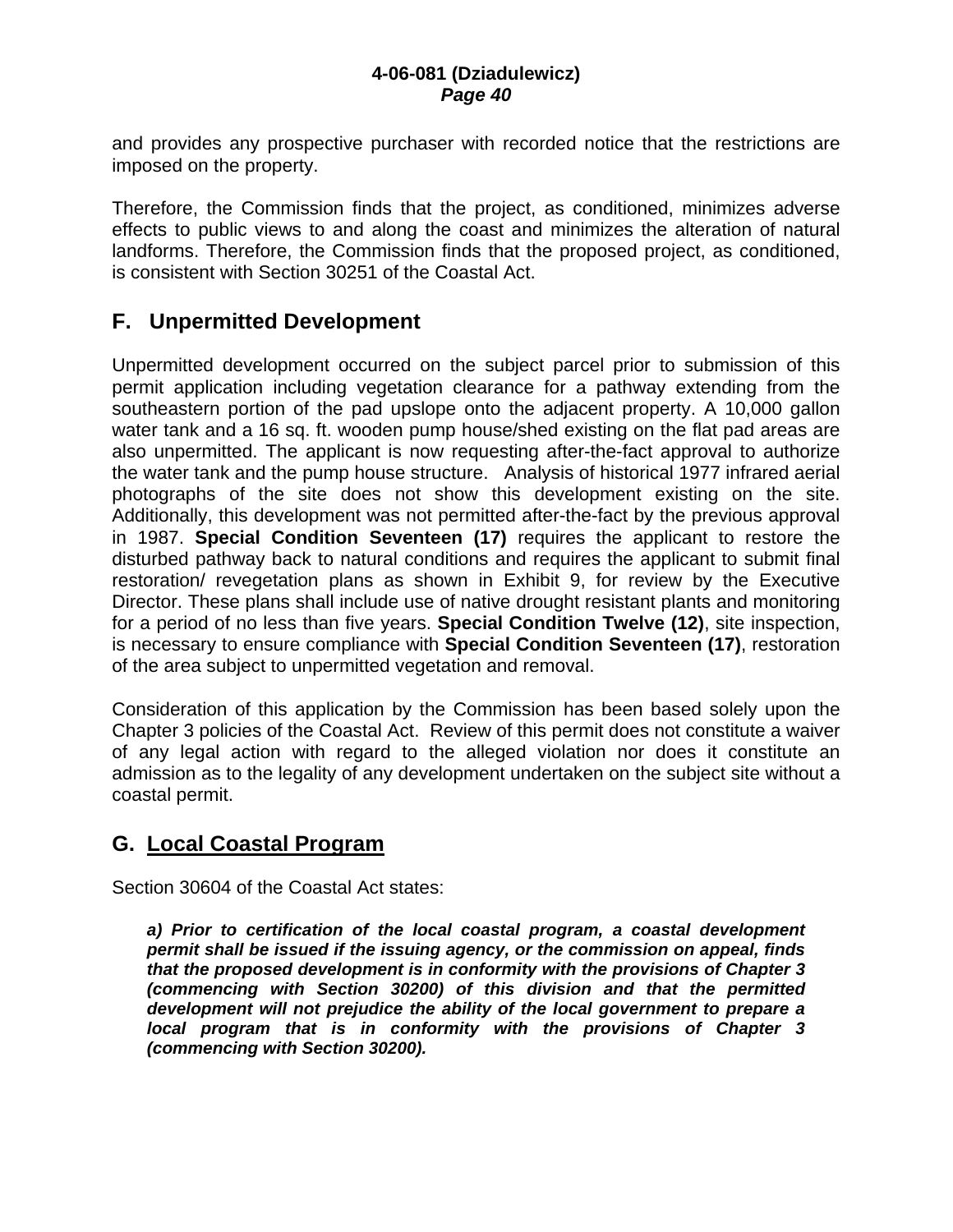Section 30604(a) of the Coastal Act provides that the Commission shall issue a Coastal Development Permit only if the project will not prejudice the ability of the local government having jurisdiction to prepare a Local Coastal Program, which conforms to Chapter 3 policies of the Coastal Act. The preceding sections provide findings that the proposed project will be in conformity with the provisions of Chapter 3 if certain conditions are incorporated into the project and are accepted by the applicant. As conditioned, the proposed development will not create adverse impacts and is found to be consistent with the applicable policies contained in Chapter 3. Therefore, the Commission finds that approval of the proposed development, as conditioned, will not prejudice the County of Los Angeles' ability to prepare a Local Coastal Program for this area which is also consistent with the policies of Chapter 3 of the Coastal Act, as required by Section 30604(a).

## **H. California Environmental Quality Act**

Section 13096(a) of the Commission's administrative regulations requires Commission approval of a Coastal Development Permit application to be supported by a finding showing the application, as conditioned by any conditions of approval, to be consistent with any applicable requirements of the California Environmental Quality Act (CEQA). Section 21080.5(d)(2)(A) of CEQA prohibits a proposed development from being approved if there are feasible alternatives or feasible mitigation measures available which would substantially lessen any significant adverse effect that the activity may have on the environment.

The Commission incorporates its findings on Coastal Act consistency at this point as if set forth in full. These findings address and respond to all public comments regarding potential significant adverse environmental effects of the project that were received prior to preparation of the staff report. As discussed in detail above, project alternatives and mitigation measures have been considered and incorporated into the project. Five types of mitigation actions include those that are intended to avoid, minimize, rectify, reduce, or compensate for significant impacts of development. Mitigation measures required as part of this coastal development permit amendment include the avoidance of impacts to ESHA through clustering structures, prohibiting development outside of the approved development area as required by the open space easement, and prohibiting the removal of native vegetation prior to commencement of construction. Mitigation measures required to minimize impacts include, drainage best management practices (water quality), interim erosion control (water quality and ESHA), limiting lighting (ESHA and visual), restricting structure color (visual resources), and requiring future improvements to be considered through a CDP. Finally, the habitat impact mitigation condition is a measure required to compensate for impacts to ESHA. As conditioned, there are no feasible alternatives or feasible mitigation measures available, beyond those required, which would substantially lessen any significant adverse impact that the activity may have on the environment. Therefore, the Commission finds that the proposed project, as conditioned to mitigate the identified impacts, can be found to be consistent with the requirements of the Coastal Act to conform to CEQA.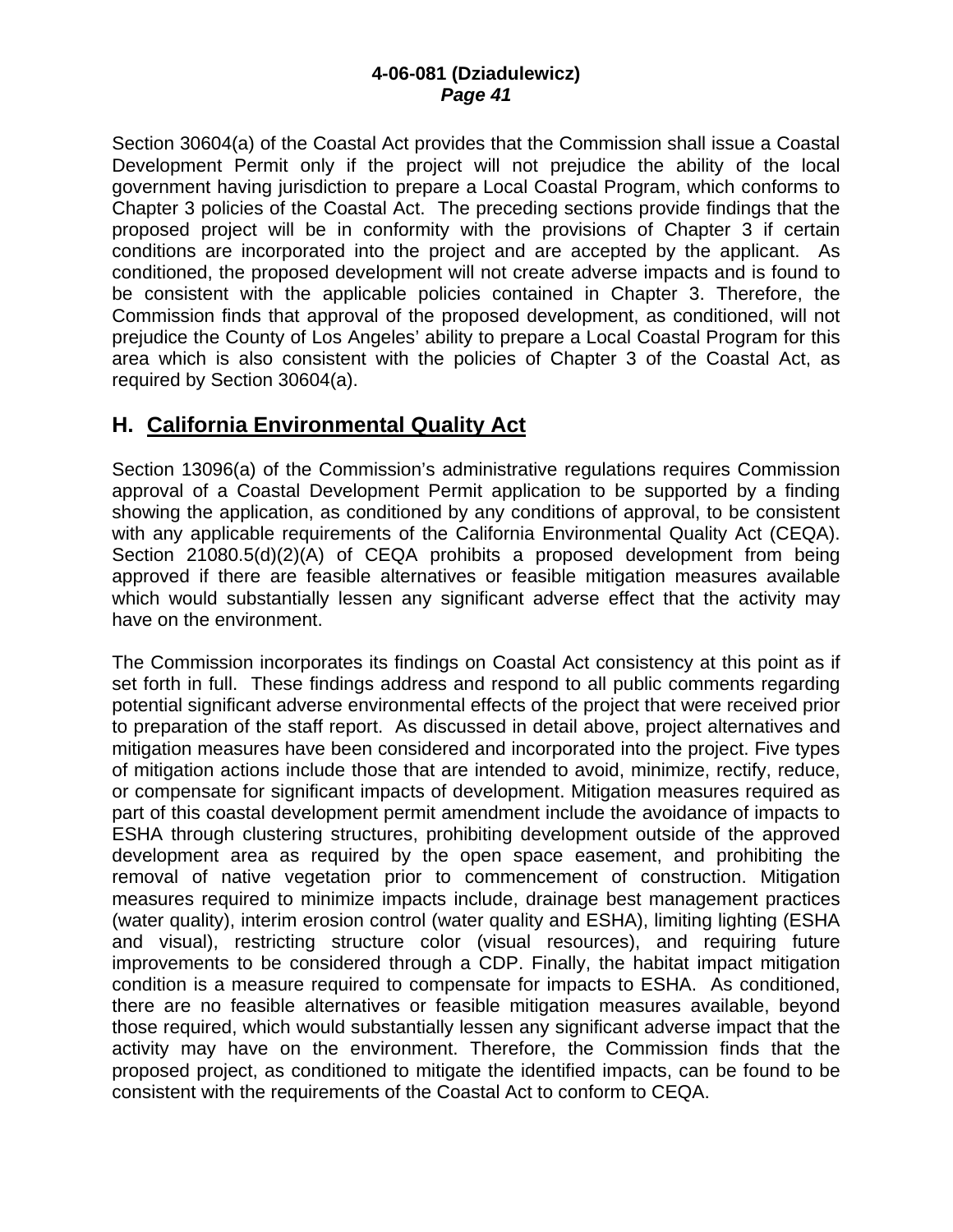

ر<br>د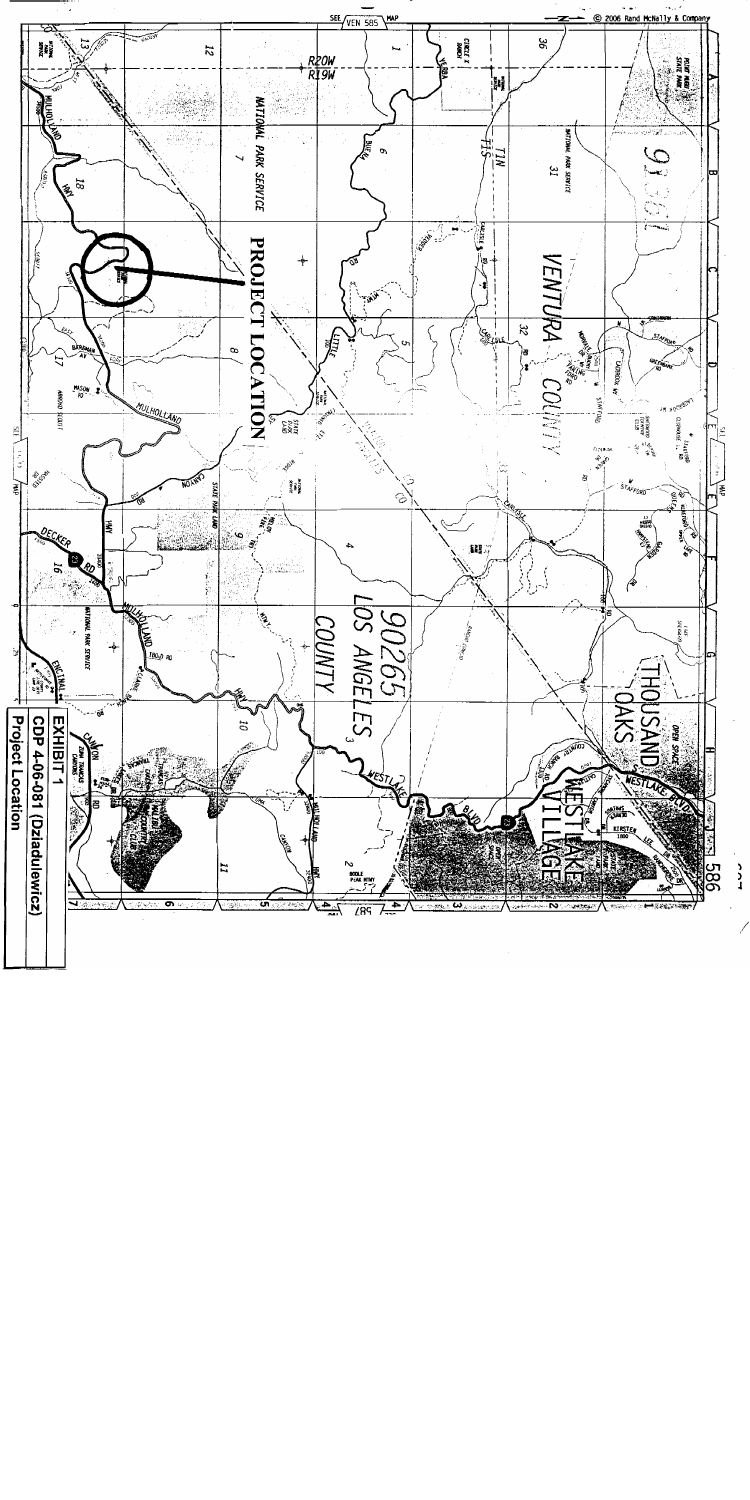

be submitted pursuant to Special Condition 18.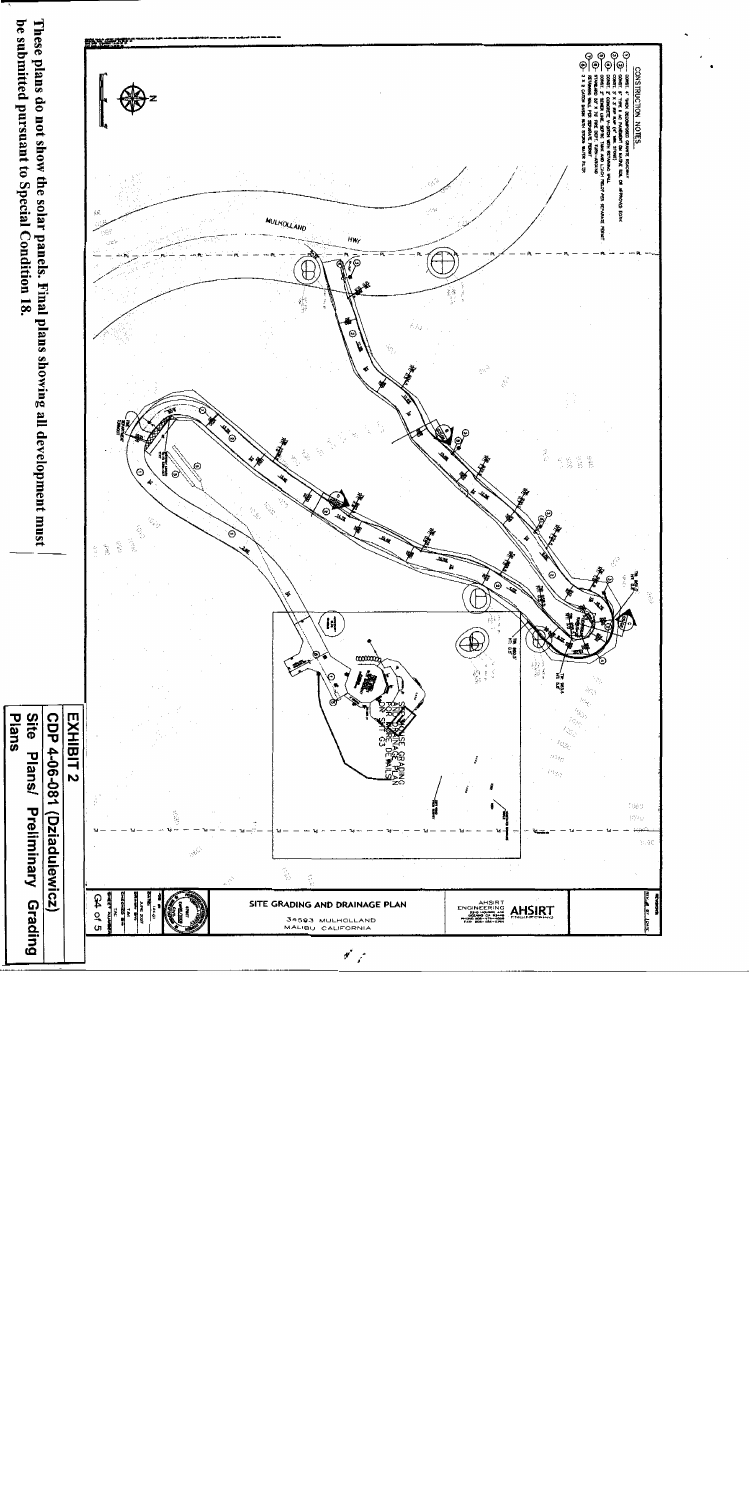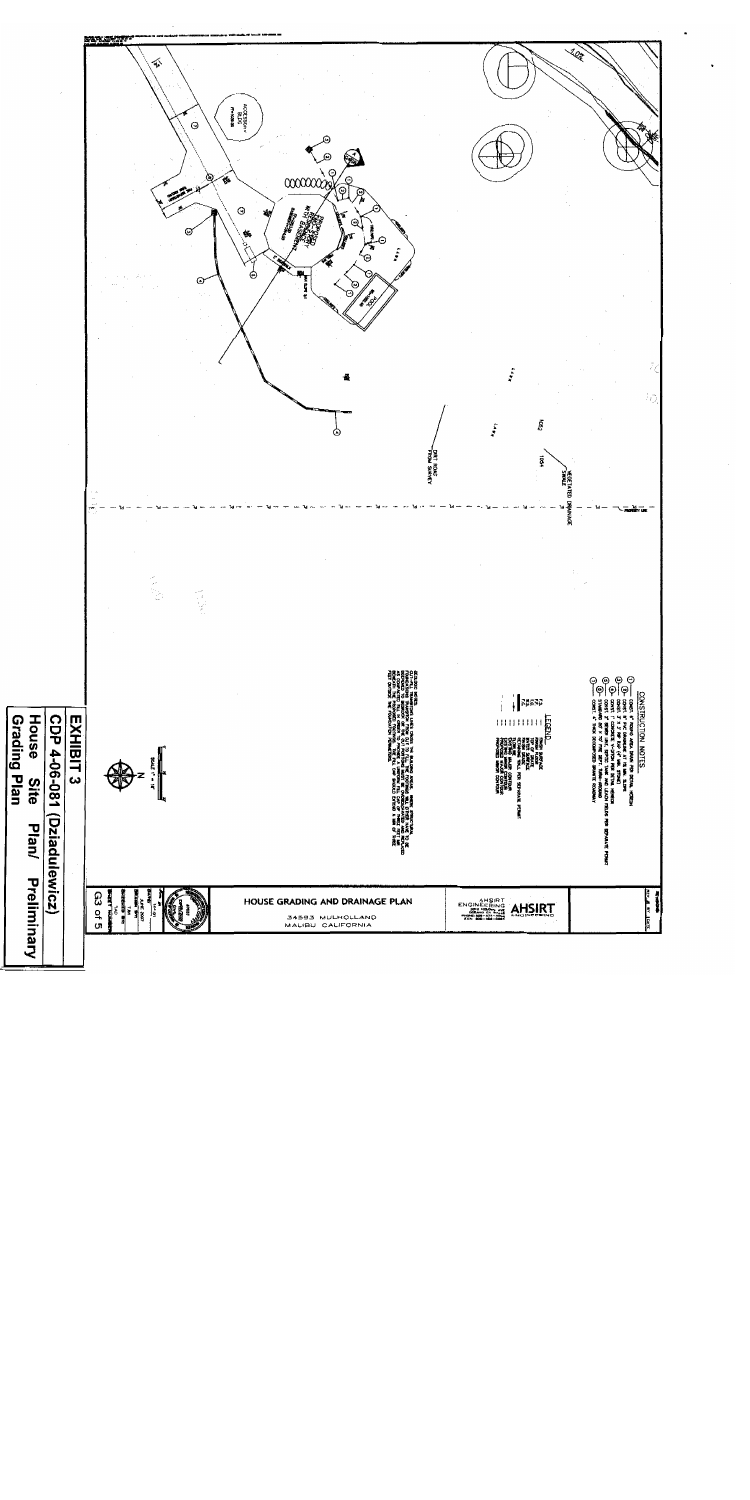



**Cross Sections** EXHIBIT 4 CDP 4-06-081 (Dziadulewicz)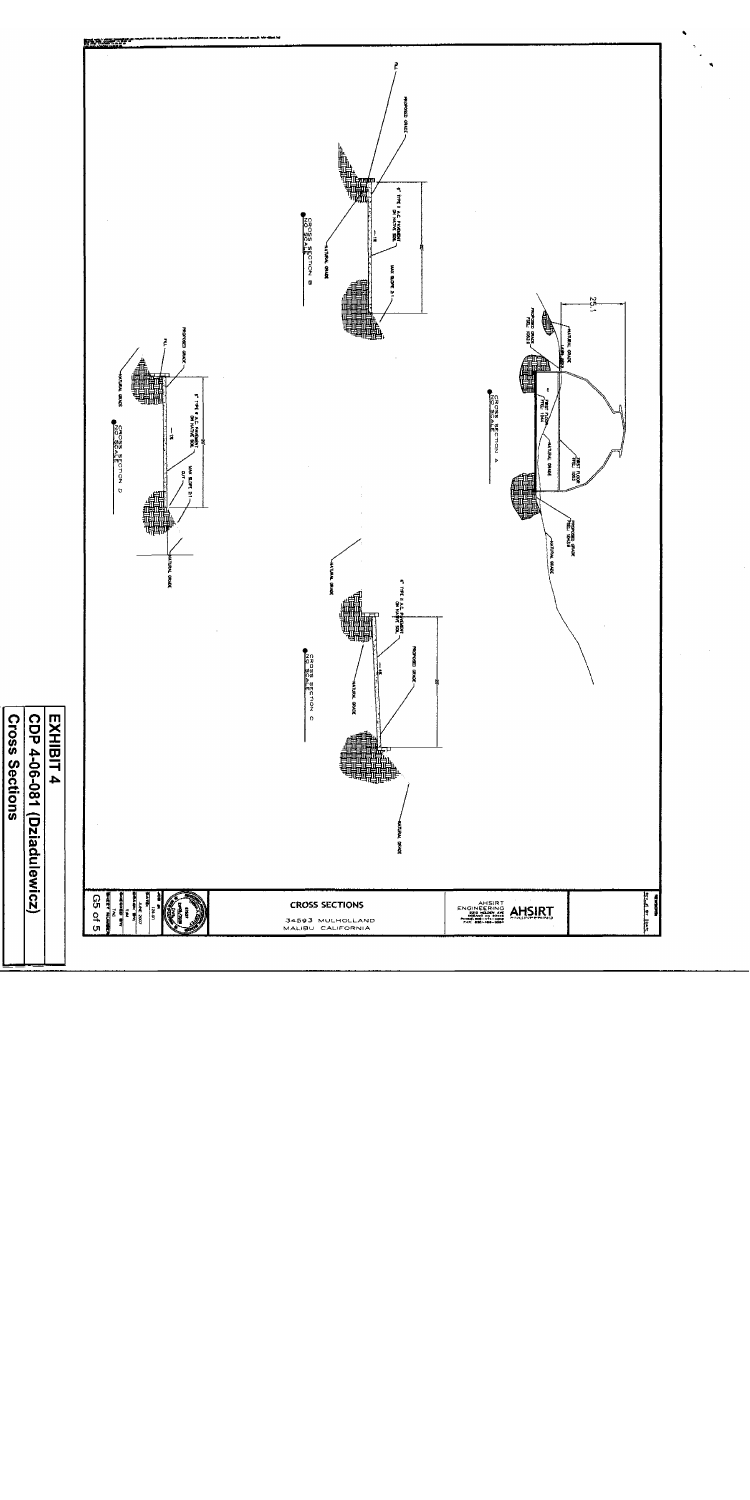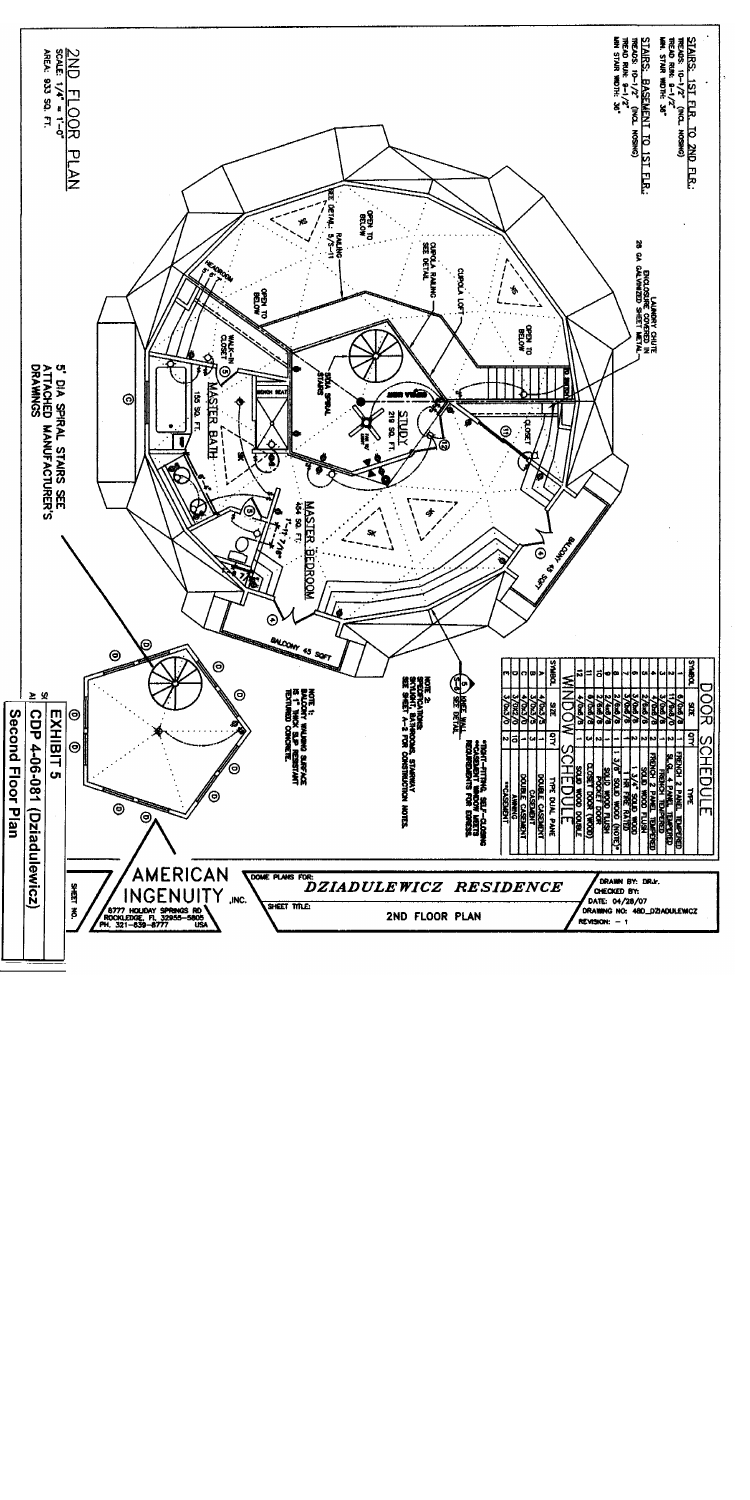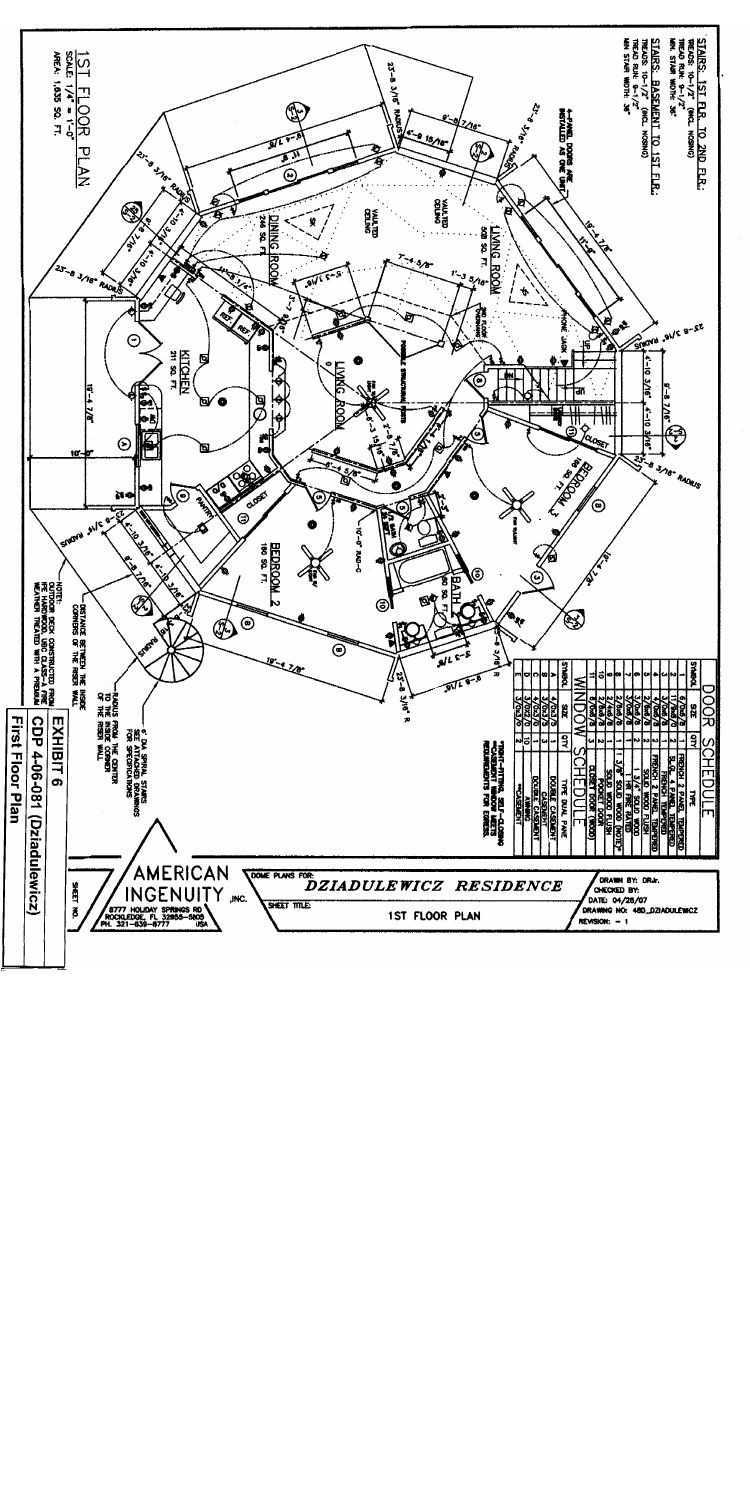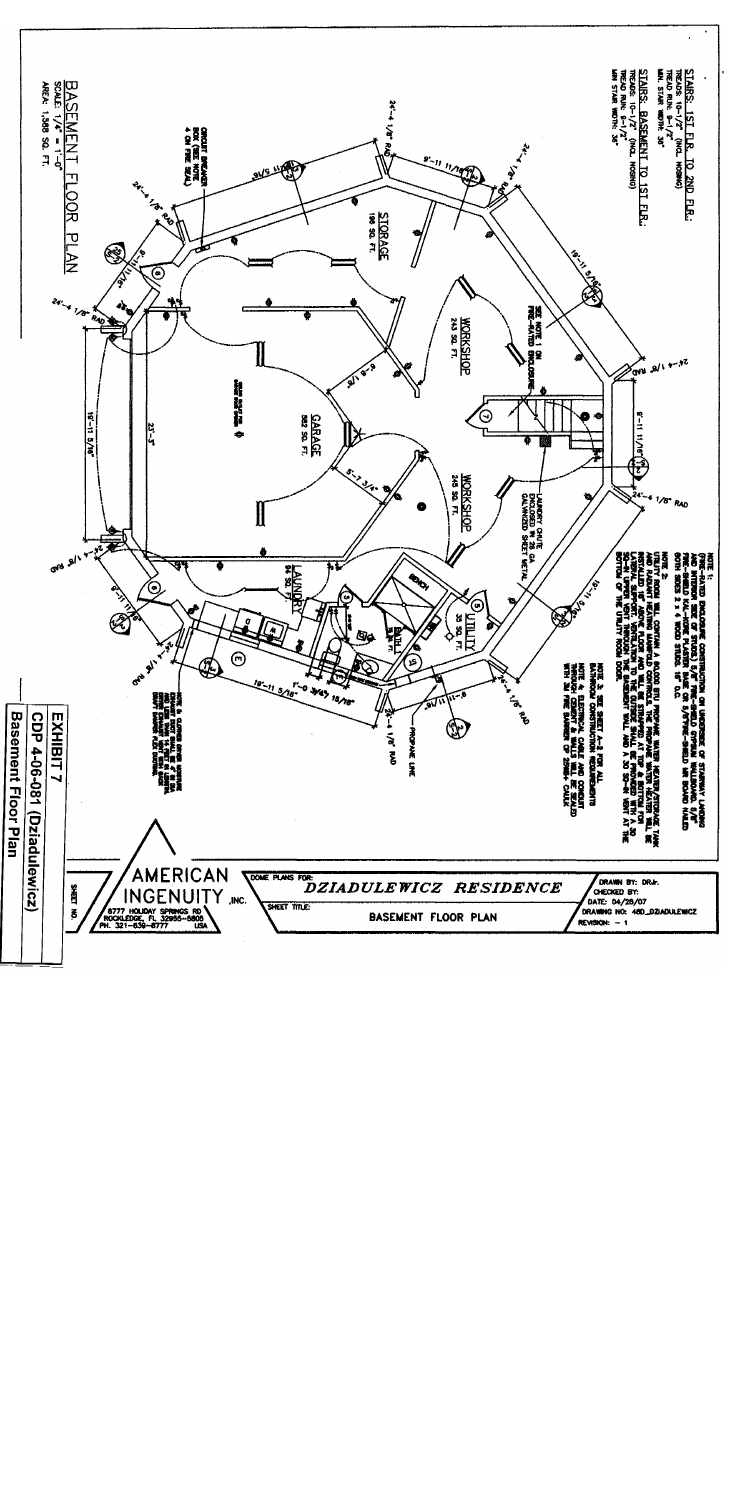subject property, outside of the Final Los Angeles County Fire Department approved Fuel Modification Zone B, as generally shown on this exhibit by The Open Space Conservation Easement shall apply to *all areas* on the



| asement Area:<br><b>Den Space Conservation</b> | <b>PD 4-06-081 (Dziadulexicz)</b> | <b>.<br/>ΣΗΣΙΣΙΣ</b> |
|------------------------------------------------|-----------------------------------|----------------------|
|------------------------------------------------|-----------------------------------|----------------------|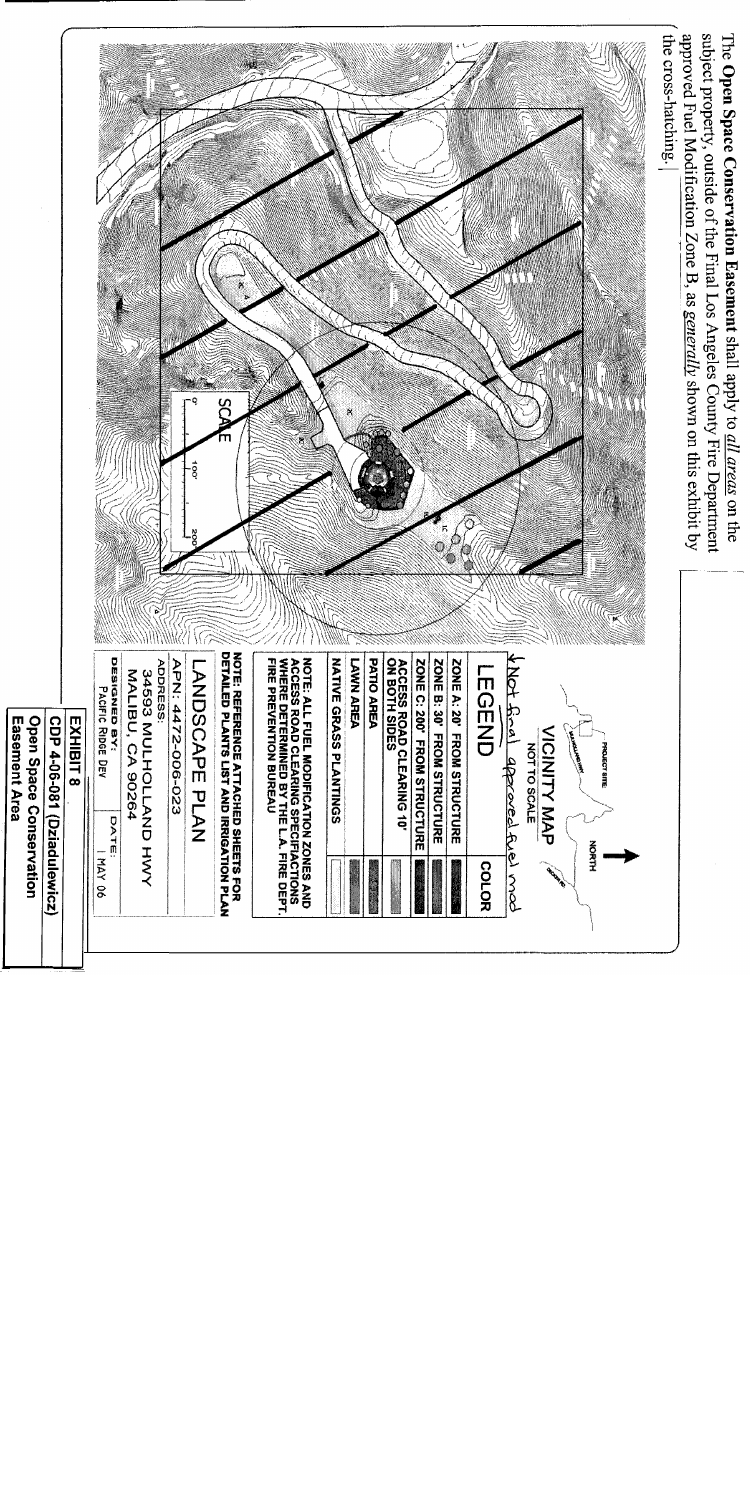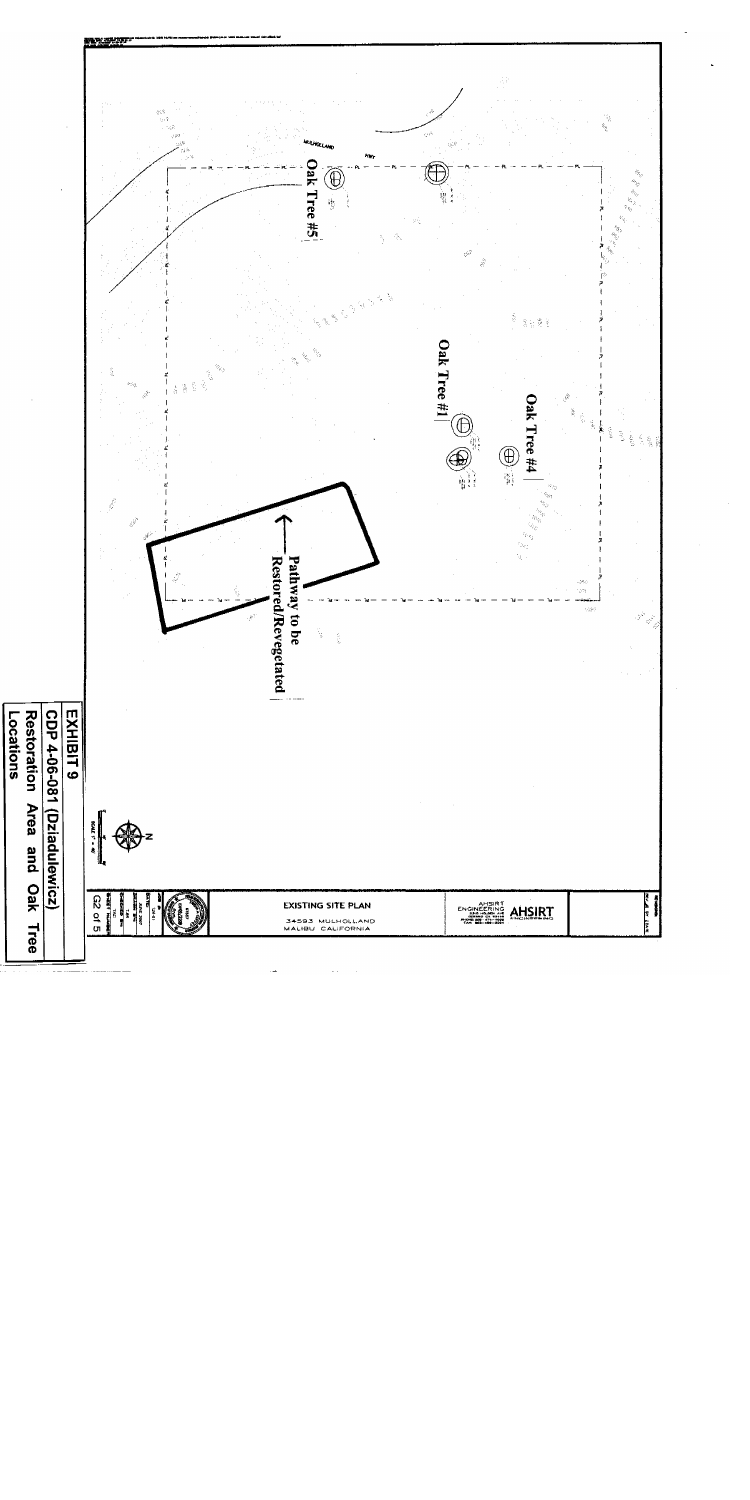AFTER RECORDING RETURN TO:

Sante Monica Mountains National Recreation Area 22900 Ventura Blvd. Woodland Hills, CA 91364 AREA: SANJA MONJCA MODINIAINS NATIONAL RECREATION AREA

TRACT: 112-55

| FEE S7 |  |
|--------|--|
|        |  |

day of December 1983 THIS INDENTURE, made this 5th

7910538 - C. Hiff - 83 1534392

between Salvatore John Tela, a single man, hereinafter referred to as the

GRANT OF EASEMENT

GRANTOR, and the UNITED STATES OF AMERICA and its assigns, hereinafter referred

to as the GRANTEE,

E2-7-5Lht

WITNESSETH, that the GRANTOR, for and in consideration of the sum of FORTY TWO THOUSAND AND NO/100 DOLLARS (\$42,000.00), to the GRANTOR in hand paid by the GRANTEE, the receipt of which is hereby acknowledged, does by these presents, Grant, Bargain, Sell, Warrant and Convey unto the GRANTEE and its assigns, forever, a permanent and assignable conservation easement of the nature and character and to the extent and for the purpose set forth on pages 3 and 4 (Exhibit A) hereof, in, upon, over and across all that tract or parcel of land lying and being in the County of Los Angeles, State of California, described as follows:

The south one-half of the west one-half of the southwest one-quarter of the southwest one-quarter of Section 8, Township 1 south, Range 19 west, of San Bernardino base and meridian according to the official plat filed in the District Land Office on April 10, 1980.

This area described contains 9.63 acres<sup>±</sup>.

The interest in the lands described herein is being acquired as a Conservation Easement by the National Park Service for the use and benefit of the Santa Honica Mountains National Recreation Area and the easement is appurtenant to the National Recreation Area.

TO HAVE AND TO HOLD THE SAME, together with all the hereditaments and appurtemences thereunto belonging or in anywise appertaining to the GRANTEE and its assigns forever and said GRANTOR for himself, his heirs, executors and administrators, does covenant with the GRANTEE and its assigns, that he is well and lawfully seised in fee of the lands and premises aforesaid and has good right to sell and convey the same in the manner and form aforesaid, and that the same are free from all encumbrances, except existing easements for public roads and highways, public utilities, railroads, pipelines, and subject to the following outstanding rights in third parties:

A public road and highway easement granted to the County of Los Angeles recorded in Book 7781 Page 10, in Book 7042 Page 168 and in Book 7803<br>Page 9 of official records of Los Angeles County, California.

A public road and highway easement granted to the County of Los Angeles<br>recorded December 21, 1934 in Book 13197 Page 22 of official records of<br>los Angeles County, California.

Gna-third of all ofliand minorals in and under said land, as reserved by D.C. Hutchon and Ferne L. Hutchon, husband and wife, in deed recorded March 21, 1956 in Rook 50659 Page 156 of official records of Los Angeles County, California.

> RECORDED IN OFFICIAL RECORDS OF LOS ANGELES COUNTY, CA DEC 28 1983 AT 8 A.M.

Recorder's Office

Page One of Four Pages Description: Los Angeles, CA Document-Year. DocID 1983.1534392 Page: 1 of 4 Order: 1296777 Comment:

**EXHIBIT 10** CDP 4-06-081 (Dziadulewicz)  $NPS$  Conservation  $R$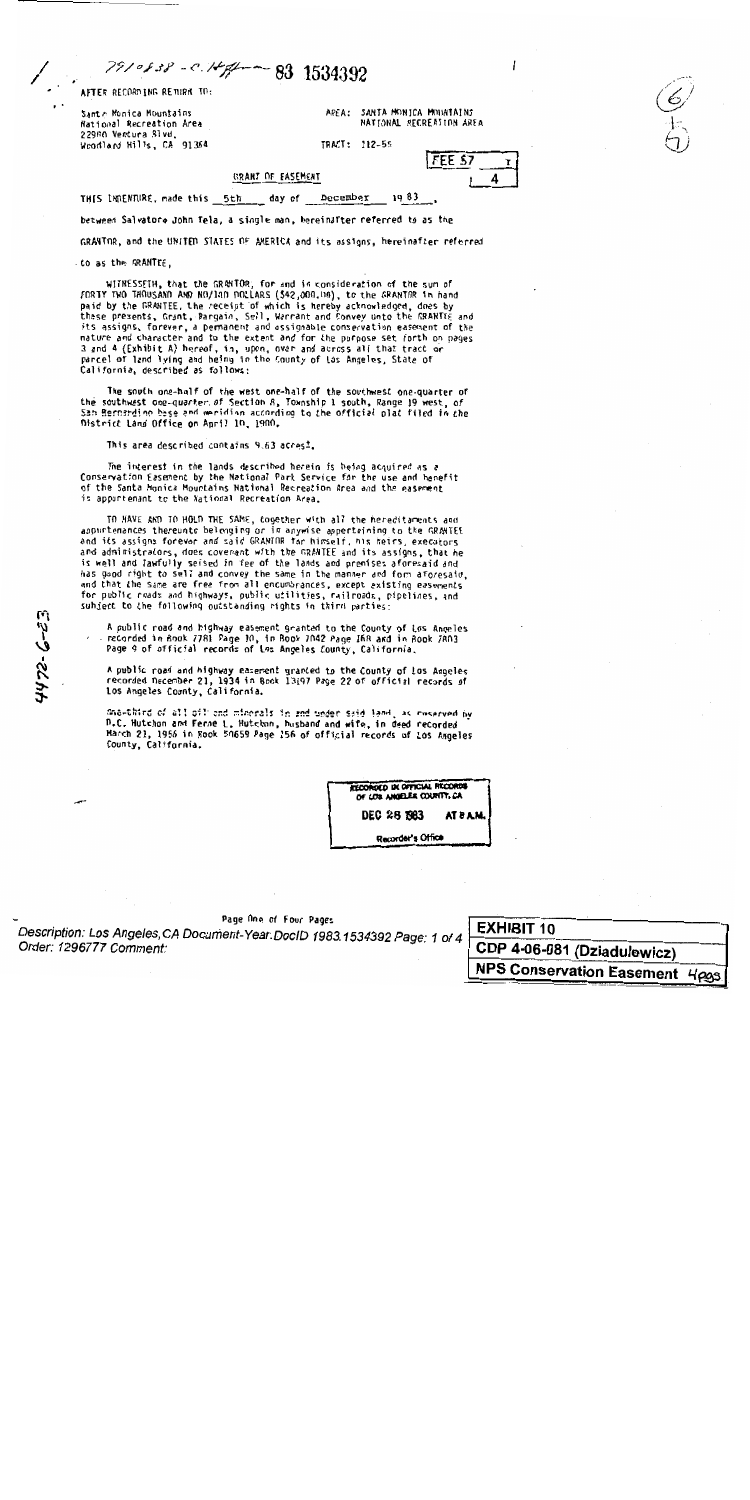GRANTOR will warrant and defend GRANTEE and its assigns in the quiet and peaceable possession of the above bargained and granted interest in the<br>lards and premises herein described against all persons lawfully claiming<br>or to claim the whole or any part thereof.

IN WITNESS WHEREOF, the GRANTOR hereunto set his hand the day and year above written.

SALVATORE JOHN TELA

State of: CALIFORNIA )ss

In this  $\frac{6H}{2}$  day of  $\frac{V}{V}$  (h)  $\frac{V}{V}$ <br>a Notary Public, personally appeared  $\frac{V}{V}$  ( $\frac{V}{V}$  ATDKE  $\frac{V}{V}$ )<br>known to me to be the persons described in and yho execute 1982 before me,  $TQHM$ ંમેં instrument and acknowledged to me that executed the same.

My Commission Expires:

 $7 - 21 - 06$ 

a n Notary Public for State of  $\Lambda$   $\Lambda$ 

4.  $\sim$  100  $\mu$  m لصفائح صبابين الدويداني الدا  $\mathbf{z}$ 

County of SANTA CRUZ

Page two of Four Pages

83 1534392

Description: Los Angeles, CA Document-Year. DocID 1983.1534392 Page: 2 of 4 Order: 1296777 Comment: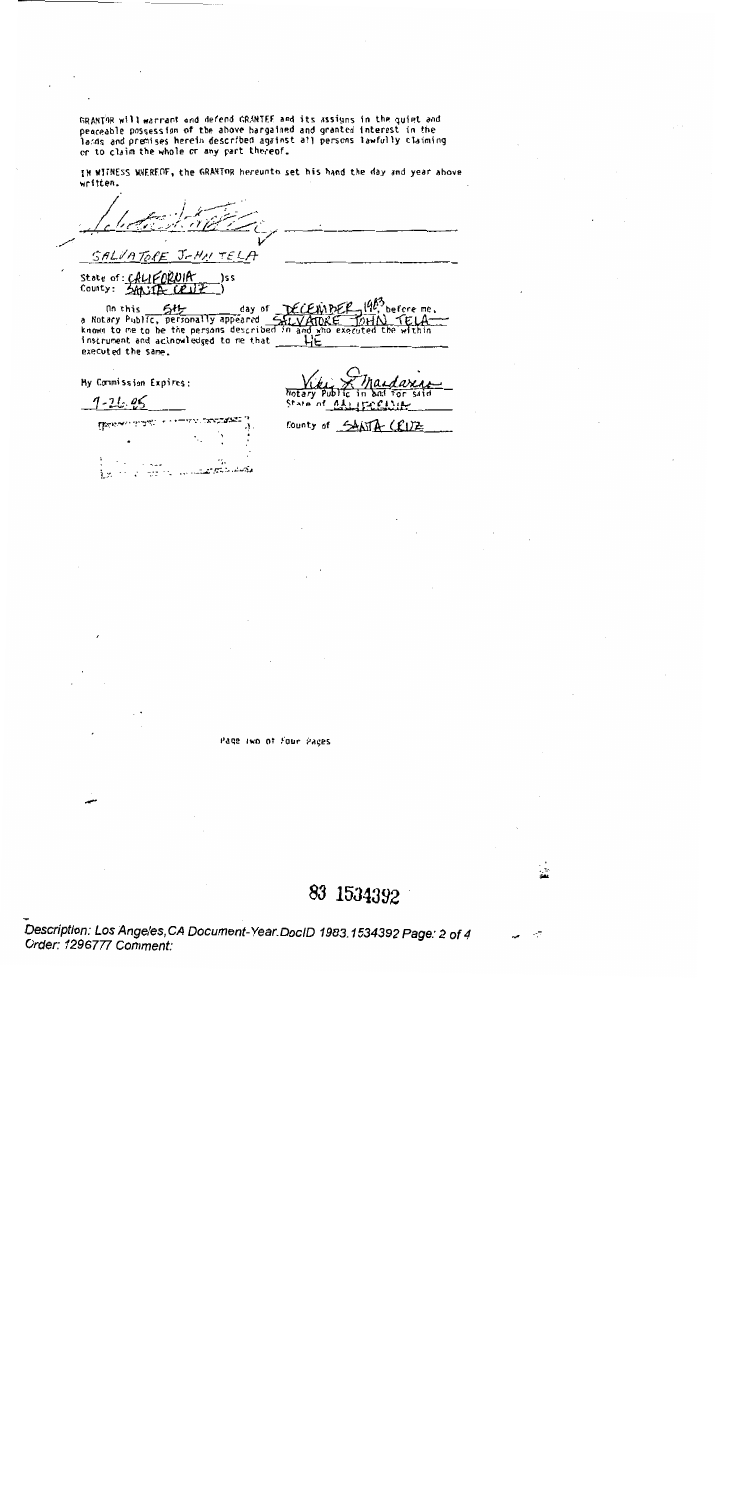#### SANTA MONICA MOUNTAINS NATIONAL RECREATION AREA

#### CONSERVATION EASEMENT - TERMS AND CONDITIONS

#### AS USED HEREIN, THE FOLLOWING DEFINITIONS SHALL APPLY:

 $\mathcal{F}^{\mathbb{C}}$ 

"The land" means all the land covered by this easement, as described herein or in attachments hereto.

"The Superintendent" means the Superintendent of the Santa Monica Mountains National Recreation Area and/or his designated representative.

"Grantor" means the individual, individuals or other legal entities who convey the easement on the land to the United States as well as their successors and assigns.

"Accessory Buildings and Structures" mean barns, storage sheds, animal shelters, garages and other similar structures, but not guest houses.

THE RESTRICTIONS HEREBY IMPOSED ON THE LAND, THE ACTS WHICH THE GRANTOR PROMISES TO DO OR REFRAIN FROM DOING UPON THE LAND, AND THE RIGHTS IN AND TO THE LAND GRANTED TO THE UNITED STATES OF AMERICA AND ITS ASSIGNS BY THE GRANTOR ARE AS FOLLOWS:

- 1. The said land shall not be used for any purpose other than single-family residential use without written approval of the Superintendent.
- 2. The Grantor shall he allowed one single family residence for the land described in the Grant of Easement Deed, which is to be located on one of the pads currently existing on the property. An accessory building may also be<br>constructed on one of the pads with the written appproval of the Superintendent. Plans for the location of new buildings or structures shall be submitted to the Superintendent for approval. Plans for installation of utilities necessary to the reasonable use and enjoyment of a single family residence will be automatically approved provided the installation of said utilities is accomplished underground in such a manner so as to do the least possible damage to the terrain and vegetation.
- 3. The grantor reserves the right to perform all regular and ordinary maintenance to all existing structures, buildings, grounds and access roads; to replace, for<br>any reason, any existing structure with anniher of the same size and in the same locations, and; to repair, or rebuild to no greater than the former size, any existing buildings or structures which are damaged by fire, storm or other casualty.
- 4. No/structural changes or additions shall be made to the exterior of any of the huildings on said land without written approval from the Superintendent.
- 5. No trailer, motor home or mobile home shall be used on the land as a substitute for a residential building or other structure, except that should the dwelling be rendered uninhabitable by fire, storm or casualty, or the owner elects to<br>replace the dwelling, or a new dwelling is being constructed. A trailer may be placed upon said land on a temporary basis not to exceed one year while the original dwelling is being rebuilt or replaced or a new dwelling is being constructed. The current existence of a trailer on the property may continue for the term of the tenancy. The trailer shall be removed from the premises upon termination of their tenancy. Once removed, such units or vehicles will not be permitted unless they serve a purpose permitted in the first two sentences of this paragraph.

83 1534392

Description: Los Angeles, CA Document-Year. DocID 1983.1534392 Page: 3 of 4 Order: 1296777 Comment:

2